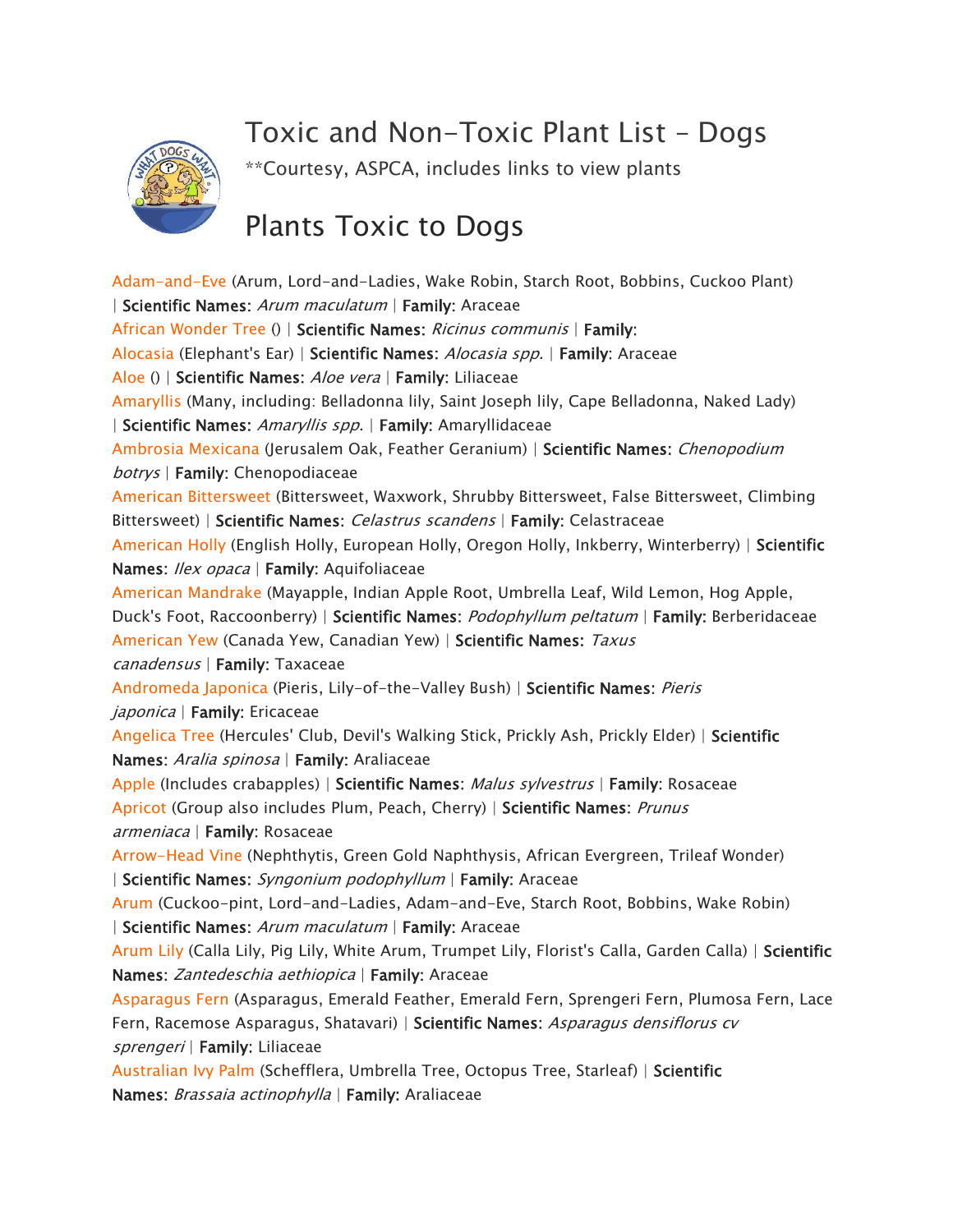*[Australian Nut](https://www.aspca.org/pet-care/animal-poison-control/toxic-and-non-toxic-plants/australian-nut) (Macadamia Nut, Queensland Nut) | Scientific Names: Macadamia integrifolia | Family: Proteaceae [Autumn Crocus](https://www.aspca.org/pet-care/animal-poison-control/toxic-and-non-toxic-plants/autumn-crocus) (Meadow Saffron) | Scientific Names: Colchicum autumnale | Family: Liliaceae [Azalea](https://www.aspca.org/pet-care/animal-poison-control/toxic-and-non-toxic-plants/azalea) (Rosebay, Rhododendron) | Scientific Names: Rhododendron spp | Family: Ericaceae [Baby Doll Ti Plant](https://www.aspca.org/pet-care/animal-poison-control/toxic-and-non-toxic-plants/baby-doll-ti-plant) (Ti-Plant, Good-Luck Plant, Hawaiian Ti Plant) | Scientific Names: Cordyline terminalis | Family: Agavaceae [Barbados Aloe](https://www.aspca.org/pet-care/animal-poison-control/toxic-and-non-toxic-plants/barbados-aloe) (Medicine Plant, True Aloe) | Scientific Names: Aloe barbadensis | Family: Aloaceae [Barbados Lily](https://www.aspca.org/pet-care/animal-poison-control/toxic-and-non-toxic-plants/barbados-lily) (Amaryllis, Fire Lily, Lily of the Palace, Ridderstjerne) | Scientific Names: Hippeastrum spp. | Family: Amaryllidaceae [Barbados Pride](https://www.aspca.org/pet-care/animal-poison-control/toxic-and-non-toxic-plants/barbados-pride) (Peacock Flower, Dwarf Poinciana) | Scientific Names: Caesalpinia pulcherrima | Family: [Barbados Pride 2](https://www.aspca.org/pet-care/animal-poison-control/toxic-and-non-toxic-plants/barbados-pride-2) (Bird of Paradise, Poinciana, Brazilwood) | Scientific Names: Poinciana gilliesii | Family: Leguminosae [Bay Laurel](https://www.aspca.org/pet-care/animal-poison-control/toxic-and-non-toxic-plants/bay-laurel) (Sweet Bag, Bay Tree, Tree Laurel, Laurel Tree, Laurel) | Scientific Names: Laurus nobilis | Family: Lauraceae [Bead Tree](https://www.aspca.org/pet-care/animal-poison-control/toxic-and-non-toxic-plants/bead-tree) (China Ball Tree, Paradise Tree, Persian Lilac, White Cedar, Japanese Bead Tree, Texas Umbrella Tree, Pride-of-India, Chinaberry Tree) | Scientific Names: Melia azedarach | Family: Meliaceae [Begonia](https://www.aspca.org/pet-care/animal-poison-control/toxic-and-non-toxic-plants/begonia) (Over 1,000 species and 10,000 hybrids) | Scientific Names: Begonia spp. | Family: Begoniaceae [Bergamot Orange](https://www.aspca.org/pet-care/animal-poison-control/toxic-and-non-toxic-plants/bergamot-orange) (Bergamot, Citrus bergamia) | Scientific Names: Citrus Aurantium | Family: Rutaceae [Bird of Paradise](https://www.aspca.org/pet-care/animal-poison-control/toxic-and-non-toxic-plants/bird-paradise) (Peacock Flower, Barbados Pride, Poinciana, Pride of Barbados) | Scientific Names: Caesalpinia gilliesii | Family: Leguminosae [Bird of Paradise 2](https://www.aspca.org/pet-care/animal-poison-control/toxic-and-non-toxic-plants/bird-paradise-2) (Peacock Flower, Barbados Pride, Poinciana, Pride of Barbados) | Scientific Names: Poinciana gilliesii | Family: Leguminosae [Bird of Paradise Flower](https://www.aspca.org/pet-care/animal-poison-control/toxic-and-non-toxic-plants/bird-paradise-flower) (Crane Flower, Bird's Tongue Flower) | Scientific Names: Strelitzia reginae | Family: Strelitziaceae [Bird's Tongue Flower](https://www.aspca.org/pet-care/animal-poison-control/toxic-and-non-toxic-plants/birds-tongue-flower) (Bird of Paradise Flower, Crane Flower) | Scientific Names: Strelitzia reginae | Family: Strelitziaceae*  [Bishop's Weed](https://www.aspca.org/pet-care/animal-poison-control/toxic-and-non-toxic-plants/bishops-weed) *(Greater Ammi, False Queen Anne's Lace) | Scientific Names: Ammi majus | Family: Apiaceae [Bitter Root](https://www.aspca.org/pet-care/animal-poison-control/toxic-and-non-toxic-plants/bitter-root) (Dogbane Hemp, Indian Hemp) | Scientific Names: Apocynum androsaemifolium | Family: Apocynaceae [Black Calla](https://www.aspca.org/pet-care/animal-poison-control/toxic-and-non-toxic-plants/black-calla) (Solomon's Lily, Wild Calla, Wild Arum) | Scientific Names: Arum palestinum | Family: Araceae [Black Cherry](https://www.aspca.org/pet-care/animal-poison-control/toxic-and-non-toxic-plants/black-cherry) () | Scientific Names: Prunus serotina | Family: Rosaceae [Black Laurel](https://www.aspca.org/pet-care/animal-poison-control/toxic-and-non-toxic-plants/black-laurel) (Dog Hobble, Dog Laurel, Fetter Bush, Sierra Laurel) | Scientific Names: Leucothoe spp. | Family: Ericaceae [Black Nightshade](https://www.aspca.org/pet-care/animal-poison-control/toxic-and-non-toxic-plants/black-nightshade) (Nightshade, Deadly Nightshade) | Scientific Names: Solanum nigrum | Family: Solanaceae*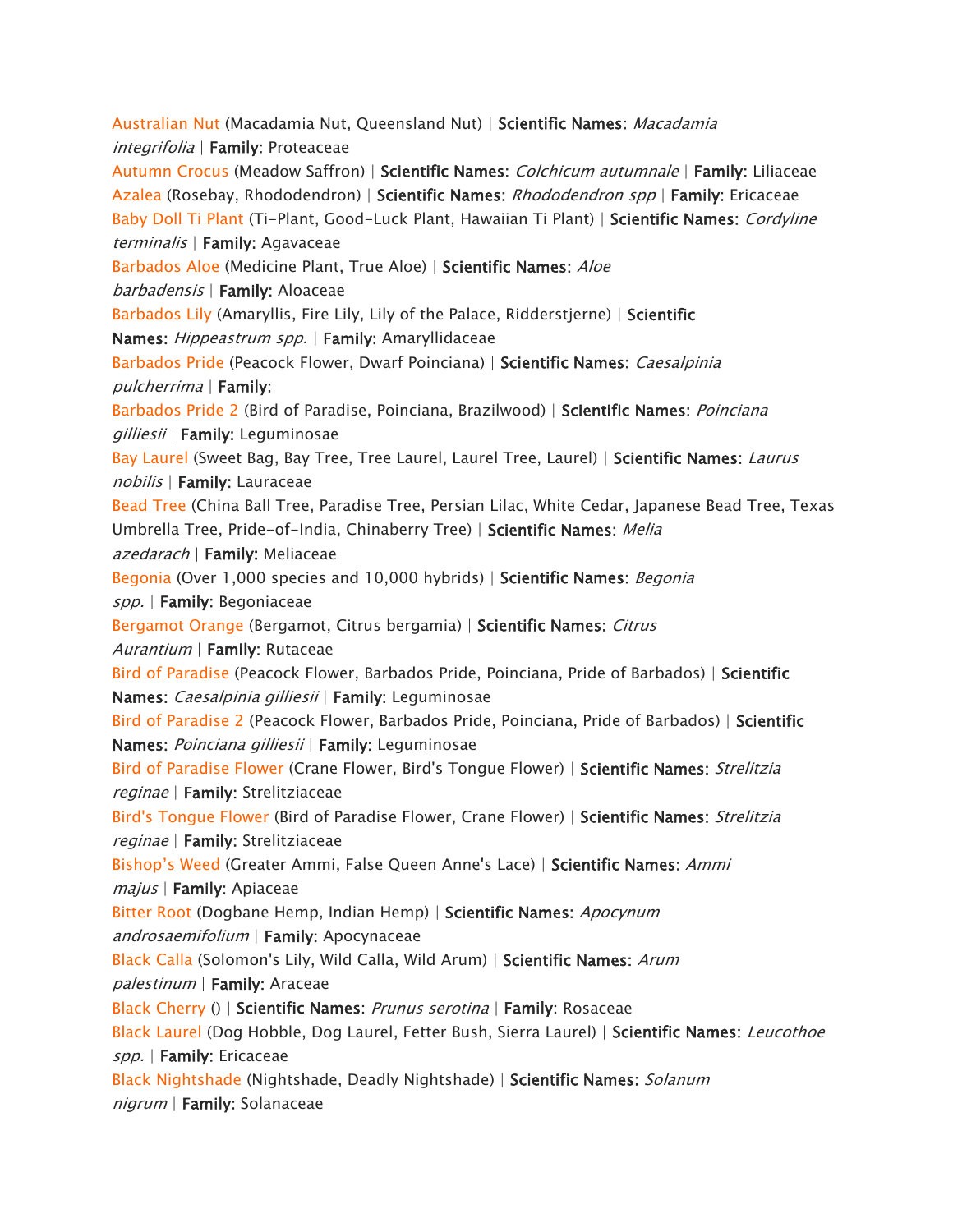*[Black Walnut](https://www.aspca.org/pet-care/animal-poison-control/toxic-and-non-toxic-plants/black-walnut) () | Scientific Names: Juglans nigra | Family: Juglandaceae [Bobbins](https://www.aspca.org/pet-care/animal-poison-control/toxic-and-non-toxic-plants/bobbins) (Arum, Lord-and-Ladies, Adam-and-Eve, Starch Root, Wake Robin, Cuckoo Plant) | Scientific Names: Arum maculatum | Family: Araceae [Bog Laurel](https://www.aspca.org/pet-care/animal-poison-control/toxic-and-non-toxic-plants/bog-laurel) (Pale Laurel, Bog Kalmia) | Scientific Names: Kalmia poliifolia | Family: Ericaceae [Borage](https://www.aspca.org/pet-care/animal-poison-control/toxic-and-non-toxic-plants/borage) (Starflower) | Scientific Names: Borage officinalis | Family: Boraginceae [Boxwood](https://www.aspca.org/pet-care/animal-poison-control/toxic-and-non-toxic-plants/boxwood) () | Scientific Names: Buxus spp. | Family: Buxaceae [Branching Ivy](https://www.aspca.org/pet-care/animal-poison-control/toxic-and-non-toxic-plants/branching-ivy) (English Ivy, Glacier Ivy, Needlepoint Ivy, Sweetheart Ivy, California Ivy) | Scientific Names: Hedera helix | Family: Araliaceae [Brazilwood](https://www.aspca.org/pet-care/animal-poison-control/toxic-and-non-toxic-plants/brazilwood) (Bird of Paradise, Poinciana, Barbados Pride) | Scientific Names: Poinciana gilliesii | Family: Leguminosae [Bread and Butter Plant](https://www.aspca.org/pet-care/animal-poison-control/toxic-and-non-toxic-plants/bread-and-butter-plant) (Indian Borage, Spanish Thyme, Coleus, Maratha, Militini, East Indian Thyme) | Scientific Names: Coleus ampoinicus | Family: Labiatae [Brunfelsia](https://www.aspca.org/pet-care/animal-poison-control/toxic-and-non-toxic-plants/brunfelsia) (Yesterday, Today, Tomorrow, Kiss-Me-Quick, Lady-of-the-Night, Fransiscan Rain Tree) | Scientific Names: Brunfelsia species | Family: Solanaceae [Buckeye](https://www.aspca.org/pet-care/animal-poison-control/toxic-and-non-toxic-plants/buckeye) (Horse Chestnut) | Scientific Names: Aesculus spp | Family: Hippocastanaceae [Buckwheat](https://www.aspca.org/pet-care/animal-poison-control/toxic-and-non-toxic-plants/buckwheat) () | Scientific Names: Fagopyrum spp. | Family: Polygonaceae [Buddhist Pine](https://www.aspca.org/pet-care/animal-poison-control/toxic-and-non-toxic-plants/buddhist-pine) (Yew Pine, Japanese Yew, Southern Yew, Podocarpus) | Scientific Names: Podocarpus macrophylla | Family: Podocarpaceae [Burning Bush](https://www.aspca.org/pet-care/animal-poison-control/toxic-and-non-toxic-plants/burning-bush) (Wahoo, Spindle Tree) | Scientific Names: Euonymus atropurpurea | Family: Celastraceae [Buttercup](https://www.aspca.org/pet-care/animal-poison-control/toxic-and-non-toxic-plants/buttercup) (Butter Cress, Figwort) | Scientific Names: Ranunculus spp. | Family: Ranunculaceae [Butterfly Iris](https://www.aspca.org/pet-care/animal-poison-control/toxic-and-non-toxic-plants/butterfly-iris) (Spuria Iris) | Scientific Names: Iris spuria | Family: Iridaceae [Caladium](https://www.aspca.org/pet-care/animal-poison-control/toxic-and-non-toxic-plants/caladium) (Malanga, Elephant's Ears, Stoplight, Seagull, Mother-in-law Plant, Pink Cloud, Texas Wonder, Angel-Wings, Exposition, Candidum, Fancy-leaved Caladium) | Scientific Names: Caladium hortulanum | Family: Araceae [Calamondin Orange](https://www.aspca.org/pet-care/animal-poison-control/toxic-and-non-toxic-plants/calamondin-orange) () | Scientific Names: Citrus mitis | Family: Rutaceae [California Ivy](https://www.aspca.org/pet-care/animal-poison-control/toxic-and-non-toxic-plants/california-ivy) (Branching Ivy, Glacier Ivy, Needlepoint Ivy, Sweetheart Ivy, English Ivy) | Scientific Names: Hedera helix | Family: Araliaceae [Calla Lily](https://www.aspca.org/pet-care/animal-poison-control/toxic-and-non-toxic-plants/calla-lily) (Calla Lily, Pig Lily, White Arum, Trumpet Lily, Florist's Calla, Garden Calla, Arum Lily) | Scientific Names: Zantedeschia aethiopica | Family: Araceae [Cape Jasmine](https://www.aspca.org/pet-care/animal-poison-control/toxic-and-non-toxic-plants/cape-jasmine) (Gardenia) | Scientific Names: Gardenia jasminoides | Family: Rubiaceae [Caraway](https://www.aspca.org/pet-care/animal-poison-control/toxic-and-non-toxic-plants/caraway) (Meridian Fennel, Persian Cumin) | Scientific Names: Carum carvi | Family: Umbelliferae [Cardboard Cycad](https://www.aspca.org/pet-care/animal-poison-control/toxic-and-non-toxic-plants/cardboard-cycad) () | Scientific Names: Zamia furfuracea | Family: Cycadaceae [Cardboard Palm](https://www.aspca.org/pet-care/animal-poison-control/toxic-and-non-toxic-plants/cardboard-palm) (cycads and zamias) | Scientific Names: Zamia spp. | Family: Cycadaceae [Cardinal Flower](https://www.aspca.org/pet-care/animal-poison-control/toxic-and-non-toxic-plants/cardinal-flower) (Lobelia, Indian Pink) | Scientific Names: Lobelia cardinalis | Family: Campanulaceae [Carnation](https://www.aspca.org/pet-care/animal-poison-control/toxic-and-non-toxic-plants/carnation) (Pinks, Wild Carnation, Sweet William) | Scientific Names: Dianthus caryophyllus | Family: Caryophyllaceae [Castor Bean Plant](https://www.aspca.org/pet-care/animal-poison-control/toxic-and-non-toxic-plants/castor-bean-plant) (Castor Oil Plant, Mole Bean Plant, African Wonder Tree, Castor Bean) | Scientific Names: Ricinus communis | Family: Euphorbiaceae [Ceriman](https://www.aspca.org/pet-care/animal-poison-control/toxic-and-non-toxic-plants/ceriman) (Cutleaf Philodendron, Hurricane Plant, Swiss Cheese Plant, Mexican Breadfruit) | Scientific Names: Monstera deliciosa | Family: Araceae*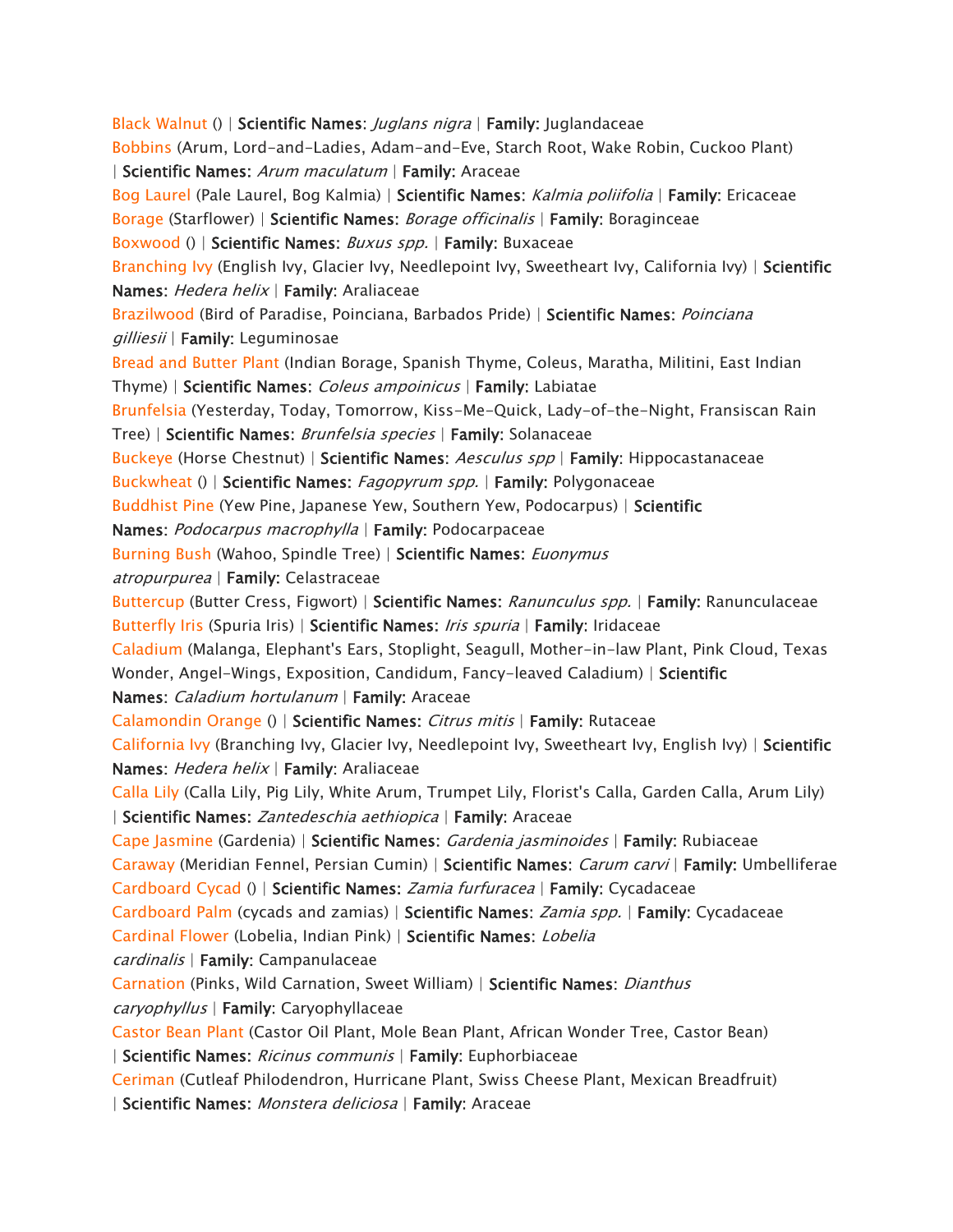*[Chamomile](https://www.aspca.org/pet-care/animal-poison-control/toxic-and-non-toxic-plants/chamomile) (Manzanilla, Garden Chamomile, Roman Chamomile, True Chamomile, Corn Feverfew, Barnyard Daisy, Ground-apple, Turkey-weed) | Scientific Names: Anthemis nobilis | Family: Compositae* 

*[Chandelier Plant](https://www.aspca.org/pet-care/animal-poison-control/toxic-and-non-toxic-plants/chandelier-plant) (Mother-In-Law-Plant, Kalanchoe, Devils Backbone, Mother of Millions) | Scientific Names: Kalanchoe tubiflora | Family: Crassulaceae* 

*[Charming Dieffenbachia](https://www.aspca.org/pet-care/animal-poison-control/toxic-and-non-toxic-plants/charming-dieffenbachia) () | Scientific Names: Dieffenbachia amoena | Family: Araceae [Cherry](https://www.aspca.org/pet-care/animal-poison-control/toxic-and-non-toxic-plants/cherry) () | Scientific Names: Prunus spp. | Family: Rosaceae* 

*[Chinaberry Tree](https://www.aspca.org/pet-care/animal-poison-control/toxic-and-non-toxic-plants/chinaberry-tree) (Bead Tree, China Ball Tree, Paradise Tree, Persian Lilac, White Cedar, Japanese Bead Tree, Texas Umbrella Tree, Pride-of-India) | Scientific Names: Melia* 

*azedarach | Family: Meliaceae* 

*[Chinese Evergreen](https://www.aspca.org/pet-care/animal-poison-control/toxic-and-non-toxic-plants/chinese-evergreen) () | Scientific Names: Aglaonema modestum | Family: Araceae [Chinese Jade](https://www.aspca.org/pet-care/animal-poison-control/toxic-and-non-toxic-plants/chinese-jade) (Silver Jade Plant, Silver Dollar) | Scientific Names: Crassula* 

*arborescens | Family: Crassulaceae* 

*[Chives](https://www.aspca.org/pet-care/animal-poison-control/toxic-and-non-toxic-plants/chives) () | Scientific Names: Allium schoenoprasum | Family: Amaryllidaceae* 

*[Choke Cherry](https://www.aspca.org/pet-care/animal-poison-control/toxic-and-non-toxic-plants/choke-cherry) () | Scientific Names: Prunus virginiana | Family: Rosaceae* 

*[Christmas Rose](https://www.aspca.org/pet-care/animal-poison-control/toxic-and-non-toxic-plants/christmas-rose) (Hellebore, Lenten Rose, Easter Rose) | Scientific Names: Helleborus niger | Family: Ranunculaceae* 

*[Chrysanthemum](https://www.aspca.org/pet-care/animal-poison-control/toxic-and-non-toxic-plants/chrysanthemum) (Daisy, Mum; many varieties) | Scientific Names: Chrysanthemum spp. | Family: Compositae* 

*[Clematis](https://www.aspca.org/pet-care/animal-poison-control/toxic-and-non-toxic-plants/clematis)* (Virgin's Bower, Leatherflower) | *Scientific Names: Clematis* 

*spp. | Family: Ranunculaceae* 

*[Climbing Bittersweet](https://www.aspca.org/pet-care/animal-poison-control/toxic-and-non-toxic-plants/climbing-bittersweet) (Bittersweet, Waxwork, Shrubby Bittersweet, False Bittersweet, Climbing Bittersweet, American Bittersweet) | Scientific Names: Celastrus scandens | Family: Celastraceae [Climbing Lily](https://www.aspca.org/pet-care/animal-poison-control/toxic-and-non-toxic-plants/climbing-lily) (Gloriosa Lily, Glory Lily, Superb Lily) | Scientific Names: Gloriosa superba | Family: Liliaceae* 

*[Climbing Nightshade](https://www.aspca.org/pet-care/animal-poison-control/toxic-and-non-toxic-plants/climbing-nightshade) (European Bittersweet, Deadly Nightshade, Violet Bloom, Blue Nightshade, Soda Apple, Poisonous Nightshade, Felonwort, Devil's Apple, Scarlet Berry, Woody Nightshade,* 

*Blue Blindweed) | Scientific Names: Solanum dulcamara | Family: Solanaceae* 

*[Clivia Lily](https://www.aspca.org/pet-care/animal-poison-control/toxic-and-non-toxic-plants/clivia-lily) (Kaffir Lily, Clivies, Caffre Lily, Cape Clivia, Klivia) | Scientific Names: Clivia* 

*spp. | Family: Amaryllidaceae* 

*[Coffee Tree](https://www.aspca.org/pet-care/animal-poison-control/toxic-and-non-toxic-plants/coffee-tree) (Wild Coffee, Geranium-Leaf Aralia) | Scientific Names: Polyscias guilfoylei | Family: Araliaceae* 

*[Coleus](https://www.aspca.org/pet-care/animal-poison-control/toxic-and-non-toxic-plants/coleus) (Indian Borage, Bread and Butter Plant, Spanish Thyme, East Indian Thyme, Stinging Thyme, Country Boarage; many others) | Scientific Names: Coleus ampoinicus | Family: Labiatae [Common Privet](https://www.aspca.org/pet-care/animal-poison-control/toxic-and-non-toxic-plants/common-privet) (Privet, Amur, Wax-leaf) | Scientific Names: Ligustrum* 

*vulgare | Family: Oleaceae* 

*[Coontie Palm](https://www.aspca.org/pet-care/animal-poison-control/toxic-and-non-toxic-plants/coontie-palm) (Sago Palm, Cardboard Palm, cycads and zamias) | Scientific Names: Zamia pumila | Family: Cycadaceae* 

*[Cordatum](https://www.aspca.org/pet-care/animal-poison-control/toxic-and-non-toxic-plants/cordatum) (Fiddle-Leaf, Horsehead Philodendron, Heartleaf Philodendron, Panda Plant, Split Leaf Philodendron, Fruit Salad Plant, Red Emerald, Red Princess, Saddle Leaf) | Scientific Names: Philodendron oxycardium | Family: Araceae*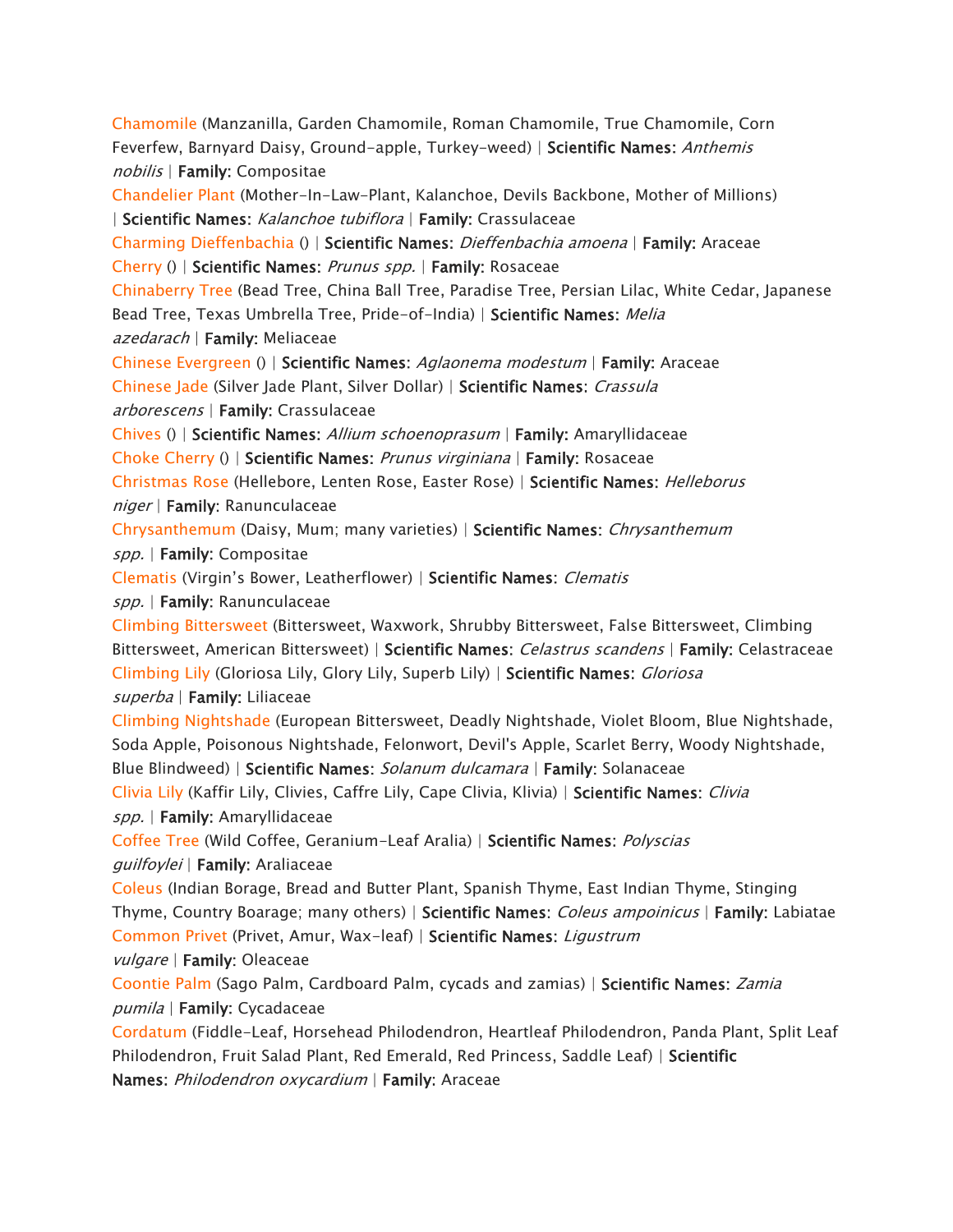*[Corn Plant](https://www.aspca.org/pet-care/animal-poison-control/toxic-and-non-toxic-plants/corn-plant) (Corn Plant, Cornstalk Plant, Dracaena, Dragon Tree, Ribbon Plant) | Scientific Names: Dracaena fragrans | Family: Asparagaceae* 

*[Cornstalk Plant](https://www.aspca.org/pet-care/animal-poison-control/toxic-and-non-toxic-plants/cornstalk-plant) (Corn Plant, Dracaena, Dragon Tree, Ribbon Plant) | Scientific Names: Dracaena fragrans | Family: Agavaceae* 

*[Cow parsnip](https://www.aspca.org/pet-care/animal-poison-control/toxic-and-non-toxic-plants/cow-parsnip) (Giant Hogweed) | Scientific Names: Heracleum maximum | Family: Apiaceae [Cowbane](https://www.aspca.org/pet-care/animal-poison-control/toxic-and-non-toxic-plants/cowbane) (Water Hemlock, Poison Parsnip) | Scientific Names: Cicuta species | Family: Apiaceae [Cuckoo-pint](https://www.aspca.org/pet-care/animal-poison-control/toxic-and-non-toxic-plants/cuckoo-pint) (Arum, Lord-and-Ladies, Adam-and-Eve, Starch Root, Bobbins, Wake Robin) | Scientific Names: Arum maculatum | Family: Araceae* 

*[Cutleaf Philodendron](https://www.aspca.org/pet-care/animal-poison-control/toxic-and-non-toxic-plants/cutleaf-philodendron) (Hurricane Plant, Swiss Cheese Plant, Ceriman, Mexican Breadfruit, Splitleaf Philodendron, Window Leaf Plant) | Scientific Names: Monstera deliciosa | Family: Araceae [Cycads](https://www.aspca.org/pet-care/animal-poison-control/toxic-and-non-toxic-plants/cycads) (Sago Palm, Fern Palm) | Scientific Names: Cycas and Zamia species | Family: Cycadaceae* 

*[Cyclamen](https://www.aspca.org/pet-care/animal-poison-control/toxic-and-non-toxic-plants/cyclamen) (Sowbread) | Scientific Names: Cyclamen spp | Family: Primulaceae* 

*[Daffodil](https://www.aspca.org/pet-care/animal-poison-control/toxic-and-non-toxic-plants/daffodil) (Narcissus, Jonquil, Paper White) | Scientific Names: Narcissus* 

*spp | Family: Amaryllidaceae* 

*[Dahlia](https://www.aspca.org/pet-care/animal-poison-control/toxic-and-non-toxic-plants/dahlia) (Many varieties) | Scientific Names: Dahlia species | Family: Compositae [Daisy](https://www.aspca.org/pet-care/animal-poison-control/toxic-and-non-toxic-plants/daisy) (Chrysanthemum, Mum) | Scientific Names: Chrysanthemum species | Family: Compositae [Deadly Nightshade](https://www.aspca.org/pet-care/animal-poison-control/toxic-and-non-toxic-plants/deadly-nightshade) (Nightshade, Black Nightshade, European Bittersweet, Climbing Nightshade) | Scientific Names: Solanum spp | Family: Solanaceae* 

*[Desert Azalea](https://www.aspca.org/pet-care/animal-poison-control/toxic-and-non-toxic-plants/desert-azalea) (Desert Rose, Mock Azalea, Sabi Star, Impala Lily, Kudu Lily) | Scientific Names: Adenium obesum | Family: Apocynaceae* 

*[Desert Rose](https://www.aspca.org/pet-care/animal-poison-control/toxic-and-non-toxic-plants/desert-rose) (Desert Azalea, Mock Azalea, Sabi Star, Impala Lily, Kudu Lily) | Scientific Names: Adenium obesum | Family: Apocynaceae* 

*[Devil's Backbone](https://www.aspca.org/pet-care/animal-poison-control/toxic-and-non-toxic-plants/devils-backbone) (Mother-In-Law-Plant, Kalanchoe, Chandelier Plant, Mother of Millions) | Scientific Names: Kalanchoe tubiflora | Family: Crassulaceae* 

*[Devils Ivy](https://www.aspca.org/pet-care/animal-poison-control/toxic-and-non-toxic-plants/devils-ivy) (Pothos, Golden Pothos, Taro Vine, Ivy Arum) | Scientific Names: Epipremnum aureum | Family: Araceae* 

*[Dieffenbachia](https://www.aspca.org/pet-care/animal-poison-control/toxic-and-non-toxic-plants/dieffenbachia) (Charming Dieffenbachia, Giant Dumb Cane, Tropic Snow, Dumbcane, Exotica, Spotted Dumb Cane, Exotica Perfection) | Scientific Names: Dieffenbachia | Family: Araceae*

*[Dock](https://www.aspca.org/pet-care/animal-poison-control/toxic-and-non-toxic-plants/dock) (Sorrel) | Scientific Names: Rumex sp. | Family: Polygonaceae* 

*[Dog Daisy](https://www.aspca.org/pet-care/animal-poison-control/toxic-and-non-toxic-plants/dog-daisy) (Dog Fennel) | Scientific Names: Achillea millefolium | Family: Compositae* 

*[Dog Hobble](https://www.aspca.org/pet-care/animal-poison-control/toxic-and-non-toxic-plants/dog-hobble) (Dog Laurel, Fetter Bush, Black Laurel) | Scientific Names: Leucothoe* 

*sp. | Family: Ericaceae* 

*[Dogbane Hemp](https://www.aspca.org/pet-care/animal-poison-control/toxic-and-non-toxic-plants/dogbane-hemp) (Bitterroot, Indian Hemp) | Scientific Names: Apocynum* 

*spp. | Family: Apocynaceae* 

*[Dracaena](https://www.aspca.org/pet-care/animal-poison-control/toxic-and-non-toxic-plants/dracaena) (Corn Plant, Cornstalk Plant, Dragon Tree, Ribbon Plant) | Scientific Names: Dracaena spp. | Family: Agavaceae* 

*[Dumbcane](https://www.aspca.org/pet-care/animal-poison-control/toxic-and-non-toxic-plants/dumbcane) (Charming Dieffenbachia, Giant Dumb Cane, Tropic Snow, Exotica, Spotted Dumb Cane, Exotica Perfection, Dieffenbachia) | Scientific Names: Dieffenbachia | Family: Araceae [Dwarf Poinciana](https://www.aspca.org/pet-care/animal-poison-control/toxic-and-non-toxic-plants/dwarf-poinciana) (Barbados Pride, Peacock Flower) | Scientific Names: Caesalpinia pulcherrima | Family: Fabaceae*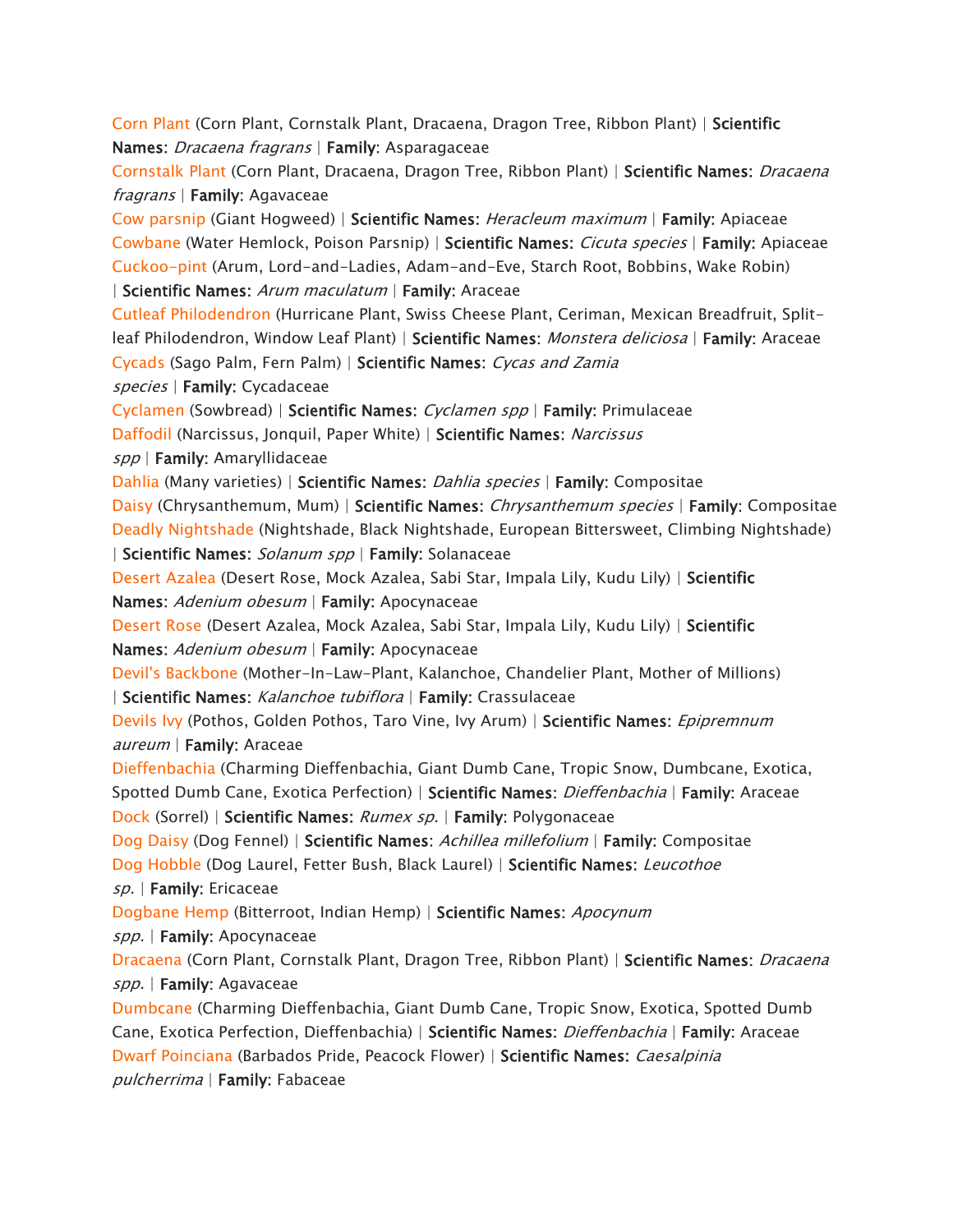*[Easter Rose](https://www.aspca.org/pet-care/animal-poison-control/toxic-and-non-toxic-plants/easter-rose) (Hellebore, Christmas Rose, Lenten Rose) | Scientific Names: Helleborus niger | Family: Ranunculaceae [Eastern Star](https://www.aspca.org/pet-care/animal-poison-control/toxic-and-non-toxic-plants/eastern-star) () | Scientific Names: Dianthus spp. | Family: Caryophyllaceae [Elephant Ears](https://www.aspca.org/pet-care/animal-poison-control/toxic-and-non-toxic-plants/elephant-ears) (Caladium, Taro, Pai, Ape, Cape, Via, Via sori, Malanga) | Scientific Names: Caladium hortulanum | Family: Araceae [Elephant Ears](https://www.aspca.org/pet-care/animal-poison-control/toxic-and-non-toxic-plants/elephant-ears-0) (Caladium, Malanga) | Scientific Names: Colocasia esculenta | Family: Araceae [Elephant-Ear Begonia](https://www.aspca.org/pet-care/animal-poison-control/toxic-and-non-toxic-plants/elephant-ear-begonia) () | Scientific Names: Begonia scharfii | Family: Begoniaceae [Emerald Feather](https://www.aspca.org/pet-care/animal-poison-control/toxic-and-non-toxic-plants/emerald-feather) (Emerald Fern, Asparagus, Asparagus fern, Sprengeri fern, Plumosa fern, Lace fern, Racemose asparagus, Shatavari) | Scientific Names: Asparagus densiflorus | Family: Liliaceae [English Holly](https://www.aspca.org/pet-care/animal-poison-control/toxic-and-non-toxic-plants/english-holly) (European Holly, Oregon Holly, Inkberry, Winterberry, American Holly) | Scientific Names: Ilex aquifolium | Family: Aquifoliaceae [English Ivy](https://www.aspca.org/pet-care/animal-poison-control/toxic-and-non-toxic-plants/english-ivy) (Branching Ivy, Glacier Ivy, Needlepoint Ivy, Sweetheart Ivy, California Ivy) | Scientific Names: Hedera helix | Family: Araliaceae [English Yew](https://www.aspca.org/pet-care/animal-poison-control/toxic-and-non-toxic-plants/english-yew) (Western Yew, Pacific Yew, Japanese Yew, Anglo-Japanese Yew) | Scientific Names: Taxus baccata | Family: Taxaceae [Epazote](https://www.aspca.org/pet-care/animal-poison-control/toxic-and-non-toxic-plants/epazote) (Wormseed, Jusuit's Tea, Mexican Tea, Paico) | Scientific Names: Chenopodium ambrosioides | Family: Chenopodiaceae [Eucalyptus](https://www.aspca.org/pet-care/animal-poison-control/toxic-and-non-toxic-plants/eucalyptus) (Many cultivars) | Scientific Names: Eucalyptus species | Family: Myrtaceae [European Bittersweet](https://www.aspca.org/pet-care/animal-poison-control/toxic-and-non-toxic-plants/european-bittersweet) (Climbing Nightshade, Deadly Nightshade) | Scientific Names: Solanum dulcamara | Family: Solanaceae [European Holly](https://www.aspca.org/pet-care/animal-poison-control/toxic-and-non-toxic-plants/european-holly) (European Holly, Oregon Holly, Inkberry, Winterberry, American Holly, English Holly) | Scientific Names: Ilex aquifolium | Family: Aquifoliaceae [Everlasting Pea](https://www.aspca.org/pet-care/animal-poison-control/toxic-and-non-toxic-plants/everlasting-pea) (Sweet Pea, Perennial Pea) | Scientific Names: Lathyrus latifolius | Family: Fabaceae [Exotica](https://www.aspca.org/pet-care/animal-poison-control/toxic-and-non-toxic-plants/exotica) (Charming Dieffenbachia, Giant Dumb Cane, Tropic Snow, Dumbcane, Spotted Dumb Cane, Exotica Perfection, Dieffenbachia) | Scientific Names: Dieffenbachia amoena | Family: Araceae [False Bittersweet](https://www.aspca.org/pet-care/animal-poison-control/toxic-and-non-toxic-plants/false-bittersweet) (American Bittersweet) | Scientific Names: Celastrus scandens | Family: Celastraceae*  [False Queen Anne's Lace](https://www.aspca.org/pet-care/animal-poison-control/toxic-and-non-toxic-plants/false-queen-annes-lace) *(Bishop's Weed, Greater Ammi) | Scientific Names: Ammi majus | Family: Apiaceae [Feather Geranium](https://www.aspca.org/pet-care/animal-poison-control/toxic-and-non-toxic-plants/feather-geranium) (Jerusalem Oak, Ambrosia Mexicana) | Scientific Names: Ambrosia mexicana | Family: Chenopodiaceae [Fern Palm](https://www.aspca.org/pet-care/animal-poison-control/toxic-and-non-toxic-plants/fern-palm) (Sago Palm, Cycads) | Scientific Names: Zamia spp. | Family: Cycadaceae [Fetter Bush](https://www.aspca.org/pet-care/animal-poison-control/toxic-and-non-toxic-plants/fetter-bush) (Dog Laurel, Dog Hobble, Black Laurel) | Scientific Names: Leucothoe spp. | Family: Ericaceae [Fetterbush](https://www.aspca.org/pet-care/animal-poison-control/toxic-and-non-toxic-plants/fetterbush) (Staggerberry, Maleberry) | Scientific Names: Lyonia spp. | Family: Ericaceae [Fiddle-Leaf](https://www.aspca.org/pet-care/animal-poison-control/toxic-and-non-toxic-plants/fiddle-leaf) (Horsehead Philodendron, Cordatum, Heartleaf Philodendron, Panda Plant, Split Leaf Philodendron, Fruit Salad Plant, Red Emerald, Red Princess, Saddle Leaf) | Scientific Names: Philodendron bipennifolium | Family: Araceae* 

*[Fig](https://www.aspca.org/pet-care/animal-poison-control/toxic-and-non-toxic-plants/fig) (Weeping Fig, Indian Rubber Plant) | Scientific Names: Ficus benjamina | Family: Moraceae*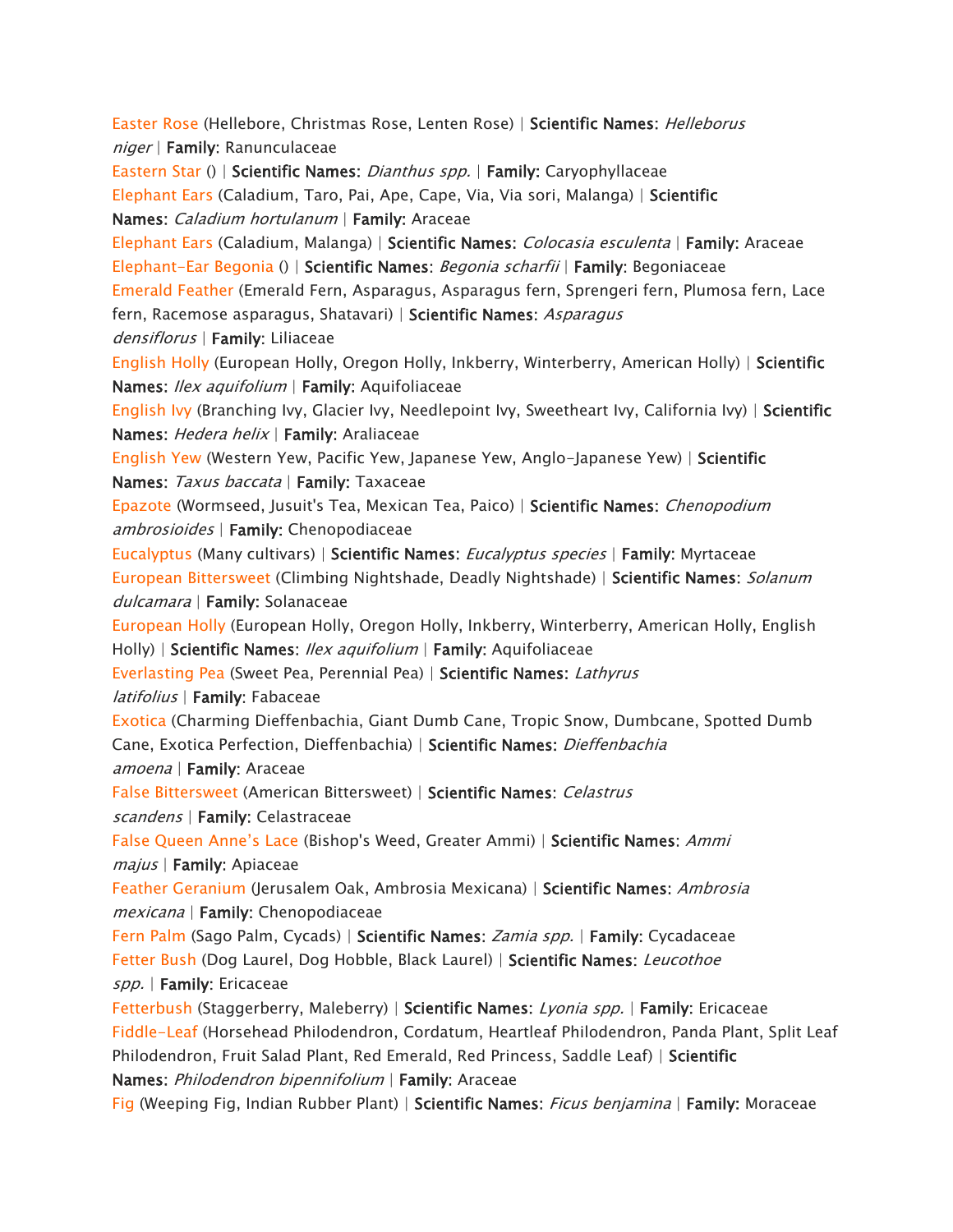*[Figwort](https://www.aspca.org/pet-care/animal-poison-control/toxic-and-non-toxic-plants/figwort) (Buttercup, Butter Cress, Burwort, Crowfoot burwort) | Scientific Names: Ranunculus acris | Family: Ranunculaceae [Fire Lily](https://www.aspca.org/pet-care/animal-poison-control/toxic-and-non-toxic-plants/fire-lily) (Amaryllis, Barbados Lily, Lily of the Palace, Ridderstjerne) | Scientific Names: Hippeastrum spp. | Family: Amaryllidaceae [Flag](https://www.aspca.org/pet-care/animal-poison-control/toxic-and-non-toxic-plants/flag) (Iris, Snake Lily, Water Flag) | Scientific Names: Iris species | Family: Iridaceae [Flamingo Flower](https://www.aspca.org/pet-care/animal-poison-control/toxic-and-non-toxic-plants/flamingo-flower) (Flamingo Lily, Tail Flower, Oilcloth Flower, Pigtail Plant, Painter's Pallet) | Scientific Names: Anthurium scherzeranum | Family: Araceae [Fleabane](https://www.aspca.org/pet-care/animal-poison-control/toxic-and-non-toxic-plants/fleabane) (Showy Daisy, Horseweed, Seaside Daisy) | Scientific Names: Erigeron speciosus | Family: Asteraceae [Florida Beauty](https://www.aspca.org/pet-care/animal-poison-control/toxic-and-non-toxic-plants/florida-beauty) (Gold Dust Dracaena, Spotted Dracaena) | Scientific Names: Dracaena surculosa | Family: Asparagaceae [Florist's Calla](https://www.aspca.org/pet-care/animal-poison-control/toxic-and-non-toxic-plants/florists-calla) (Calla Lily, Pig Lily, White Arum, Trumpet Lily, Arum Lily, Garden Calla, Arum Lily) | Scientific Names: Zantedeschia aethiopica | Family: Araceae [Foxglove](https://www.aspca.org/pet-care/animal-poison-control/toxic-and-non-toxic-plants/foxglove) () | Scientific Names: Digitalis purpurea | Family: Scrophalariaceae [Franciscan Rain Tree](https://www.aspca.org/pet-care/animal-poison-control/toxic-and-non-toxic-plants/franciscan-rain-tree) (Yesterday, Today, Tomorrow, Lady-of-the-Night, Morning-Noon-and-Night, Kiss-Me-Quick) | Scientific Names: Brunfelsia species | Family: Solanaceae [Garden Calla](https://www.aspca.org/pet-care/animal-poison-control/toxic-and-non-toxic-plants/garden-calla) (Calla Lily, Pig Lily, White Arum, Trumpet Lily, Florist's Calla, Arum Lily) | Scientific Names: Zantedeschia aethiopica | Family: Araceae [Garden Chamomile](https://www.aspca.org/pet-care/animal-poison-control/toxic-and-non-toxic-plants/garden-chamomile) (Chamomile, Ground Apple, Roman Chamomile) | Scientific Names: Anthemis nobilis | Family: Asteraceae [Garden Hyacinth](https://www.aspca.org/pet-care/animal-poison-control/toxic-and-non-toxic-plants/garden-hyacinth) (Hyacinth) | Scientific Names: Hyacinthus orientalis | Family: Liliaceae [Gardenia](https://www.aspca.org/pet-care/animal-poison-control/toxic-and-non-toxic-plants/gardenia) (Cape Jasmine) | Scientific Names: Gardenia jasminoides | Family: Rubiaceae [Garlic](https://www.aspca.org/pet-care/animal-poison-control/toxic-and-non-toxic-plants/garlic) (Stinking Rose, Rustic Treacle, Camphor of the Poor, Nectar of the Gods, Serpent Garlic, Rocambole) | Scientific Names: Allium sativum | Family: Liliaceae [Geranium](https://www.aspca.org/pet-care/animal-poison-control/toxic-and-non-toxic-plants/geranium) (Many cultivars) | Scientific Names: Pelargonium species | Family: Geraniaceae [Geranium-Leaf Aralia](https://www.aspca.org/pet-care/animal-poison-control/toxic-and-non-toxic-plants/geranium-leaf-aralia) (Wild Coffee, Coffee Tree) | Scientific Names: Polyscias guilfoylei | Family: Araliaceae [Giant Dracaena](https://www.aspca.org/pet-care/animal-poison-control/toxic-and-non-toxic-plants/giant-dracaena) (Palm Lily, Grass Palm) | Scientific Names: Cordyline australis | Family: Agavaceae [Giant Dumb Cane](https://www.aspca.org/pet-care/animal-poison-control/toxic-and-non-toxic-plants/giant-dumb-cane) (Charming Dieffenbachia, Tropic Snow, Dumbcane, Exotica, Spotted Dumb Cane, Exotica Perfection, Dieffenbachia) | Scientific Names: Dieffenbachia amoena | Family: Araceae [Giant Hogweed](https://www.aspca.org/pet-care/animal-poison-control/toxic-and-non-toxic-plants/giant-hogweed) (Cow Parsnip) | Scientific Names: Heracleum maximum | Family: Apiaceae [Glacier Ivy](https://www.aspca.org/pet-care/animal-poison-control/toxic-and-non-toxic-plants/glacier-ivy) (English Ivy, Branching Ivy, Needlepoint Ivy, Sweetheart Ivy, California Ivy) | Scientific Names: Hedera helix | Family: Araliaceae [Gladiola](https://www.aspca.org/pet-care/animal-poison-control/toxic-and-non-toxic-plants/gladiola) (Many cultivars) | Scientific Names: Gladiolus species | Family: Iridaceae [Gloriosa Lily](https://www.aspca.org/pet-care/animal-poison-control/toxic-and-non-toxic-plants/gloriosa-lily) (Glory Lily, Climbing Lily, Superb Lily) | Scientific Names: Gloriosa superba | Family: Liliaceae [Gold Dieffenbachia](https://www.aspca.org/pet-care/animal-poison-control/toxic-and-non-toxic-plants/gold-dieffenbachia) () | Scientific Names: Dieffenbachia picta | Family: Araceae [Gold Dust Dracaena](https://www.aspca.org/pet-care/animal-poison-control/toxic-and-non-toxic-plants/gold-dust-dracaena) (Florida Beauty) | Scientific Names: Dracaena surculosa | Family: Agavaceae [Golden Birds Nest](https://www.aspca.org/pet-care/animal-poison-control/toxic-and-non-toxic-plants/golden-birds-nest) (Snake Plant, Mother-in-*Law's Tongue, Good Luck Plant) | *Scientific Names: Sansevieria trifasciata | Family: Agavaceae*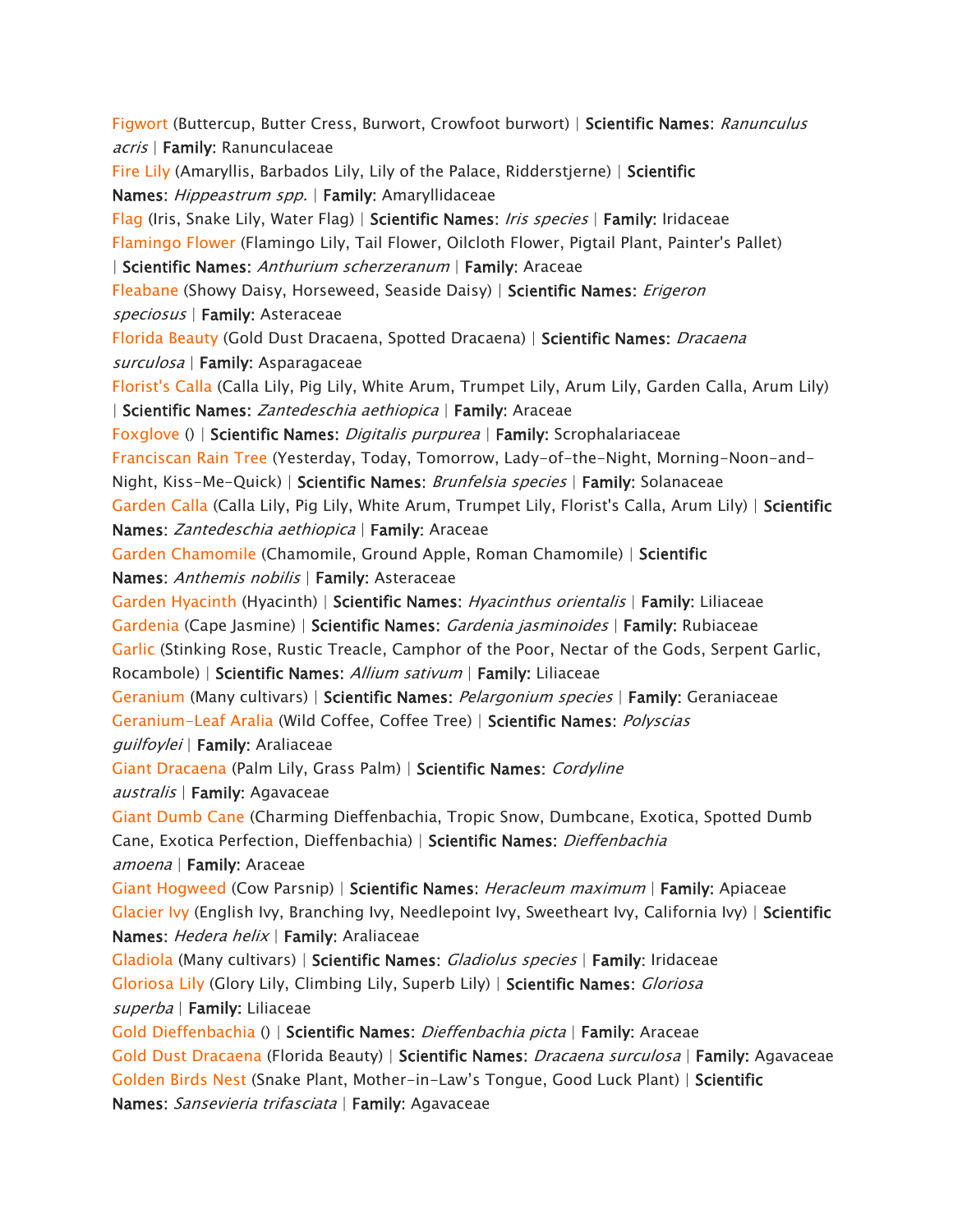*[Golden Pothos](https://www.aspca.org/pet-care/animal-poison-control/toxic-and-non-toxic-plants/golden-pothos) (Pothos, Devil's Ivy, Taro Vine, Ivy Arum) | Scientific Names: Epipremnum aureum | Family: Araceae [Golden Ragwort](https://www.aspca.org/pet-care/animal-poison-control/toxic-and-non-toxic-plants/golden-ragwort) (Ragwort) | Scientific Names: Senecio species | Family: Compositae [Good Luck Plant](https://www.aspca.org/pet-care/animal-poison-control/toxic-and-non-toxic-plants/good-luck-plant) (Shamrock Plant, Sorrel) | Scientific Names: Oxalis spp. | Family: [Grapefruit](https://www.aspca.org/pet-care/animal-poison-control/toxic-and-non-toxic-plants/grapefruit) () | Scientific Names: Citrus paradisii | Family: Rutaceae [Grass Palm](https://www.aspca.org/pet-care/animal-poison-control/toxic-and-non-toxic-plants/grass-palm) (Giant Dracaena, Palm Lily) | Scientific Names: Cordyline australis | Family: Agavaceae [Greater Ammi](https://www.aspca.org/pet-care/animal-poison-control/toxic-and-non-toxic-plants/greater-ammi) (Bishop's Weed, False Queen Anne's Lace) | Scientific Names: Ammi majus | Family: Apiaceae [Green Gold Naphthysis](https://www.aspca.org/pet-care/animal-poison-control/toxic-and-non-toxic-plants/green-gold-naphthysis) (Nephthytis, Arrow-Head Vine) | Scientific Names: Syngonium podophyllum | Family: Araceae [Ground Apple](https://www.aspca.org/pet-care/animal-poison-control/toxic-and-non-toxic-plants/ground-apple) (Chamomile, Garden Chamomile, Roman Chamomile) | Scientific Names: Anthemis nobilis | Family: Asteraceae [Groundsel](https://www.aspca.org/pet-care/animal-poison-control/toxic-and-non-toxic-plants/groundsel) (Ragwort, Senecio) | Scientific Names: Senecio species | Family: Compositae [Hahn's Self Branching English Ivy](https://www.aspca.org/pet-care/animal-poison-control/toxic-and-non-toxic-plants/hahns-self-branching-english-ivy) (Branching Ivy, Glacier Ivy, Needlepoint Ivy, Sweetheart Ivy, California Ivy, English Ivy) | Scientific Names: Hedera helix | Family: Araliaceae [Hashish](https://www.aspca.org/pet-care/animal-poison-control/toxic-and-non-toxic-plants/hashish) (Marijuana, Indian Hemp) | Scientific Names: Cannabis sativa | Family: Cannabaceae [Hawaiian Ti](https://www.aspca.org/pet-care/animal-poison-control/toxic-and-non-toxic-plants/hawaiian-ti) (Snake Plant, Giant Dracaena) | Scientific Names: Giant Dracaena | Family: Agavaceae [Heartleaf Philodendron](https://www.aspca.org/pet-care/animal-poison-control/toxic-and-non-toxic-plants/heartleaf-philodendron) (Horsehead Philodendron, Cordatum, Fiddle-Leaf, Panda Plant, Split Leaf Philodendron, Fruit Salad Plant, Red Emerald, Red Princess, Saddle Leaf) | Scientific Names: Philodendron bipennifolium | Family: Araceae [Heavenly Bamboo](https://www.aspca.org/pet-care/animal-poison-control/toxic-and-non-toxic-plants/heavenly-bamboo) (Sacred Bamboo, Nandina) | Scientific Names: Nandina domestica | Family: Berberidaceae [Hellebore](https://www.aspca.org/pet-care/animal-poison-control/toxic-and-non-toxic-plants/hellebore) (Christmas Rose, Lenten Rose, Easter Rose) | Scientific Names: Helleborus niger | Family: Ranunculaceae [Hercules' Club](https://www.aspca.org/pet-care/animal-poison-control/toxic-and-non-toxic-plants/hercules-club) (Angelica Tree, Devil's Walking Stick, Prickly Ash, Prickly Elder) | Scientific Names: Aralia spinosa | Family: Araliaceae [Hills of Snow](https://www.aspca.org/pet-care/animal-poison-control/toxic-and-non-toxic-plants/hills-snow) (Hydrangea, Hortensia, Seven Bark) | Scientific Names: Hydrangea arborescens | Family: Hydrangeaceae [Holly](https://www.aspca.org/pet-care/animal-poison-control/toxic-and-non-toxic-plants/holly) (English Holly, European Holly, Oregon Holly, Inkberry, Winterberry, American Holly) | Scientific Names: Ilex opaca | Family: Aquifoliaceae [Hops](https://www.aspca.org/pet-care/animal-poison-control/toxic-and-non-toxic-plants/hops) () | Scientific Names: Humulus lupulus | Family: Cannabidaceae [Horse Chestnut](https://www.aspca.org/pet-care/animal-poison-control/toxic-and-non-toxic-plants/horse-chestnut) (Buckeye) | Scientific Names: Aesculus glabra | Family: Hippocastanaceae [Horsehead Philodendron](https://www.aspca.org/pet-care/animal-poison-control/toxic-and-non-toxic-plants/horsehead-philodendron) (Fiddle-Leaf, Cordatum, Heartleaf Philodendron, Panda Plant, Split Leaf Philodendron, Fruit Salad Plant, Red Emerald, Red Princess, Saddle Leaf) | Scientific Names: Philodendron bipennifolium | Family: Araceae [Horseweed](https://www.aspca.org/pet-care/animal-poison-control/toxic-and-non-toxic-plants/horseweed) (Showy Daisy, Fleabane, Seaside Daisy) | Scientific Names: Erigeron speciosus | Family: Asteraceae [Hortensia](https://www.aspca.org/pet-care/animal-poison-control/toxic-and-non-toxic-plants/hortensia) (Hydrangea, Hills of Snow, Seven Bark) | Scientific Names: Hydrangea arborescens | Family: Hydrangeaceae [Hosta](https://www.aspca.org/pet-care/animal-poison-control/toxic-and-non-toxic-plants/hosta) (Plantain Lily, Funkia) | Scientific Names: Hosta plataginea | Family: Liliaceae*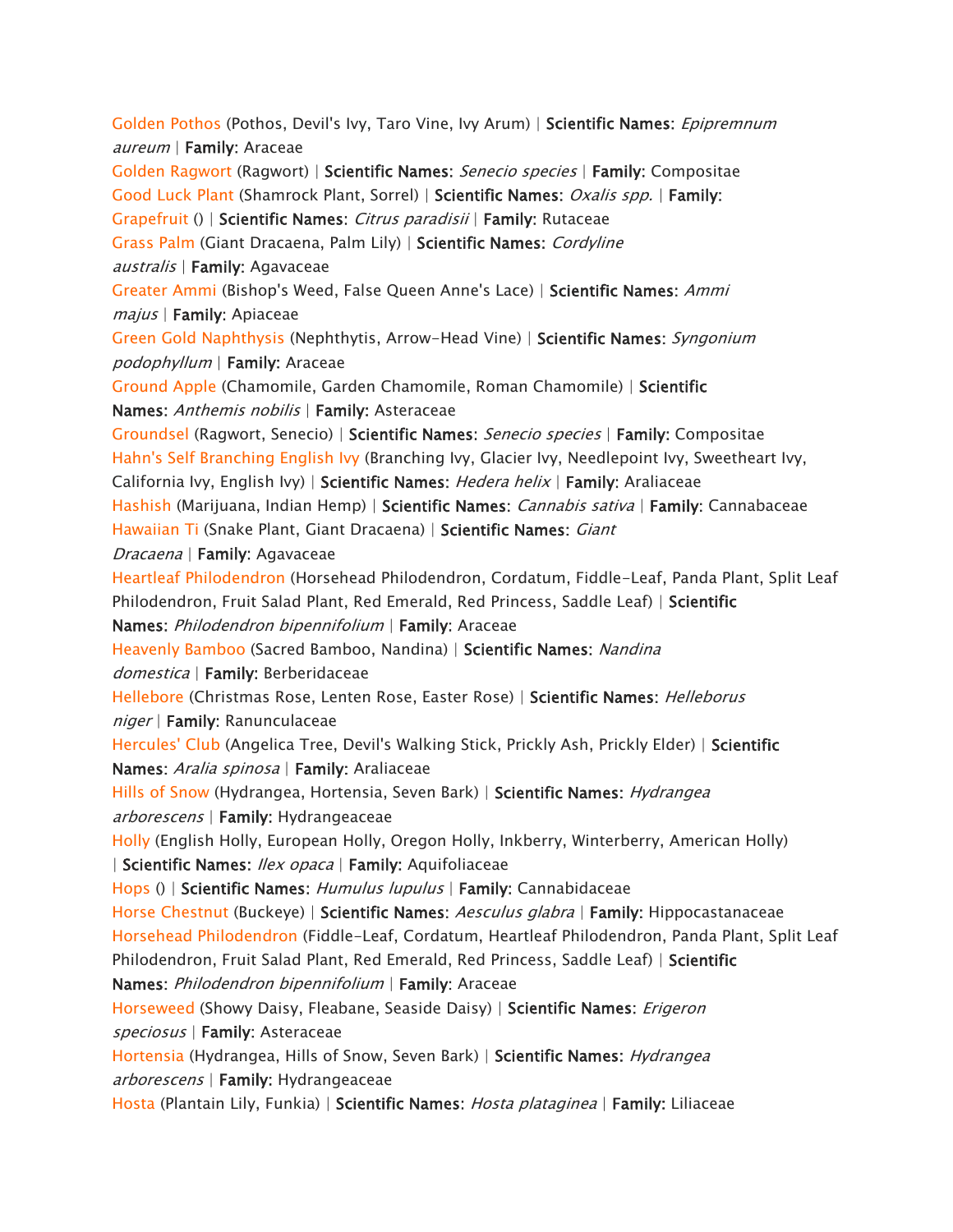*[Hurricane Plant](https://www.aspca.org/pet-care/animal-poison-control/toxic-and-non-toxic-plants/hurricane-plant) (Cutleaf Philodendron, Swiss Cheese Plant, Ceriman, Mexican Breadfruit) | Scientific Names: Monstera deliciosa | Family: Araceae [Hyacinth](https://www.aspca.org/pet-care/animal-poison-control/toxic-and-non-toxic-plants/hyacinth) () | Scientific Names: Hyacinthus orientalis | Family: Liliaceae [Hydrangea](https://www.aspca.org/pet-care/animal-poison-control/toxic-and-non-toxic-plants/hydrangea) (Hortensia, Hills of Snow, Seven Bark) | Scientific Names: Hydrangea arborescens | Family: Hydrangeaceae [Impala Lily](https://www.aspca.org/pet-care/animal-poison-control/toxic-and-non-toxic-plants/impala-lily) (Desert Rose, Mock Azalea, Sabi Star, Desert Azalea, Kudu Lily) | Scientific Names: Adenium obesum | Family: Apocynaceae [Indian Apple](https://www.aspca.org/pet-care/animal-poison-control/toxic-and-non-toxic-plants/indian-apple) (Mayapple, Indian Apple Root, Umbrella Leaf, Wild Lemon, Hog Apple, Duck's Foot, Raccoonberry, American Mandrake) | Scientific Names: Podophyllum peltatum | Family: Berberidaceae [Indian Borage](https://www.aspca.org/pet-care/animal-poison-control/toxic-and-non-toxic-plants/indian-borage) (Bread and Butter Plant, Country Borage, Spanish Thyme, Coleus, Maratha, Militini, East Indian Thyme) | Scientific Names: Coleus ampoinicus | Family: Labiatae [Indian Hemp](https://www.aspca.org/pet-care/animal-poison-control/toxic-and-non-toxic-plants/indian-hemp) (Dogbane Hemp, Bitter Root) | Scientific Names: Apocynum androsaemifolium | Family: Apocynaceae [Indian Hemp](https://www.aspca.org/pet-care/animal-poison-control/toxic-and-non-toxic-plants/indian-hemp-0) (Marijuana, Hashish) | Scientific Names: Cannabis sativa | Family: Cannabaceae [Indian Pink](https://www.aspca.org/pet-care/animal-poison-control/toxic-and-non-toxic-plants/indian-pink) (Lobelia, Cardinal Flower) | Scientific Names: Lobelia cardinalis | Family: Campanulaceae [Indian Rubber Plant](https://www.aspca.org/pet-care/animal-poison-control/toxic-and-non-toxic-plants/indian-rubber-plant) (Fig, Weeping Fig) | Scientific Names: Ficus benjamina | Family: Moraceae [Inkberry](https://www.aspca.org/pet-care/animal-poison-control/toxic-and-non-toxic-plants/inkberry) (English Holly, European Holly, Oregon Holly, American Holly, Winterberry) | Scientific Names: Ilex opaca | Family: Aquifoliaceae [Iris](https://www.aspca.org/pet-care/animal-poison-control/toxic-and-non-toxic-plants/iris) (Flag, Snake Lily, Water Flag) | Scientific Names: Iris species | Family: Iridaceae [Iron Cross Begonia](https://www.aspca.org/pet-care/animal-poison-control/toxic-and-non-toxic-plants/iron-cross-begonia) () | Scientific Names: Begonia masoniana | Family: [Ivy Arum](https://www.aspca.org/pet-care/animal-poison-control/toxic-and-non-toxic-plants/ivy-arum) (Pothos, Golden Pothos, Taro Vine, Devil's Ivy) | Scientific Names: Epipremnum aureum | Family: Araceae [Jack-in-the-pulpit](https://www.aspca.org/pet-care/animal-poison-control/toxic-and-non-toxic-plants/jack-pulpit) (Three-leaved indian turnip, Devil's dear, Wake robin, Starch wort, Wild turnip, Dragon root, Bog onion, Pepper turnip, Brown dragon, Memory root) | Scientific Names: Arisaema triphyllum | Family: Araceae [Jade Plant](https://www.aspca.org/pet-care/animal-poison-control/toxic-and-non-toxic-plants/jade-plant) (Baby Jade, Dwarf rubber plant, Jade tree, Chinese rubber plant, Japanese rubber plant) | Scientific Names: Crassula argentea | Family: Crassulaceae [Japanese Yew](https://www.aspca.org/pet-care/animal-poison-control/toxic-and-non-toxic-plants/japanese-yew) (English Yew, Western Yew, Pacific Yew, Anglo-Japanese Yew) | Scientific Names: Taxus sp. | Family: Taxaceae [Jerusalem Cherry](https://www.aspca.org/pet-care/animal-poison-control/toxic-and-non-toxic-plants/jerusalem-cherry) (Natal cherry, Winter cherry) | Scientific Names: Solanum pseudocapsicum | Family: Solanaceae [Jerusalem Oak](https://www.aspca.org/pet-care/animal-poison-control/toxic-and-non-toxic-plants/jerusalem-oak) (Feather Geranium, Ambrosia Mexicana) | Scientific Names: Ambrosia mexicana | Family: Chenopodiaceae [Jonquil](https://www.aspca.org/pet-care/animal-poison-control/toxic-and-non-toxic-plants/jonquil) (Daffodil, Narcissus, Paper White) | Scientific Names: Narcissus jonquilla | Family: Amaryllidaceae [Kaffir Lily](https://www.aspca.org/pet-care/animal-poison-control/toxic-and-non-toxic-plants/kaffir-lily) (Clivia Lily) | Scientific Names: Clivia minata | Family: Amaryllidaceae [Kalanchoe](https://www.aspca.org/pet-care/animal-poison-control/toxic-and-non-toxic-plants/kalanchoe) (Mother-In-Law-Plant, Devils Backbone, Chandelier Plant, Mother of Millions) | Scientific Names: Kalanchoe spp | Family: Crassulaceae [Kiss-me-quick](https://www.aspca.org/pet-care/animal-poison-control/toxic-and-non-toxic-plants/kiss-me-quick) (Yesterday, Today, Tomorrow, Lady-of-the-Night, Morning-Noon-and-Night, Fransiscan Rain Tree) | Scientific Names: Brunfelsia species | Family: Solanaceae*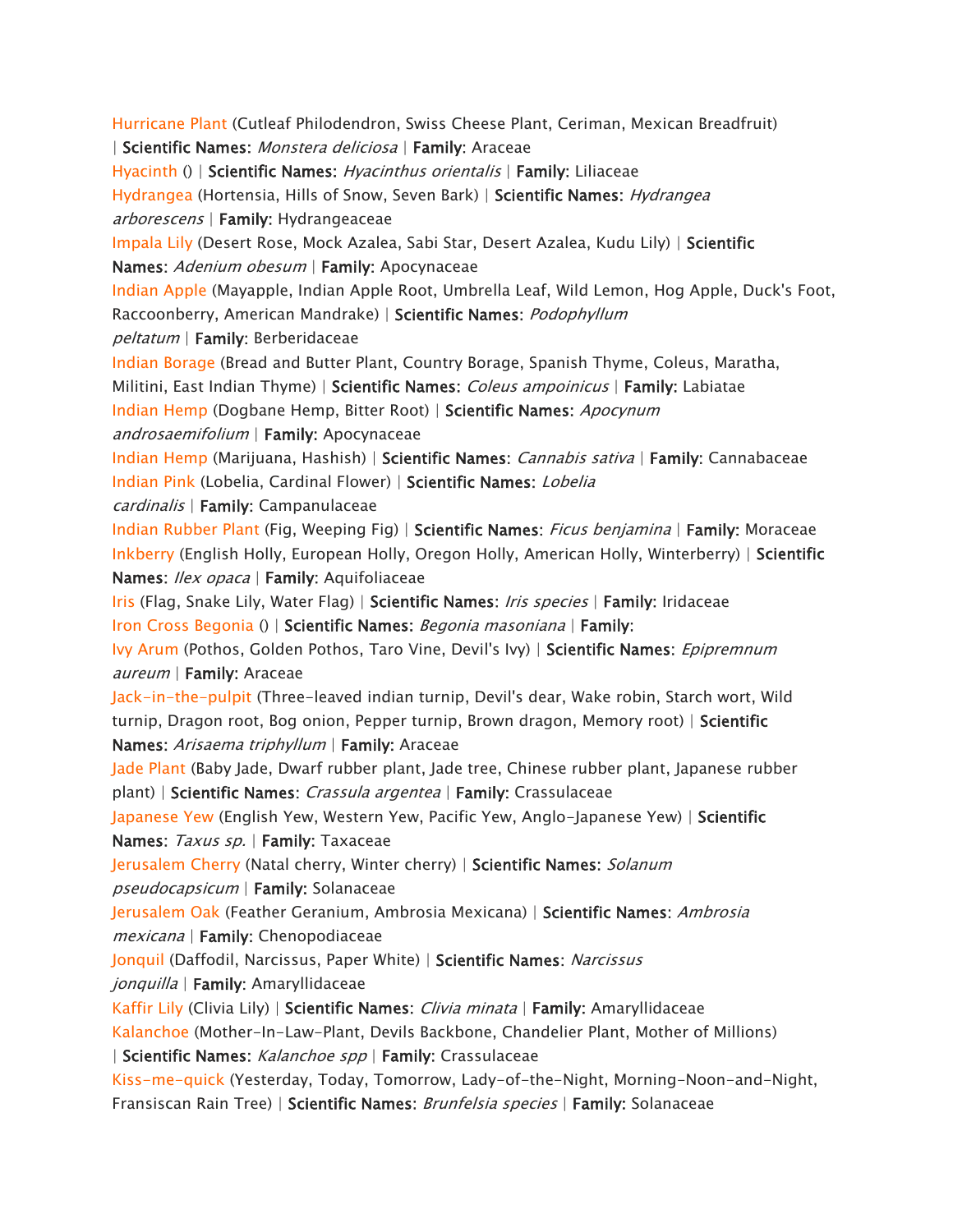*[Klamath Weed](https://www.aspca.org/pet-care/animal-poison-control/toxic-and-non-toxic-plants/klamath-weed) (St. John's Wort) | Scientific Names: Hypericum perforatum | Family: Clusiaceae [Kudu Lily](https://www.aspca.org/pet-care/animal-poison-control/toxic-and-non-toxic-plants/kudu-lily) (Desert Azalea, Mock Azalea, Sabi Star, Impala Lily, Desert Rose) | Scientific Names: Adenium obesum | Family: Apocynaceae [Lace Fern](https://www.aspca.org/pet-care/animal-poison-control/toxic-and-non-toxic-plants/lace-fern) (Asparagus, Emerald Feather, Emerald Fern, Sprengeri Fern, Plumosa Fern, Asparagus Fern, Racemose Asparagus, Shatavari) | Scientific Names: Asparagus densiflorus cv sprengeri | Family: Liliaceae [Lacy Tree Philodendron](https://www.aspca.org/pet-care/animal-poison-control/toxic-and-non-toxic-plants/lacy-tree-philodendron) () | Scientific Names: Philodendron selloum | Family: Araceae [Lady-of-the-night](https://www.aspca.org/pet-care/animal-poison-control/toxic-and-non-toxic-plants/lady-night) (Yesterday, Today, Tomorrow, Kiss-Me-Quick, Morning-Noon-and-Night, Fransiscan Rain Tree) | Scientific Names: Brunfelsia species | Family: Solanaceae [Lambkill](https://www.aspca.org/pet-care/animal-poison-control/toxic-and-non-toxic-plants/lambkill) (Sheep Laurel) | Scientific Names: Kalmia augustifolia | Family: Ericaceae [Lantana](https://www.aspca.org/pet-care/animal-poison-control/toxic-and-non-toxic-plants/lantana) (Shrub Verbena, Yellow Sage, Red Sage) | Scientific Names: Lantana camara | Family: Verbenaceae [Larkspur](https://www.aspca.org/pet-care/animal-poison-control/toxic-and-non-toxic-plants/larkspur) () | Scientific Names: Delphinium species | Family: Ranunculaceae [Laurel](https://www.aspca.org/pet-care/animal-poison-control/toxic-and-non-toxic-plants/laurel) (Mountain laurel, Spoonwood, Mountain Ivy, Calico Bush, Ivy Bush) | Scientific Names: Kalmia latifolia | Family: Ericaceae [Lavender](https://www.aspca.org/pet-care/animal-poison-control/toxic-and-non-toxic-plants/lavender) (Common Lavender, English Lavender) | Scientific Names: Lavendula angustifolia | Family: Lamiaceae [Leatherflower](https://www.aspca.org/pet-care/animal-poison-control/toxic-and-non-toxic-plants/leatherflower) (Clematis, Virgin's Bower) | Scientific Names: Clematis sp. | Family: Ranunculaceae [Leek](https://www.aspca.org/pet-care/animal-poison-control/toxic-and-non-toxic-plants/leek) (Elephant Garlic) | Scientific Names: Allium ampeloprasum | Family: Liliaceae [Lemon](https://www.aspca.org/pet-care/animal-poison-control/toxic-and-non-toxic-plants/lemon) () | Scientific Names: Citrus limonia | Family: Rutaceae [Lemon Grass](https://www.aspca.org/pet-care/animal-poison-control/toxic-and-non-toxic-plants/lemon-grass) (Oil Grass) | Scientific Names: Cymbopogon citratus | Family: Poaceae [Lemon Verbena](https://www.aspca.org/pet-care/animal-poison-control/toxic-and-non-toxic-plants/lemon-verbena) (Lemon Beebrush) | Scientific Names: Aloysia triphylla | Family: Verbenaceae [Lenten Rose](https://www.aspca.org/pet-care/animal-poison-control/toxic-and-non-toxic-plants/lenten-rose) (Hellebore, Christmas Rose, Easter Rose) | Scientific Names: Helleborus niger | Family: Ranunculaceae [Lily of the Palace](https://www.aspca.org/pet-care/animal-poison-control/toxic-and-non-toxic-plants/lily-palace) (Amaryllis, Fire Lily, Barbados Lily, Ridderstjerne) | Scientific Names: Hippeastrum spp. | Family: Amaryllidaceae [Lily of the Valley](https://www.aspca.org/pet-care/animal-poison-control/toxic-and-non-toxic-plants/lily-valley) () | Scientific Names: Convallaria majalis | Family: Asparagaceae [Lily-of-the-Valley Bush](https://www.aspca.org/pet-care/animal-poison-control/toxic-and-non-toxic-plants/lily-valley-bush) (Andromeda Japonica, Pieris) | Scientific Names: Pieris japonica | Family: Ericaceae [Lime](https://www.aspca.org/pet-care/animal-poison-control/toxic-and-non-toxic-plants/lime) () | Scientific Names: Citrus aurantifolia | Family: Rutaceae [Lobelia](https://www.aspca.org/pet-care/animal-poison-control/toxic-and-non-toxic-plants/lobelia) (Cardinal Flower, Indian Pink) | Scientific Names: Lobelia cardinalis | Family: Campanulaceae [Locust](https://www.aspca.org/pet-care/animal-poison-control/toxic-and-non-toxic-plants/locust) () | Scientific Names: Robinia spp. | Family: Mimosaceae [Lord-and-Ladies](https://www.aspca.org/pet-care/animal-poison-control/toxic-and-non-toxic-plants/lord-and-ladies) (Arum, Wake Robin, Adam-and-Eve, Starch Root, Bobbins, Cuckoo Plant) | Scientific Names: Arum maculatum | Family: Araceae [Lovage](https://www.aspca.org/pet-care/animal-poison-control/toxic-and-non-toxic-plants/lovage) (Maggi plant, Smellage) | Scientific Names: Levisticum officinale | Family: Apiaceae [Macadamia Nut](https://www.aspca.org/pet-care/animal-poison-control/toxic-and-non-toxic-plants/macadamia-nut) (Australia Nut, Queensland Nut) | Scientific Names: Macadamia integrifolia | Family: Proteaceae [Madagascar Dragon Tree](https://www.aspca.org/pet-care/animal-poison-control/toxic-and-non-toxic-plants/madagascar-dragon-tree) () | Scientific Names: Dracaena marginata | Family: Asparagaceae [Maidens Breath](https://www.aspca.org/pet-care/animal-poison-control/toxic-and-non-toxic-plants/maidens-breath) (Baby's Breath) | Scientific Names: Gypsophila elegans | Family: Caryophyllaceae [Malanga](https://www.aspca.org/pet-care/animal-poison-control/toxic-and-non-toxic-plants/malanga) (Caladium, Elephant's Ears) | Scientific Names: Colocasia esculenta | Family: Araceae*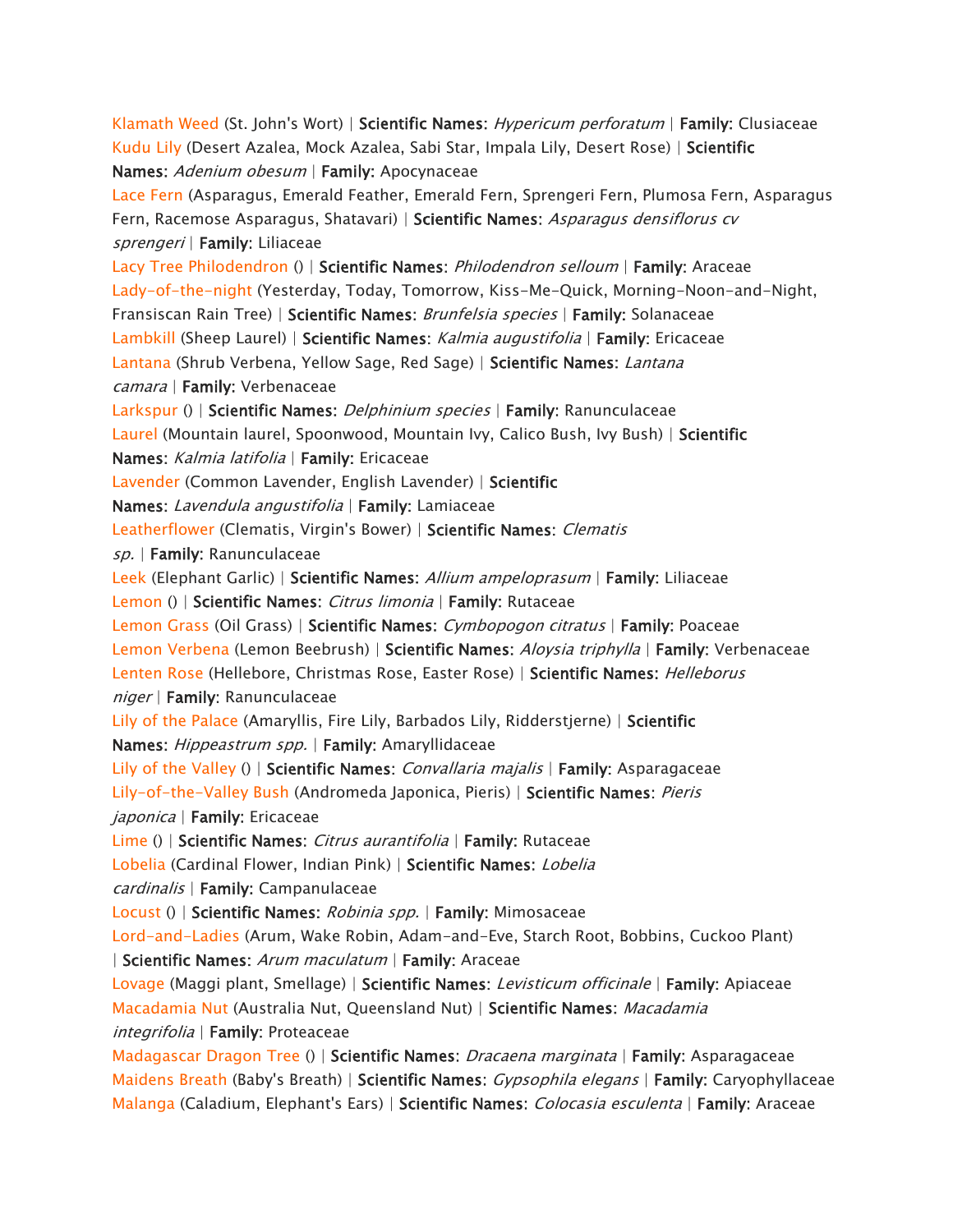*[Maleberry](https://www.aspca.org/pet-care/animal-poison-control/toxic-and-non-toxic-plants/maleberry) (Staggerbush, Fetterbush) | Scientific Names: Lyonia sp. | Family: Ericaceae [Mapleleaf Begonia](https://www.aspca.org/pet-care/animal-poison-control/toxic-and-non-toxic-plants/mapleleaf-begonia) () | Scientific Names: Begonia cleopatra | Family: Begoniaceae [Marble Queen](https://www.aspca.org/pet-care/animal-poison-control/toxic-and-non-toxic-plants/marble-queen) (Golden Pothos) | Scientific Names: Scindapsus aureus | Family: Araceae [Marijuana](https://www.aspca.org/pet-care/animal-poison-control/toxic-and-non-toxic-plants/marijuana) (Indian Hemp, Hashish) | Scientific Names: Cannabis sativa | Family: Cannabaceae [Marjoram](https://www.aspca.org/pet-care/animal-poison-control/toxic-and-non-toxic-plants/marjoram) (Knotted Marjoram, Pot Marjoram) | Scientific Names: Origanum majorana | Family: Lamiaceae [Mauna Loa Peace Lily](https://www.aspca.org/pet-care/animal-poison-control/toxic-and-non-toxic-plants/mauna-loa-peace-lily) (Peace Lily) | Scientific Names: Spathiphyllum | Family: Araceae [Mayapple](https://www.aspca.org/pet-care/animal-poison-control/toxic-and-non-toxic-plants/mayapple) (Indian Apple Root, Umbrella Leaf, Wild Lemon, Hog Apple, Duck's Foot, Raccoonberry, American Mandrake) | Scientific Names: Podophyllum peltatum | Family: Berberidaceae [Mayweed](https://www.aspca.org/pet-care/animal-poison-control/toxic-and-non-toxic-plants/mayweed) (Poison Daisy, Stinking Chamomile) | Scientific Names: Anthemis cotula | Family: Asteraceae [Meadow Saffron](https://www.aspca.org/pet-care/animal-poison-control/toxic-and-non-toxic-plants/meadow-saffron) (Autumn Crocus) | Scientific Names: Colchicum autumnale | Family: Liliaceae [Medicine Plant](https://www.aspca.org/pet-care/animal-poison-control/toxic-and-non-toxic-plants/medicine-plant) (Aloe, True Aloe, Barbados Aloe) | Scientific Names: | Family: Aloaceae [Metallic Leaf Begonia](https://www.aspca.org/pet-care/animal-poison-control/toxic-and-non-toxic-plants/metallic-leaf-begonia) () | Scientific Names: Begonia metallica | Family: Begoniaceae [Mexican Breadfruit](https://www.aspca.org/pet-care/animal-poison-control/toxic-and-non-toxic-plants/mexican-breadfruit) (Cutleaf Philodendron, Hurricane Plant, Swiss Cheese Plant, Ceriman, Splitleaf Philodendron, Window Leaf Plant) | Scientific Names: Monstera deliciosa | Family: Araceae [Milfoil](https://www.aspca.org/pet-care/animal-poison-control/toxic-and-non-toxic-plants/milfoil) (Yarrow) | Scientific Names: Achillea millefolium | Family: Asteraceae [Milkweed](https://www.aspca.org/pet-care/animal-poison-control/toxic-and-non-toxic-plants/milkweed) () | Scientific Names: Asclepias species | Family: Asclepiadaceae [Mint](https://www.aspca.org/pet-care/animal-poison-control/toxic-and-non-toxic-plants/mint) (Garden Mint) | Scientific Names: Mentha sp. | Family: Lamiaceae [Mistletoe "American"](https://www.aspca.org/pet-care/animal-poison-control/toxic-and-non-toxic-plants/mistletoe-american) (American Mistletoe) | Scientific Names: Phoradendron flavescens | Family: Viscaceae [Mock Azalea](https://www.aspca.org/pet-care/animal-poison-control/toxic-and-non-toxic-plants/mock-azalea) (Desert Rose, Desert Azalea, Sabi Star, Impala Lily, Kudu Lily) | Scientific Names: Adenium obesum | Family: Apocynaceae [Mole Bean Plant](https://www.aspca.org/pet-care/animal-poison-control/toxic-and-non-toxic-plants/mole-bean-plant) () | Scientific Names: Ricinus communis | Family: Euphobiaceae [Morning Glory](https://www.aspca.org/pet-care/animal-poison-control/toxic-and-non-toxic-plants/morning-glory) () | Scientific Names: Ipomoea spp | Family: Convolvulaceae [Morning-Noon-and-Night](https://www.aspca.org/pet-care/animal-poison-control/toxic-and-non-toxic-plants/morning-noon-and-night) (Yesterday, Today, Tomorrow, Kiss-Me-Quick, Lady-of-the-Night, Fransiscan Rain Tree) | Scientific Names: Brunfelsia species | Family: Solanaceae [Moss Rose](https://www.aspca.org/pet-care/animal-poison-control/toxic-and-non-toxic-plants/moss-rose) (Wild Portulaca, Rock Moss, Purslane, Pigwee, Pusley) | Scientific Names: Portulaca oleracea | Family: Portulacaceae [Mother of Millions](https://www.aspca.org/pet-care/animal-poison-control/toxic-and-non-toxic-plants/mother-millions) (Mother-In-Law-Plant, Kalanchoe, Devils Backbone, Chandelier Plant) | Scientific Names: Kalanchoe tubiflora | Family: Crassulaceae [Mother-in-Law](https://www.aspca.org/pet-care/animal-poison-control/toxic-and-non-toxic-plants/mother-law) () | Scientific Names: Monstera deliciosa | Family: Araceae [Mother-In-Law Plant](https://www.aspca.org/pet-care/animal-poison-control/toxic-and-non-toxic-plants/mother-law-plant) (Mother of Millions, Kalanchoe, Devils Backbone, Chandelier Plant) | Scientific Names: Kalanchoe tubiflora | Family: Crassulaceae Mother-in-*[Law's Tongue](https://www.aspca.org/pet-care/animal-poison-control/toxic-and-non-toxic-plants/mother-laws-tongue) *(Snake Plant, Golden Bird's Nest, Good Luck Plant) | Scientific Names: Sansevieria trifasciata | Family: Agavaceae [Mum](https://www.aspca.org/pet-care/animal-poison-control/toxic-and-non-toxic-plants/mum) (Chrysanthemum, Daisy) | Scientific Names: Chrysanthemum spp. | Family: Compositae [Naked Lady](https://www.aspca.org/pet-care/animal-poison-control/toxic-and-non-toxic-plants/naked-lady) () | Scientific Names: Amaryllis spp. | Family: Amaryllidaceae [Nandina](https://www.aspca.org/pet-care/animal-poison-control/toxic-and-non-toxic-plants/nandina) (Sacred Bamboo, Heavenly Bamboo) | Scientific Names: Nandina domestica | Family: Berberidaceae*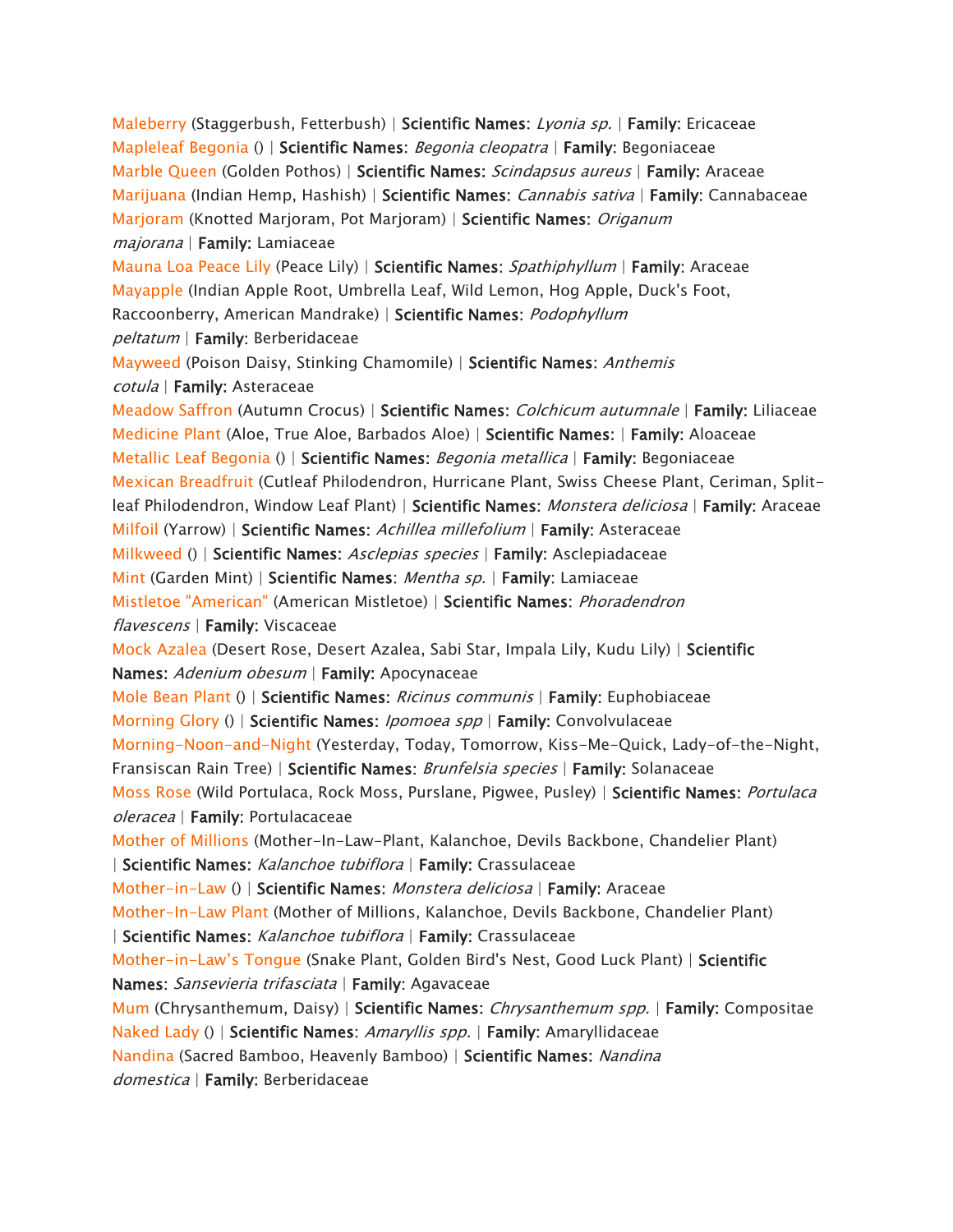*[Narcissus](https://www.aspca.org/pet-care/animal-poison-control/toxic-and-non-toxic-plants/narcissus) (Daffodil, Jonquil, Paper White) | Scientific Names: Narcissus spp | Family: Amaryllidaceae [Nasturtium \(Watercress\)](https://www.aspca.org/pet-care/animal-poison-control/toxic-and-non-toxic-plants/nasturtium-watercress) (Watercress, Brunnenkress) | Scientific Names: Nasturtium officinale | Family: Brassicaceae [Needlepoint Ivy](https://www.aspca.org/pet-care/animal-poison-control/toxic-and-non-toxic-plants/needlepoint-ivy) (Branching Ivy, Glacier Ivy, English Ivy, Sweetheart Ivy, California Ivy) | Scientific Names: Hedera helix | Family: Araliaceae [Nephthytis](https://www.aspca.org/pet-care/animal-poison-control/toxic-and-non-toxic-plants/nephthytis) (Arrow-Head Vine, Green Gold Naphthysis, African Evergreen, Trileaf Wonder) | Scientific Names: Syngonium podophyllum | Family: Araceae [Nicotiana](https://www.aspca.org/pet-care/animal-poison-control/toxic-and-non-toxic-plants/nicotiana) (Tree Tobacco, Tobacco, Mustard Tree) | Scientific Names: Nicotiana glauca | Family: Solanaceae [Nightshade](https://www.aspca.org/pet-care/animal-poison-control/toxic-and-non-toxic-plants/nightshade) (Deadly Nightshade, Black Nightshade) | Scientific Names: Solanum spp | Family: Solanaceae [Octopus Tree](https://www.aspca.org/pet-care/animal-poison-control/toxic-and-non-toxic-plants/octopus-tree) (Schefflera, Umbrella Tree, Australian Ivy Palm, Starleaf) | Scientific Names: Schefflera or Brassia actinoplylla | Family: Araliaceae [Oilcloth Flower](https://www.aspca.org/pet-care/animal-poison-control/toxic-and-non-toxic-plants/oilcloth-flower) (Flamingo Plant, Flamingo Lily, Tail Flower, Pigtail Plant, Flamingo Flower, Painter's Pallet) | Scientific Names: Anthurium scherzeranum | Family: Araceae [Oleander](https://www.aspca.org/pet-care/animal-poison-control/toxic-and-non-toxic-plants/oleander) (Rose-Bay) | Scientific Names: Nerium oleander | Family: Apocynaceae [Onion](https://www.aspca.org/pet-care/animal-poison-control/toxic-and-non-toxic-plants/onion) () | Scientific Names: Allium cepa | Family: Liliaceae [Orange](https://www.aspca.org/pet-care/animal-poison-control/toxic-and-non-toxic-plants/orange) () | Scientific Names: Citrus sinensis | Family: Rutaceae [Oregano](https://www.aspca.org/pet-care/animal-poison-control/toxic-and-non-toxic-plants/oregano) (Greek Oregano) | Scientific Names: Origanum vulgare hirtum | Family: Lamiaceae [Oregon Holly](https://www.aspca.org/pet-care/animal-poison-control/toxic-and-non-toxic-plants/oregon-holly) (English Holly, European Holly, Inkberry, American Holly, Winterberry) | Scientific Names: Ilex opaca | Family: Aquifoliaceae [Ornamental Pepper](https://www.aspca.org/pet-care/animal-poison-control/toxic-and-non-toxic-plants/ornamental-pepper) (Natal Cherry, Winter Cherry, Jerusalem Cherry) | Scientific Names: Solanum pseudocapsicum | Family: Solanaceae [Pacific Yew](https://www.aspca.org/pet-care/animal-poison-control/toxic-and-non-toxic-plants/pacific-yew) (English Yew, Western Yew, Japanese Yew, Anglo-Japanese Yew) | Scientific Names: Taxus brevifolia | Family: Taxaceae [Painter's Pallette](https://www.aspca.org/pet-care/animal-poison-control/toxic-and-non-toxic-plants/painters-pallette) (Flamingo Plant, Flamingo Lily, Tail Flower, Oilcloth Flower, Pigtail Plant, Flamingo Flower) | Scientific Names: Anthurium scherzeranum | Family: Araceae [Palm Lily](https://www.aspca.org/pet-care/animal-poison-control/toxic-and-non-toxic-plants/palm-lily) (Giant Dracaena, Grass palm) | Scientific Names: Cordyline australis | Family: Agavaceae [Panda Plant](https://www.aspca.org/pet-care/animal-poison-control/toxic-and-non-toxic-plants/panda-plant) (Horsehead Philodendron, Cordatum, Heartleaf Philodendron, Panda Plant, Split Leaf Philodendron, Fruit Salad Plant, Red Emerald, Red Princess, Saddle Leaf , Fiddle-leaf) | Scientific Names: Philodendron bipennifolium | Family: Araceae [Paper White](https://www.aspca.org/pet-care/animal-poison-control/toxic-and-non-toxic-plants/paper-white) (Daffodil, Jonquil, Narcissus) | Scientific Names: Narcissus spp | Family: Amaryllidaceae [Paraguayan Jasmine](https://www.aspca.org/pet-care/animal-poison-control/toxic-and-non-toxic-plants/paraguayan-jasmine) (Yesterday, Today, Tomorrow, Lady-of-the-Night, Morning-Noon-and-Night, Kiss-Me-Quick , Fransiscan Rain Tree) | Scientific Names: Brunfelsia species | Family: Solanaceae [Parsley](https://www.aspca.org/pet-care/animal-poison-control/toxic-and-non-toxic-plants/parsley) (Italian Parsley, Hamburg Parsley, Turnip-rooted Parsley) | Scientific Names: Petroselinum crispum | Family: Apiaceae [Peace Begonia](https://www.aspca.org/pet-care/animal-poison-control/toxic-and-non-toxic-plants/peace-begonia) () | Scientific Names: Begonia rex 'peace' | Family: Begoniaceae [Peace Lily](https://www.aspca.org/pet-care/animal-poison-control/toxic-and-non-toxic-plants/peace-lily) (Mauna Loa Peace Lily) | Scientific Names: Spathiphyllum | Family: Araceae*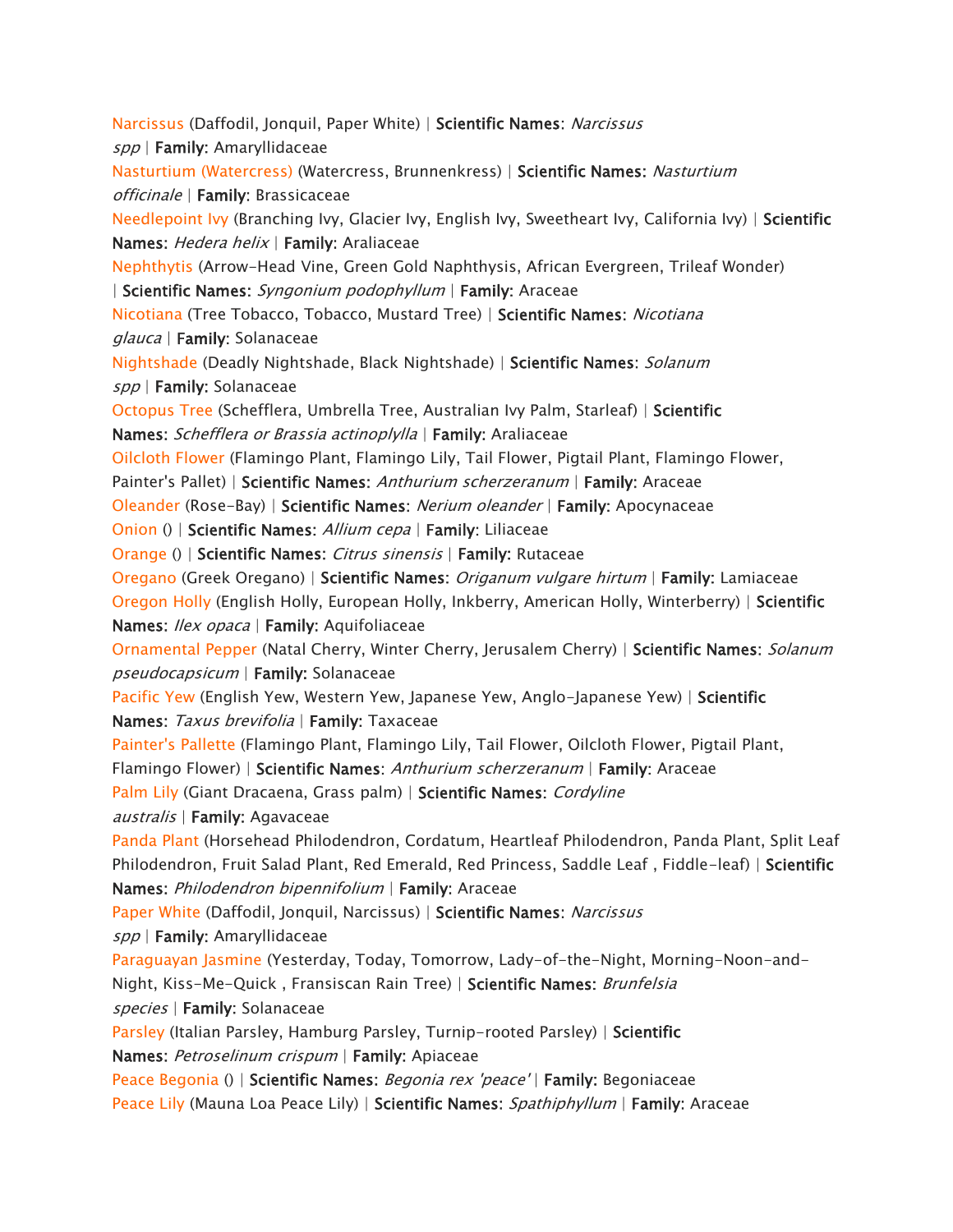*[Peach](https://www.aspca.org/pet-care/animal-poison-control/toxic-and-non-toxic-plants/peach) (Similar plants: Plum, Apricot, Cherry) | Scientific Names: Prunus persica | Family: Rosaceae [Peacock Flower](https://www.aspca.org/pet-care/animal-poison-control/toxic-and-non-toxic-plants/peacock-flower) (Barbados Pride, Dwarf Poinciana) | Scientific Names: Caesalpinia pulcherrima | Family: Fabaceae [Pencil Cactus](https://www.aspca.org/pet-care/animal-poison-control/toxic-and-non-toxic-plants/pencil-cactus) (Sticks of Fire) | Scientific Names: Euphorbia tirucalli | Family: Euphorbiaceae [Peony](https://www.aspca.org/pet-care/animal-poison-control/toxic-and-non-toxic-plants/peony) () | Scientific Names: Paeonis officinalis | Family: Paeniaceae [Perennial Pea](https://www.aspca.org/pet-care/animal-poison-control/toxic-and-non-toxic-plants/perennial-pea) (Sweet Pea, Everlasting Pea) | Scientific Names: Lathyrus latifolius | Family: Fabaceae [Periwinkle](https://www.aspca.org/pet-care/animal-poison-control/toxic-and-non-toxic-plants/periwinkle) (Running Myrtle. Vinca) | Scientific Names: Vinca rosea | Family: Apocynaceae [Philodendron Pertusum](https://www.aspca.org/pet-care/animal-poison-control/toxic-and-non-toxic-plants/philodendron-pertusum) () | Scientific Names: Philodendron spp | Family: Araceae [Pie Plant](https://www.aspca.org/pet-care/animal-poison-control/toxic-and-non-toxic-plants/pie-plant) (Rhubarb) | Scientific Names: Rheum rhabarbarium | Family: Polygonaceae [Pieris](https://www.aspca.org/pet-care/animal-poison-control/toxic-and-non-toxic-plants/pieris) (Lily-of-the-Valley Bush, Andromeda Japonica, Fetterbush) | Scientific Names: Pieris japonica | Family: Ericaceae [Pig Lily](https://www.aspca.org/pet-care/animal-poison-control/toxic-and-non-toxic-plants/pig-lily) (Calla Lily, Arum Lily, White Arum, Trumpet Lily, Florist's Calla, Garden Calla) | Scientific Names: Zantedeschia aethiopica | Family: Araceae [Pigtail Plant](https://www.aspca.org/pet-care/animal-poison-control/toxic-and-non-toxic-plants/pigtail-plant) (Flamingo Plant, Flamingo Lily, Tail Flower, Oilcloth Flower, Painter's Pallet, Flamingo Flower) | Scientific Names: Anthurium scherzeranum | Family: Araceae [Pink Pearl](https://www.aspca.org/pet-care/animal-poison-control/toxic-and-non-toxic-plants/pink-pearl) () | Scientific Names: Begonia semperflorens cultivar | Family: Begoniaceae [Pinks](https://www.aspca.org/pet-care/animal-poison-control/toxic-and-non-toxic-plants/pinks) (Carnation, Wild Carnation, Sweet William) | Scientific Names: Dianthus caryophyllus | Family: Caryophyllaceae [Plantain Lily](https://www.aspca.org/pet-care/animal-poison-control/toxic-and-non-toxic-plants/plantain-lily) (Hosta) | Scientific Names: Hosta plantaginea | Family: Liliaceae [Plum](https://www.aspca.org/pet-care/animal-poison-control/toxic-and-non-toxic-plants/plum) (similar plants: apricot, peach, cherry) | Scientific Names: Prunus domestica | Family: Rosaceae [Plumosa Fern](https://www.aspca.org/pet-care/animal-poison-control/toxic-and-non-toxic-plants/plumosa-fern) (Asparagus, Emerald Feather, Emerald Fern, Sprengeri Fern, Asparagus Fern, Lace Fern, Racemose Asparagus, Shatavari) | Scientific Names: Asparagus densiflorus cv sprengeri | Family: Liliaceae [Poinciana](https://www.aspca.org/pet-care/animal-poison-control/toxic-and-non-toxic-plants/poinciana) (Peacock Flower, Bird of Paradise, Barbados Pride, Pride of Barbados) | Scientific Names: Caesalpinia gilliessi | Family: Leguminosae [Poinsettia](https://www.aspca.org/pet-care/animal-poison-control/toxic-and-non-toxic-plants/poinsettia) () | Scientific Names: Euphorbia pulcherrima | Family: Euphorbiaceae [Poison Daisy](https://www.aspca.org/pet-care/animal-poison-control/toxic-and-non-toxic-plants/poison-daisy) (Mayweed, Stinking Chamomile) | Scientific Names: Anthemis cotula | Family: Asteraceae [Poison Hemlock](https://www.aspca.org/pet-care/animal-poison-control/toxic-and-non-toxic-plants/poison-hemlock) (Poison Parsley, Spotted Hemlock, Winter Fern, California Fern, Nebraska Fern, Deadly Hemlock) | Scientific Names: Conium maculatum | Family: Umbelliferae [Poison Parsnip](https://www.aspca.org/pet-care/animal-poison-control/toxic-and-non-toxic-plants/poison-parsnip) (water hemlock, cowbane) | Scientific Names: Cicuta maculata | Family: Apiaceae [Portulaca](https://www.aspca.org/pet-care/animal-poison-control/toxic-and-non-toxic-plants/portulaca) (Wild Portulaca, Rock Moss, Purslane, Pigwee, Pusley, Moss Rose) | Scientific Names: Portulaca oleracea | Family: Portulacaceae [Prayer Bean](https://www.aspca.org/pet-care/animal-poison-control/toxic-and-non-toxic-plants/prayer-bean) (Rosary Pea, Buddhist Rosary Bead, Indian Bead, Indian Licorice, Love Bean, Lucky Bean, Seminole Bead, Weather Plant, Precatory Bean) | Scientific Names: Abrus precatorius | Family: Leguminosae [Pride-of-India](https://www.aspca.org/pet-care/animal-poison-control/toxic-and-non-toxic-plants/pride-india) (China Ball Tree, Paradise Tree, Persian Lilac, White Cedar, Japanese Bead Tree, Texas Umbrella Tree, Bead Tree, Chinaberry Tree) | Scientific Names: Melia azedarach | Family: Meliaceae*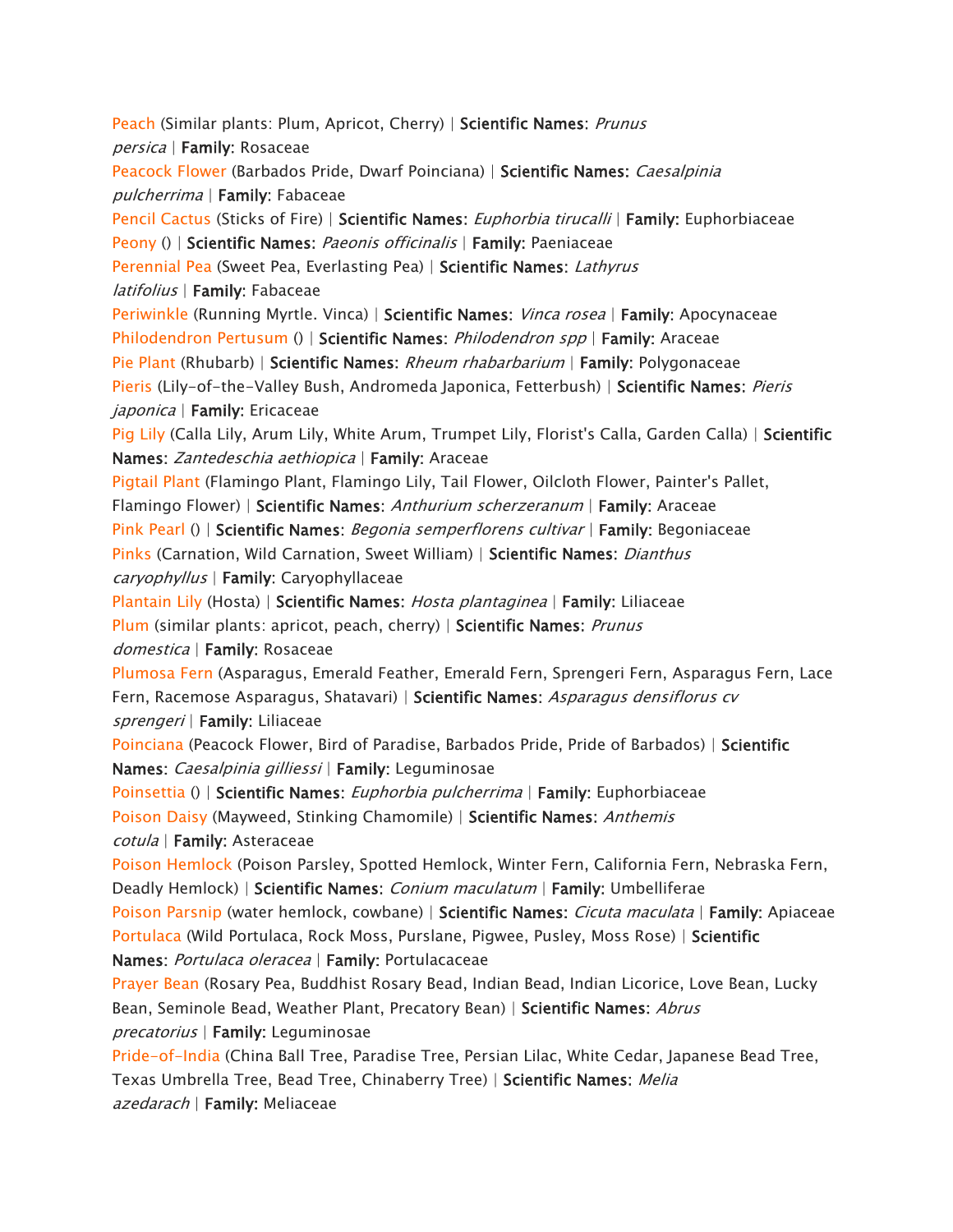*[Primrose](https://www.aspca.org/pet-care/animal-poison-control/toxic-and-non-toxic-plants/primrose) () | Scientific Names: Primula vulgaris | Family: Primulaceae [Privet](https://www.aspca.org/pet-care/animal-poison-control/toxic-and-non-toxic-plants/privet) (amur, wax-leaf, common privet) | Scientific Names: Ligustrum japonicum | Family: Oleaceae [Purslane](https://www.aspca.org/pet-care/animal-poison-control/toxic-and-non-toxic-plants/purslane) (Wild Portulaca, Rock Moss, Portulaca, Pigwee, Pusley, Moss Rose) | Scientific Names: Portulaca oleracea | Family: Portulacaceae [Queensland Nut](https://www.aspca.org/pet-care/animal-poison-control/toxic-and-non-toxic-plants/queensland-nut) (Macadamia Nut, Australia Nut) | Scientific Names: Macadamia integrifolia | Family: Proteaceae [Racemose asparagus](https://www.aspca.org/pet-care/animal-poison-control/toxic-and-non-toxic-plants/racemose-asparagus) (Asparagus, Emerald Feather, Emerald Fern, Sprengeri Fern, Plumosa Fern, Lace Fern, Asparagus Fern, Shatavari) | Scientific Names: Asparagus densiflorus cv sprengeri | Family: Liliaceae [Ragwort](https://www.aspca.org/pet-care/animal-poison-control/toxic-and-non-toxic-plants/ragwort) (Golden Ragwort, Tansy) | Scientific Names: Senecio species | Family: Compositae [Ranger's Button](https://www.aspca.org/pet-care/animal-poison-control/toxic-and-non-toxic-plants/rangers-button) (White Heads) | Scientific Names: Sphenosciadium capitellatum | Family: Apiaceae [Red Emerald](https://www.aspca.org/pet-care/animal-poison-control/toxic-and-non-toxic-plants/red-emerald) (Horsehead Philodendron, Cordatum, Heartleaf Philodendron, Panda Plant, Split Leaf Philodendron, Fruit Salad Plant, Fiddle Leaf, Red Princess, Saddle Leaf) | Scientific Names: Philodendron bipennifolium | Family: Araceae [Red Princess](https://www.aspca.org/pet-care/animal-poison-control/toxic-and-non-toxic-plants/red-princess) (Horsehead Philodendron, Cordatum, Heartleaf Philodendron, Panda Plant, Split Leaf Philodendron, Fruit Salad Plant, Fiddle Leaf, Red Emerald, Saddle Leaf) | Scientific Names: Philodendron bipennifolium | Family: Araceae [Red-Marginated Dracaena](https://www.aspca.org/pet-care/animal-poison-control/toxic-and-non-toxic-plants/red-marginated-dracaena) (straight-marginated dracaena) | Scientific Names: Dracaena marginata | Family: Agavaceae [Rex Begonia](https://www.aspca.org/pet-care/animal-poison-control/toxic-and-non-toxic-plants/rex-begonia) () | Scientific Names: Begonia rex | Family: Begoniaceae [Rhododendron](https://www.aspca.org/pet-care/animal-poison-control/toxic-and-non-toxic-plants/rhododendron) (Rosebay, Azalea) | Scientific Names: Rhododendron spp | Family: Ericaceae [Rhubarb](https://www.aspca.org/pet-care/animal-poison-control/toxic-and-non-toxic-plants/rhubarb) (Pie Plant) | Scientific Names: Rheum rhabarbarium | Family: Polygonaceae [Ribbon Plant](https://www.aspca.org/pet-care/animal-poison-control/toxic-and-non-toxic-plants/ribbon-plant) (Corn Plant, Cornstalk Plant, Dracaena, Dragon Tree) | Scientific Names: Dracaena spp. | Family: Agavaceae [Ridderstjerne](https://www.aspca.org/pet-care/animal-poison-control/toxic-and-non-toxic-plants/ridderstjerne) (Amaryllis, Fire Lily, Lily of the Palace, Barbados Lily) | Scientific Names: Hippeastrum spp. | Family: Amaryllidaceae [Rock Moss](https://www.aspca.org/pet-care/animal-poison-control/toxic-and-non-toxic-plants/rock-moss) (Wild Portulaca, Moss Rose, Purslane, Pigwee, Pusley) | Scientific Names: Portulaca oleracea | Family: Portulacaceae [Roman Chamomile](https://www.aspca.org/pet-care/animal-poison-control/toxic-and-non-toxic-plants/roman-chamomile) (Chamomile, Garden Chamomile, Ground Apple) | Scientific Names: Anthemis nobilis | Family: Asteraceae [Rosebay](https://www.aspca.org/pet-care/animal-poison-control/toxic-and-non-toxic-plants/rosebay) (Rhododendron, Azalea) | Scientific Names: Rhododendron spp | Family: Ericaceae [Running Myrtle](https://www.aspca.org/pet-care/animal-poison-control/toxic-and-non-toxic-plants/running-myrtle) (Periwinkle, Vinca) | Scientific Names: Vinca rosea | Family: Apocynaceae [Sabi Star](https://www.aspca.org/pet-care/animal-poison-control/toxic-and-non-toxic-plants/sabi-star) (Desert Azalea, Mock Azalea, Desert Rose, Impala Lily, Kudu Lily) | Scientific Names: Adenium obesum | Family: Apocynaceae [Sacred Bamboo](https://www.aspca.org/pet-care/animal-poison-control/toxic-and-non-toxic-plants/sacred-bamboo) (Heavenly Bamboo, Nandina) | Scientific Names: Nandina domestica | Family: Berberidaceae [Saddle Leaf](https://www.aspca.org/pet-care/animal-poison-control/toxic-and-non-toxic-plants/saddle-leaf) (Horsehead Philodendron, Cordatum, Heartleaf Philodendron, Panda Plant, Split Leaf Philodendron, Fruit Salad Plant, Red Emerald, Red Princess, Fiddle Leaf) | Scientific Names: Philodendron bipennifolium | Family: Araceae*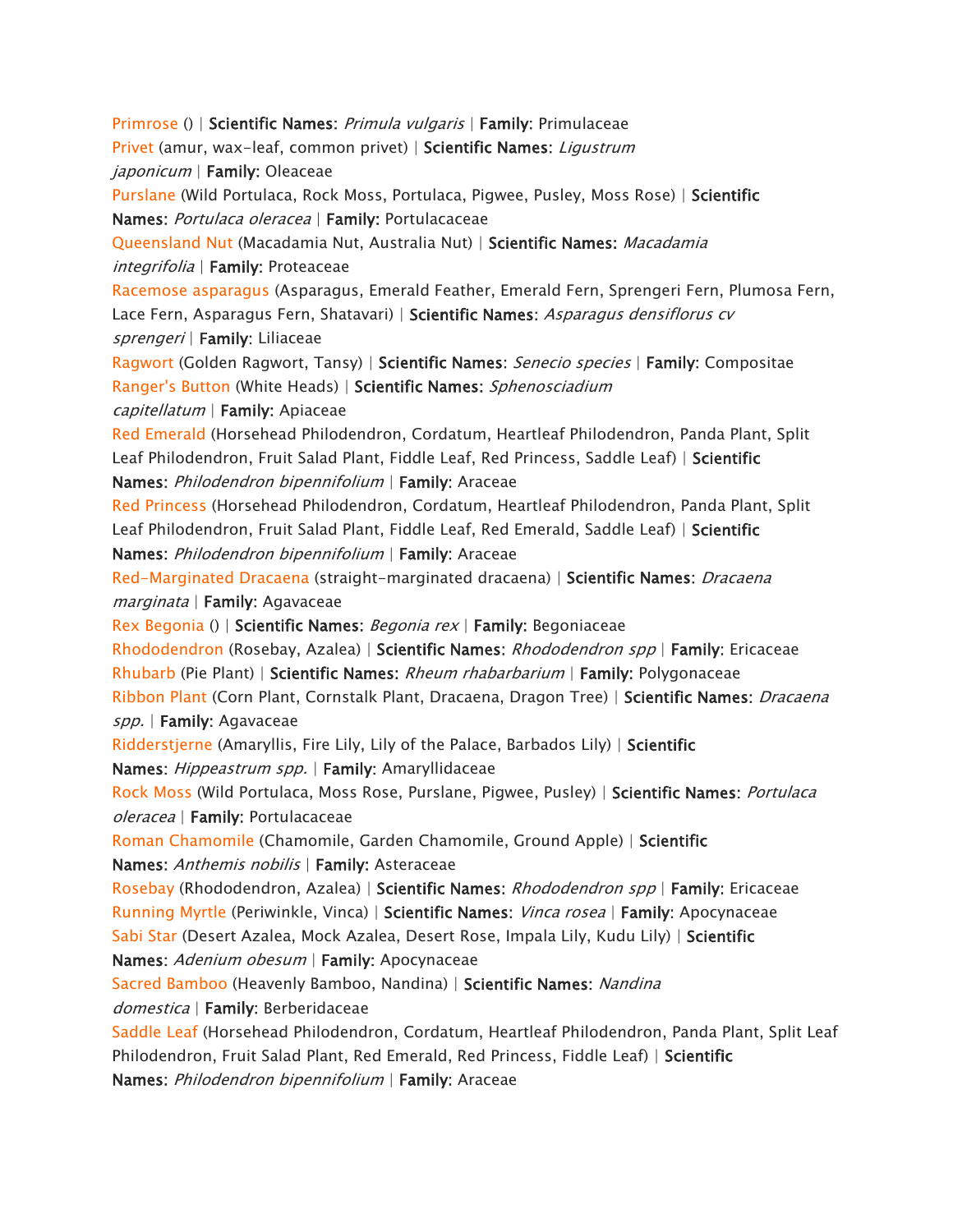*[Sago Palm](https://www.aspca.org/pet-care/animal-poison-control/toxic-and-non-toxic-plants/sago-palm) (Coontie Palm, Cardboard Palm, cycads and zamias) | Scientific Names: Cycas revoluta, zamia species | Family: Cycadaceae [Satin Pothos](https://www.aspca.org/pet-care/animal-poison-control/toxic-and-non-toxic-plants/satin-pothos) (Silk Pothos) | Scientific Names: Scindapsus pictus | Family: Araceae [Scented Geranium](https://www.aspca.org/pet-care/animal-poison-control/toxic-and-non-toxic-plants/scented-geranium) (Geraniums) | Scientific Names: Pelargonium sp. | Family: Geranilea [Schefflera](https://www.aspca.org/pet-care/animal-poison-control/toxic-and-non-toxic-plants/schefflera) (Umbrella Tree, Australian Ivy Palm, Octopus Tree, Starleaf) | Scientific Names: Schefflera | Family: Araliaceae [Seaside Daisy](https://www.aspca.org/pet-care/animal-poison-control/toxic-and-non-toxic-plants/seaside-daisy) (Showy Daisy, Horseweed, Fleabane) | Scientific Names: Erigeron speciosus | Family: Asteraceae [Seven Bark](https://www.aspca.org/pet-care/animal-poison-control/toxic-and-non-toxic-plants/seven-bark) (Hydrangea, Hortensia, Hills of Snow) | Scientific Names: Hydrangea arborescens | Family: Hydrangeaceae [Shamrock Plant](https://www.aspca.org/pet-care/animal-poison-control/toxic-and-non-toxic-plants/shamrock-plant) (Good Luck Plant, Sorrel) | Scientific Names: Oxalis spp. | Family: Oxalidaceae [Shatavari](https://www.aspca.org/pet-care/animal-poison-control/toxic-and-non-toxic-plants/shatavari) (Asparagus, Emerald Feather, Emerald Fern, Sprengeri Fern, Plumosa Fern, Lace Fern, Racemose Asparagus) | Scientific Names: Asparagus densiflorus cv sprengeri | Family: Liliaceae [Showy Daisy](https://www.aspca.org/pet-care/animal-poison-control/toxic-and-non-toxic-plants/showy-daisy) (Seaside Daisy, Horseweed, Fleabane) | Scientific Names: Erigeron speciosus | Family: Asteraceae [Silver Dollar](https://www.aspca.org/pet-care/animal-poison-control/toxic-and-non-toxic-plants/silver-dollar) (Silver Jade Plant, Chinese Jade) | Scientific Names: Crassula arborescens | Family: Crassulaceae [Silver Jade Plant](https://www.aspca.org/pet-care/animal-poison-control/toxic-and-non-toxic-plants/silver-jade-plant) (Chinese Jade, Silver Dollar) | Scientific Names: Crassula arborescens | Family: Crassulaceae [Skunk Cabbage](https://www.aspca.org/pet-care/animal-poison-control/toxic-and-non-toxic-plants/skunk-cabbage) (Skunk Weed, Polecat Weed, Meadow Cabbage, Swamp Cabbage) | Scientific Names: Symplocarpus foetidus | Family: Araceae [Snake Lilly](https://www.aspca.org/pet-care/animal-poison-control/toxic-and-non-toxic-plants/snake-lilly) (Iris, Flag, Water Flag) | Scientific Names: Iris species | Family: Iridaceae [Snake Plant](https://www.aspca.org/pet-care/animal-poison-control/toxic-and-non-toxic-plants/snake-plant) (Golden Bird's Nest, Mother-in-*Law's Tongue, Good Luck Plant) | *Scientific Names: Sansevieria trifasciata | Family: Agavaceae*  [Solomon's Lily](https://www.aspca.org/pet-care/animal-poison-control/toxic-and-non-toxic-plants/solomons-lily) *(Black Calla, Wild Calla, Wild Arum) | Scientific Names: Arum palestinum | Family: Araceae [Sorrel](https://www.aspca.org/pet-care/animal-poison-control/toxic-and-non-toxic-plants/sorrel) (Common Sorrel, Spinach-Dock, Narrow-leaved Dock, Garden sorrel) | Scientific Names: Rumex scutatus | Family: Polygonaceae [Sowbread](https://www.aspca.org/pet-care/animal-poison-control/toxic-and-non-toxic-plants/sowbread) (Cyclamen) | Scientific Names: Cyclamen spp | Family: Primulaceae [Spanish Thyme](https://www.aspca.org/pet-care/animal-poison-control/toxic-and-non-toxic-plants/spanish-thyme) (Indian Borage, Bread and Butter Plant, Coleus, East Indian Thyme, Stinging Thyme, Country Boarage; many others) | Scientific Names: Coleus ampoinicus | Family: Labiatae [Spindle Tree](https://www.aspca.org/pet-care/animal-poison-control/toxic-and-non-toxic-plants/spindle-tree) (Wahoo, Burning Bush) | Scientific Names: Euonymus atropurpurea | Family: Celastraceae [Split Leaf Philodendron](https://www.aspca.org/pet-care/animal-poison-control/toxic-and-non-toxic-plants/split-leaf-philodendron) (Horsehead Philodendron, Cordatum, Heartleaf Philodendron, Panda Plant, Fiddle-Leaf, Fruit Salad Plant, Red Emerald, Red Princess, Saddle Leaf) | Scientific Names: Philodendron bipennifolium | Family: Araceae [Spotted Dumb Cane](https://www.aspca.org/pet-care/animal-poison-control/toxic-and-non-toxic-plants/spotted-dumb-cane) (Charming Dieffenbachia, Giant Dumb Cane, Tropic Snow, Dumbcane, Exotica, Exotica Perfection, Dieffenbachia) | Scientific Names: Dieffenbachia amoena | Family: Araceae [Sprengeri Fern](https://www.aspca.org/pet-care/animal-poison-control/toxic-and-non-toxic-plants/sprengeri-fern) (Asparagus, Emerald Feather, Emerald Fern, Plumosa Fern, Lace Fern, Racemose Asparagus, Shatavari) | Scientific Names: Asparagus densiflorus cv sprengeri | Family: Liliaceae [Spring Parsley](https://www.aspca.org/pet-care/animal-poison-control/toxic-and-non-toxic-plants/spring-parsley) () | Scientific Names: Cymopterus watsonii | Family: Apiaceae*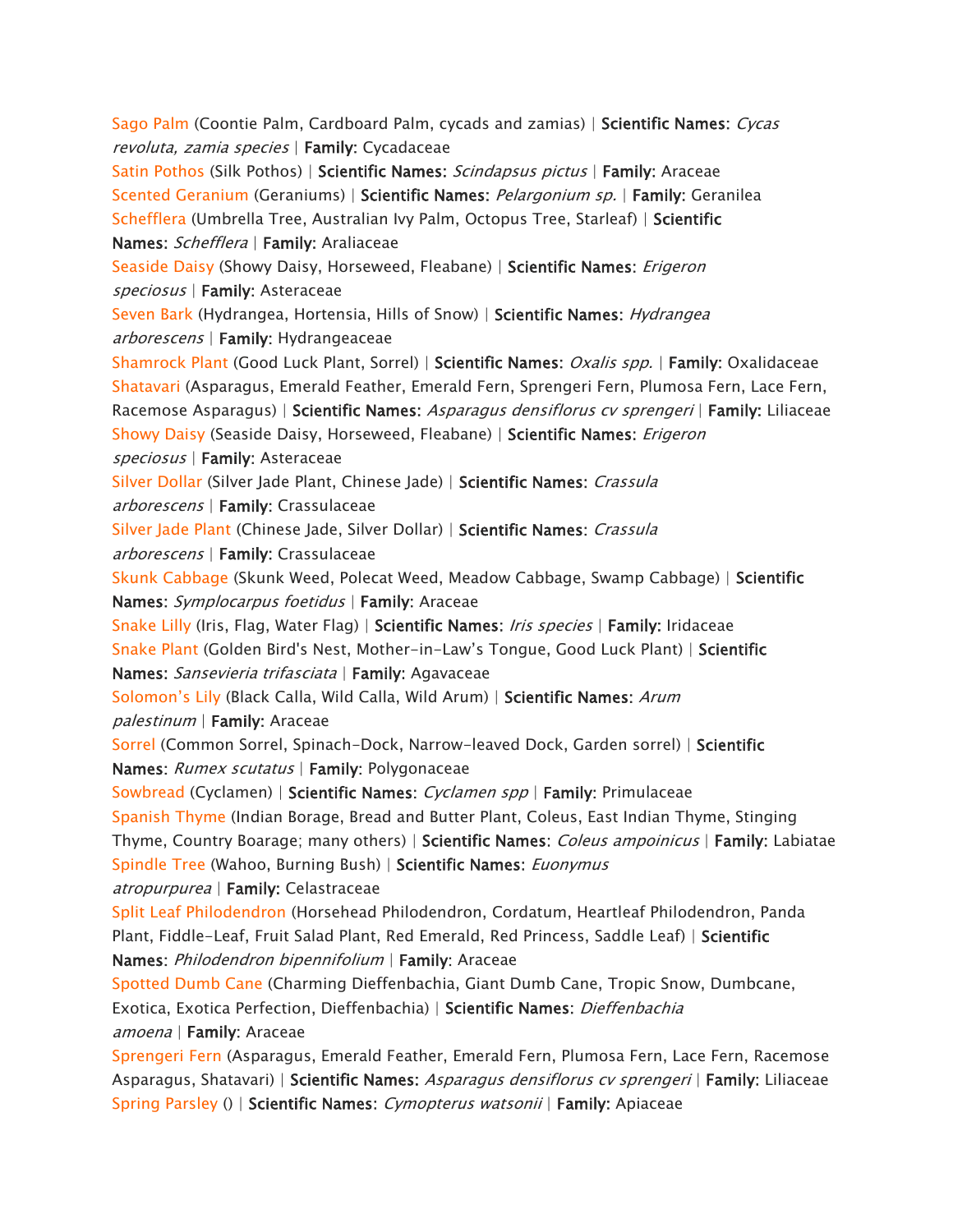[St. John's Wort](https://www.aspca.org/pet-care/animal-poison-control/toxic-and-non-toxic-plants/st-johns-wort) *(Klamath Weed) | Scientific Names: Hypericum perforatum | Family: Clusiaceae [Staggerbush](https://www.aspca.org/pet-care/animal-poison-control/toxic-and-non-toxic-plants/staggerbush) (Fetterbush, Maleberry) | Scientific Names: Lyonia sp. | Family: Ericaceae [Starch Root](https://www.aspca.org/pet-care/animal-poison-control/toxic-and-non-toxic-plants/starch-root) (Arum, Lord-and-Ladies, Adam-and-Eve, Wake Robin, Bobbins, Cuckoo Plant) | Scientific Names: Arum maculatum | Family: Araceae [Starleaf](https://www.aspca.org/pet-care/animal-poison-control/toxic-and-non-toxic-plants/starleaf) (Schefflera, Umbrella Tree, Octopus Tree, Australian Ivy Palm) | Scientific Names: Brassaia actinophylla | Family: Araliaceae [Stinking Chamomile](https://www.aspca.org/pet-care/animal-poison-control/toxic-and-non-toxic-plants/stinking-chamomile) (Mayweed, Poison Daisy) | Scientific Names: Anthemis cotula | Family: Asteraceae [Straight-Margined Dracaena](https://www.aspca.org/pet-care/animal-poison-control/toxic-and-non-toxic-plants/straight-margined-dracaena) (red-margined dracaena) | Scientific Names: Dracaena marginata | Family: Agavaceae [Striped Dracaena](https://www.aspca.org/pet-care/animal-poison-control/toxic-and-non-toxic-plants/striped-dracaena) (warneckii, janet craig plant) | Scientific Names: Dracaena deremensis | Family: Agavaceae [Superb Lily](https://www.aspca.org/pet-care/animal-poison-control/toxic-and-non-toxic-plants/superb-lily) (Glory Lily, Climbing Lily, Gloriosa Lily) | Scientific Names: Gloriosa superba | Family: Liliaceae [Sweet Cherry](https://www.aspca.org/pet-care/animal-poison-control/toxic-and-non-toxic-plants/sweet-cherry) () | Scientific Names: Prunus avium | Family: Rosaceae [Sweet Pea](https://www.aspca.org/pet-care/animal-poison-control/toxic-and-non-toxic-plants/sweet-pea) (Perennial Pea, Everlasting Pea) | Scientific Names: Lathyrus latifolius | Family: Fabaceae [Sweet William](https://www.aspca.org/pet-care/animal-poison-control/toxic-and-non-toxic-plants/sweet-william) (Carnation, Wild Carnation, Pinks) | Scientific Names: Dianthus caryophyllus | Family: Caryophyllaceae [Sweetheart Ivy](https://www.aspca.org/pet-care/animal-poison-control/toxic-and-non-toxic-plants/sweetheart-ivy) (English Ivy, Glacier Ivy, Needlepoint Ivy, Branching Ivy, California Ivy) | Scientific Names: Hedera helix | Family: Araliaceae [Swiss Cheese Plant](https://www.aspca.org/pet-care/animal-poison-control/toxic-and-non-toxic-plants/swiss-cheese-plant) (Cutleaf Philodendron, Hurricane Plant, Ceriman, Mexican Breadfruit) | Scientific Names: Monstera deliciosa | Family: Araceae [Tahitian Bridal Veil](https://www.aspca.org/pet-care/animal-poison-control/toxic-and-non-toxic-plants/tahitian-bridal-veil) (Gibasis Geniculata) | Scientific Names: tradescantia multiflora | Family: Commelinaceae [Tail Flower](https://www.aspca.org/pet-care/animal-poison-control/toxic-and-non-toxic-plants/tail-flower) (Flamingo Plant, Flamingo Lily, Oilcloth Flower, Pigtail Plant, Painter's Pallet) | Scientific Names: Anthurium scherzeranum | Family: Araceae [Taro](https://www.aspca.org/pet-care/animal-poison-control/toxic-and-non-toxic-plants/taro) (Caladium, Elephant Ears, Pai, Ape, Cape, Via, Via sori, Malanga) | Scientific Names: Caladium hortulanum | Family: Araceae [Taro](https://www.aspca.org/pet-care/animal-poison-control/toxic-and-non-toxic-plants/taro-0) (Caladium, Elephant's Ears, Malanga) | Scientific Names: Colocasia esculenta | Family: Araceae [Taro Vine](https://www.aspca.org/pet-care/animal-poison-control/toxic-and-non-toxic-plants/taro-vine) (Golden Pothos, Devil's Ivy, Devil's Vine, Ivy Arum) | Scientific Names: Epipremnum aureum | Family: Araceae [Tarragon](https://www.aspca.org/pet-care/animal-poison-control/toxic-and-non-toxic-plants/tarragon) (French Tarragon, Estragon) | Scientific Names: Artemisia dracunculus | Family: Asteraceae [Texas Umbrella Tree](https://www.aspca.org/pet-care/animal-poison-control/toxic-and-non-toxic-plants/texas-umbrella-tree) (China Ball Tree, Paradise Tree, Persian Lilac, White Cedar, Japanese Bead Tree, Bead Tree, Pride-of-India, Chinaberry Tree) | Scientific Names: Melia azedarach | Family: Meliaceae [Ti-Plant](https://www.aspca.org/pet-care/animal-poison-control/toxic-and-non-toxic-plants/ti-plant) (Baby Doll Ti Plant, Hawaiian Ti Plant) | Scientific Names: Cordyline terminalis | Family: Agavaceae [Tobacco](https://www.aspca.org/pet-care/animal-poison-control/toxic-and-non-toxic-plants/tobacco) (Tree Tobacco, Nicotiana, Mustard Tree) | Scientific Names: Nicotiana glauca | Family: Solanaceae*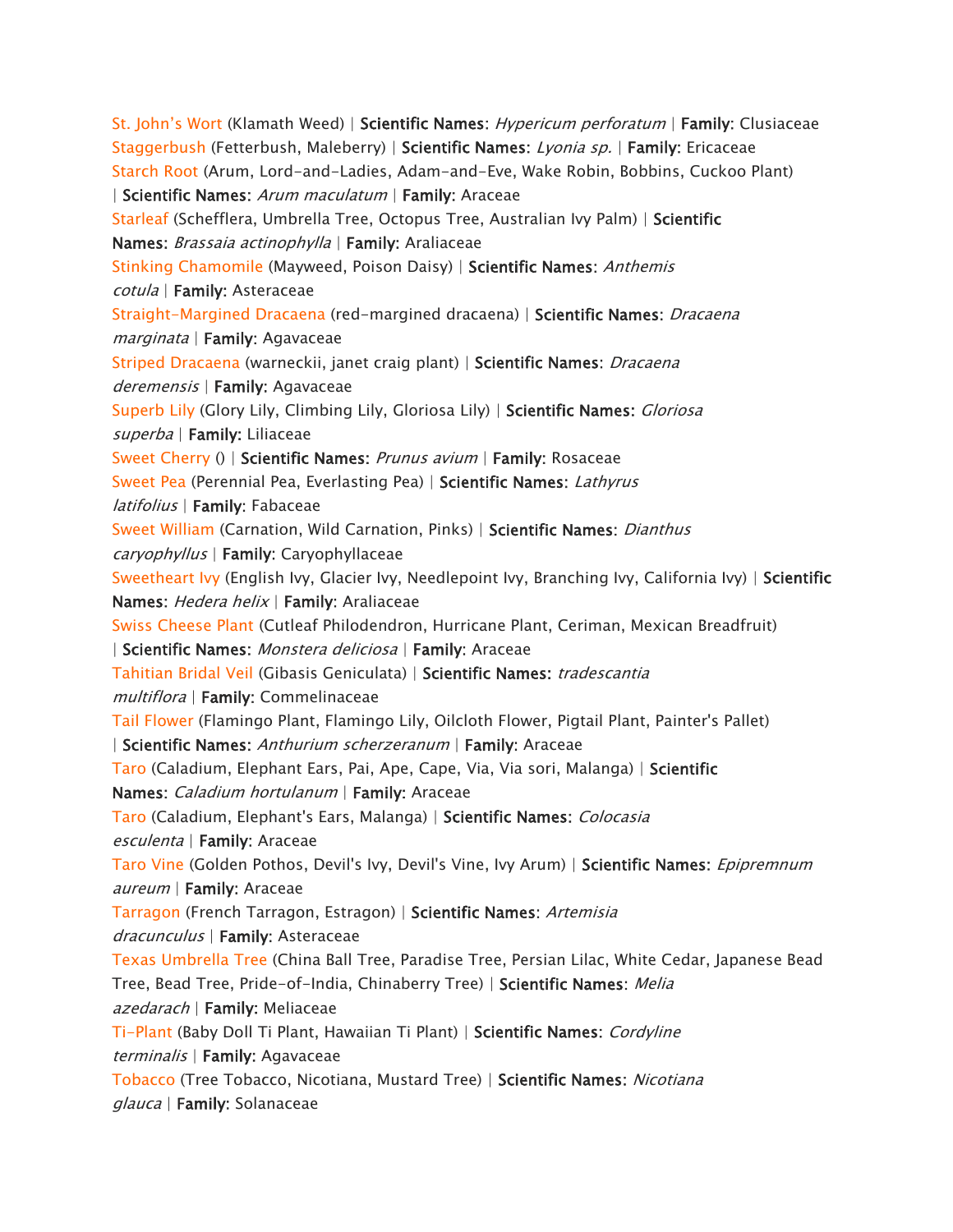*[Tomato Plant](https://www.aspca.org/pet-care/animal-poison-control/toxic-and-non-toxic-plants/tomato-plant) () | Scientific Names: Lycopersicon spp | Family: Solanaceae [Tree Philodendron](https://www.aspca.org/pet-care/animal-poison-control/toxic-and-non-toxic-plants/tree-philodendron) () | Scientific Names: Philodendron selloum | Family: Araceae [Tree Tobacco](https://www.aspca.org/pet-care/animal-poison-control/toxic-and-non-toxic-plants/tree-tobacco) (Nicotania, Tobacco, Mustard Tree) | Scientific Names: Nicotiana glauca | Family: Solanaceae [Tropic Snow](https://www.aspca.org/pet-care/animal-poison-control/toxic-and-non-toxic-plants/tropic-snow) (Charming Dieffenbachia, Giant Dumb Cane, Dumbcane, Exotica, Exotica Perfection, Dieffenbachia) | Scientific Names: Dieffenbachia amoena | Family: Araceae [True Aloe](https://www.aspca.org/pet-care/animal-poison-control/toxic-and-non-toxic-plants/true-aloe) (Medicine Plant, Aloe, Barbados Aloe) | Scientific Names: Aloe barbadensis | Family: Aloaceae [Trumpet Lily](https://www.aspca.org/pet-care/animal-poison-control/toxic-and-non-toxic-plants/trumpet-lily) (Calla Lily, Pig Lily, White Arum, Arum Lily, Florist's Calla, Garden Calla, Arum Lily) | Scientific Names: Zantedeschia aethiopica | Family: Araceae [Tulip](https://www.aspca.org/pet-care/animal-poison-control/toxic-and-non-toxic-plants/tulip) () | Scientific Names: Tulipa spp. | Family: Liliaceae [Umbrella Leaf](https://www.aspca.org/pet-care/animal-poison-control/toxic-and-non-toxic-plants/umbrella-leaf) (Indian Apple Root, American Mandrake, Wild Lemon, Hog Apple, Duck's Foot, Raccoonberry, American Mandrake) | Scientific Names: Podophyllum peltatum | Family: Berberidaceae [Umbrella Tree](https://www.aspca.org/pet-care/animal-poison-control/toxic-and-non-toxic-plants/umbrella-tree) (Schefflera, Australian Ivy Palm, Octopus Tree, Starleaf) | Scientific Names: Brassaia actinophylla | Family: Araliaceae [Variable Dieffenbachia](https://www.aspca.org/pet-care/animal-poison-control/toxic-and-non-toxic-plants/variable-dieffenbachia) () | Scientific Names: Dieffenbachia picta | Family: Araceae [Variegated Philodendron](https://www.aspca.org/pet-care/animal-poison-control/toxic-and-non-toxic-plants/variegated-philodendron) () | Scientific Names: Scindapsus, Philodendron spp | Family: Araceae [Variegated Wandering Jew](https://www.aspca.org/pet-care/animal-poison-control/toxic-and-non-toxic-plants/variegated-wandering-jew) (Speedy Henry, Wandering Jew) | Scientific Names: Tradescantia flumeninsis | Family: Commelinaceae [Vinca](https://www.aspca.org/pet-care/animal-poison-control/toxic-and-non-toxic-plants/vinca) (Periwinkle, Running Myrtle) | Scientific Names: Vinca rosea | Family: Apocynaceae [Virgin's Bower](https://www.aspca.org/pet-care/animal-poison-control/toxic-and-non-toxic-plants/virgins-bower) (Clematis, Leatherflower) | Scientific Names: Clematis sp. | Family: Ranunculaceae [Wahoo](https://www.aspca.org/pet-care/animal-poison-control/toxic-and-non-toxic-plants/wahoo) (Burning Bush, Spindle Tree) | Scientific Names: Euonymus occidentalis | Family: Celastraceae [Wake Robin](https://www.aspca.org/pet-care/animal-poison-control/toxic-and-non-toxic-plants/wake-robin) (Arum, Lord-and-Ladies, Adam-and-Eve, Starch Root, Bobbins, Cuckoo Plant) | Scientific Names: Arum maculatum | Family: Araceae [Wandering Jew](https://www.aspca.org/pet-care/animal-poison-control/toxic-and-non-toxic-plants/wandering-jew) (Speedy Henry, Variegated Wandering Jew) | Scientific Names: Tradescantia flumeninsis | Family: Commelinaceae [Warneckei Dracaena](https://www.aspca.org/pet-care/animal-poison-control/toxic-and-non-toxic-plants/warneckei-dracaena) (Striped Dracaena, Janet Craig Plant) | Scientific Names: Dracaena deremensis | Family: Asparagaceae [Water Flag](https://www.aspca.org/pet-care/animal-poison-control/toxic-and-non-toxic-plants/water-flag) (Iris, Snake Lily, Flag) | Scientific Names: Iris species | Family: Iridaceae [Water Hemlock](https://www.aspca.org/pet-care/animal-poison-control/toxic-and-non-toxic-plants/water-hemlock) (cowbane, poison parsnip) | Scientific Names: Cicuta maculata | Family: Apiaceae [Wax-Leaf](https://www.aspca.org/pet-care/animal-poison-control/toxic-and-non-toxic-plants/wax-leaf) (privet, amur, common privet) | Scientific Names: Ligustrum japonicum | Family: Oleaceae [Weeping Fig](https://www.aspca.org/pet-care/animal-poison-control/toxic-and-non-toxic-plants/weeping-fig) (fig, indian rubber plant) | Scientific Names: Ficus sp. | Family: Moraceae [Western Yew](https://www.aspca.org/pet-care/animal-poison-control/toxic-and-non-toxic-plants/western-yew) (English Yew, Pacific Yew, Japanese Yew, Anglo-Japanese Yew) | Scientific Names: Taxus brevifolia | Family: Taxaceae [White Heads](https://www.aspca.org/pet-care/animal-poison-control/toxic-and-non-toxic-plants/white-heads) (Ranger's Button) | Scientific Names: Sphenosciadium capitellatum | Family: Apiaceae*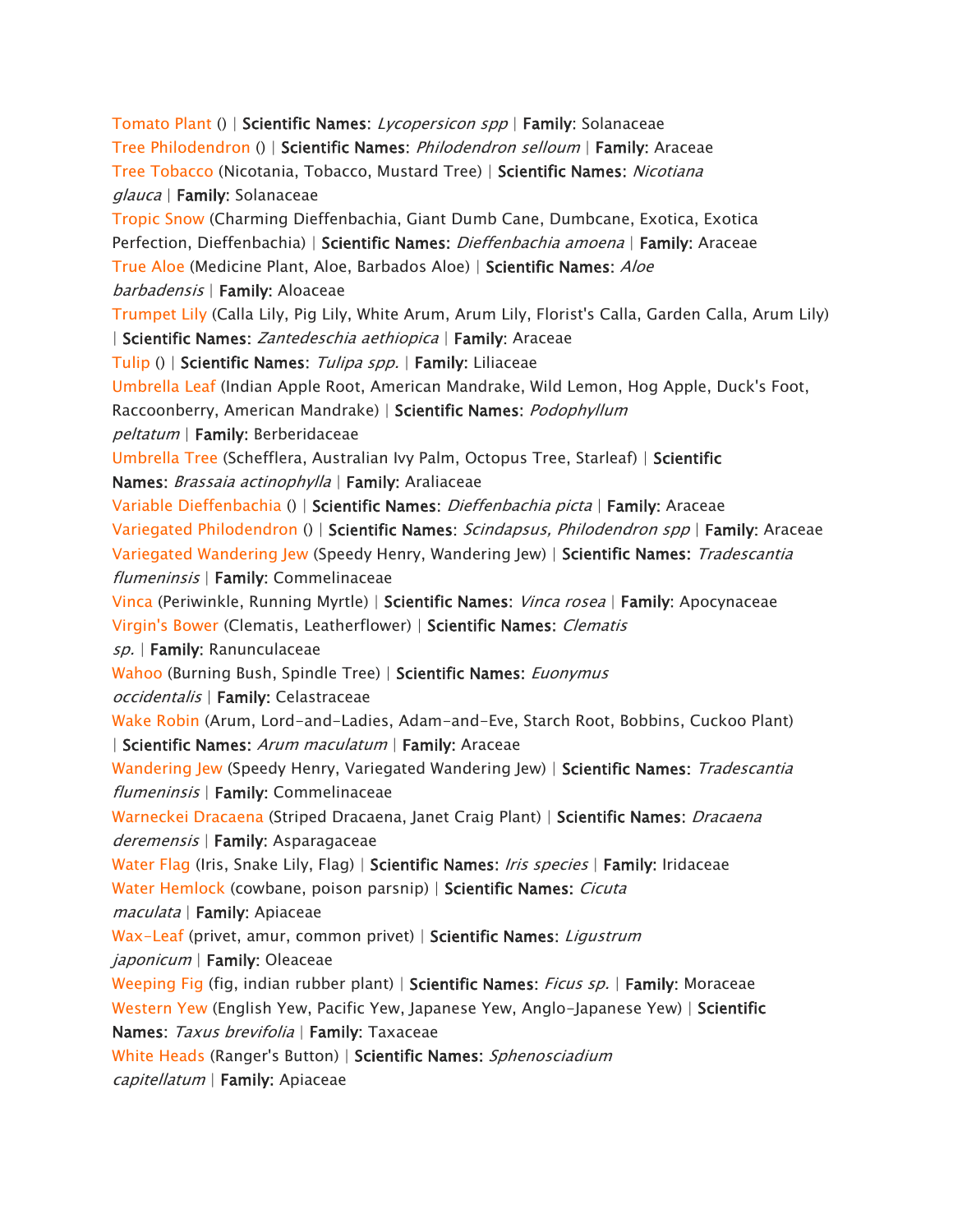

*[Wild Arum](https://www.aspca.org/pet-care/animal-poison-control/toxic-and-non-toxic-plants/wild-arum) (Black Calla, Wild Calla, Solomon's Lily) | Scientific Names: Arum palestinum | Family: Araceae [Wild Calla](https://www.aspca.org/pet-care/animal-poison-control/toxic-and-non-toxic-plants/wild-calla) (Black Calla, Wild Arum, Solomon's Lily) | Scientific Names: Arum palestinum | Family: Araceae [Wild Carnation](https://www.aspca.org/pet-care/animal-poison-control/toxic-and-non-toxic-plants/wild-carnation) (Carnation, Sweet William, Pinks) | Scientific Names: Dianthus caryophyllus | Family: Caryophyllaceae [Wild Coffee](https://www.aspca.org/pet-care/animal-poison-control/toxic-and-non-toxic-plants/wild-coffee) (Geranium-Leaf Aralia, Coffee Tree) | Scientific Names: Polyscias guilfoylei | Family: Araliaceae [Winter Cherry](https://www.aspca.org/pet-care/animal-poison-control/toxic-and-non-toxic-plants/winter-cherry) (Natal Cherry, Jerusalem Cherry) | Scientific Names: Solanum pseudocapsicum | Family: Solanaceae [Winterberry](https://www.aspca.org/pet-care/animal-poison-control/toxic-and-non-toxic-plants/winterberry) (English Holly, European Holly, Oregon Holly, Inkberry, American Holly) | Scientific Names: Ilex opaca | Family: Aquifoliaceae [Wisteria](https://www.aspca.org/pet-care/animal-poison-control/toxic-and-non-toxic-plants/wisteria) () | Scientific Names: Wisteria spp. | Family: Fabaceae [Yarrow](https://www.aspca.org/pet-care/animal-poison-control/toxic-and-non-toxic-plants/yarrow) (Milfoil) | Scientific Names: Achillea millefolium | Family: Compositae [Yellow Oleander](https://www.aspca.org/pet-care/animal-poison-control/toxic-and-non-toxic-plants/yellow-oleander) () | Scientific Names: Thevetia peruviana | Family: Apocynaceae [Yesterday, Today, Tomorrow](https://www.aspca.org/pet-care/animal-poison-control/toxic-and-non-toxic-plants/yesterday-today-tomorrow) (Morning-Noon-and-Night, Kiss-Me-Quick, Lady-of-the-Night, Fransiscan Rain Tree, Brunfelsia) | Scientific Names: Brunfelsia species | Family: Solanaceae [Yew](https://www.aspca.org/pet-care/animal-poison-control/toxic-and-non-toxic-plants/yew) (japanese yew) | Scientific Names: Taxus spp. | Family: Taxaceae [Yew Pine](https://www.aspca.org/pet-care/animal-poison-control/toxic-and-non-toxic-plants/yew-pine) (buddhist pine) | Scientific Names: Podocarpus macrophylla | Family: Podocarpacaea* 

*[Yucca](https://www.aspca.org/pet-care/animal-poison-control/toxic-and-non-toxic-plants/yucca) () | Scientific Names: Yucca spp. | Family: Agavaceae* 

## *Plants Non-Toxic to Dogs*

*[Achira](https://www.aspca.org/pet-care/animal-poison-control/toxic-and-non-toxic-plants/achira) (Canna, Arrowroot) | Scientific Names: Canna edulis | Family: Cannaceae [Acorn Squash](https://www.aspca.org/pet-care/animal-poison-control/toxic-and-non-toxic-plants/acorn-squash) (Similar plants:pumpkin, zucchini) | Scientific Names: Cucurbita pepo | Family: Cucurbitaceae*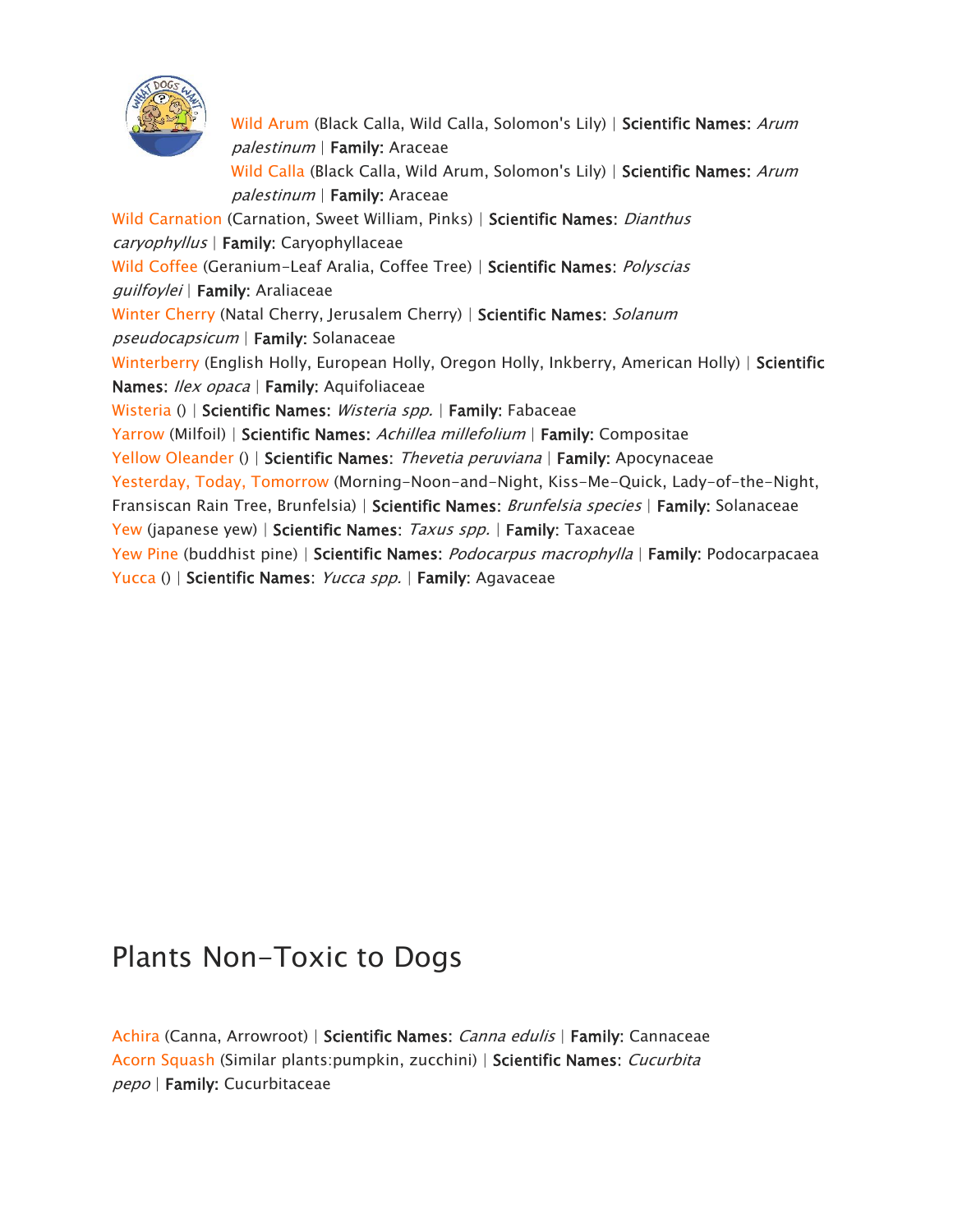*[African Daisy](https://www.aspca.org/pet-care/animal-poison-control/toxic-and-non-toxic-plants/african-daisy) (Barberton Daisy, Veldt Daisy, Transvaal Daisy, Gerber Daisy) | Scientific Names: Gerbera jamesonii | Family: Compositae [African Violet](https://www.aspca.org/pet-care/animal-poison-control/toxic-and-non-toxic-plants/african-violet) (Cape Marigold) | Scientific Names: Saintpaulia spp. | Family: Gesneriaceae [Algaroba](https://www.aspca.org/pet-care/animal-poison-control/toxic-and-non-toxic-plants/algaroba) (Kiawe, Mesquite) | Scientific Names: Prosopis limensis | Family: Mimosaceae [Aluminum Plant](https://www.aspca.org/pet-care/animal-poison-control/toxic-and-non-toxic-plants/aluminum-plant) (Watermelon Plant) | Scientific Names: Pilea cadieri | Family: Urticaceae [Alumroot](https://www.aspca.org/pet-care/animal-poison-control/toxic-and-non-toxic-plants/alumroot) (Coral Bells, Heuchera) | Scientific Names: Heuchera sanguinea | Family: Saxifragaceae [Alyssum](https://www.aspca.org/pet-care/animal-poison-control/toxic-and-non-toxic-plants/alyssum) (Alyssum varieties) | Scientific Names: Alyssum spp. | Family: Brassicaceae [American Rubber Plant](https://www.aspca.org/pet-care/animal-poison-control/toxic-and-non-toxic-plants/american-rubber-plant) (Pepper Face, Baby Rubber Plant) | Scientific Names: Peperomia obtusifolia | Family: Pipericeae [Amur Maple](https://www.aspca.org/pet-care/animal-poison-control/toxic-and-non-toxic-plants/amur-maple) (Maple, Amur) | Scientific Names: Acer ginnala | Family: Aceraceae [Anthericum Comosum](https://www.aspca.org/pet-care/animal-poison-control/toxic-and-non-toxic-plants/anthericum-comosum) (Ribbon Plant, Spider Plant, Spider Ivy) | Scientific Names: Chlorophytum comosum | Family: Liliaceae [Antirrhinum Multiflorum](https://www.aspca.org/pet-care/animal-poison-control/toxic-and-non-toxic-plants/antirrhinum-multiflorum) (Withered Snapdragon) | Scientific Names: Antirrhinum multiflorum | Family: Scrophulariaceae [Arabian Gentian](https://www.aspca.org/pet-care/animal-poison-control/toxic-and-non-toxic-plants/arabian-gentian) (Persian Violet, German Violet) | Scientific Names: Exacum affine | Family: Gentianaceae [Areca Palm](https://www.aspca.org/pet-care/animal-poison-control/toxic-and-non-toxic-plants/areca-palm) (Golden Butterfly Palm, Cane Palm, Golden Feather Palm, Yellow Palm) | Scientific Names: Dypsis lutescens | Family: Palmae [Aregelia](https://www.aspca.org/pet-care/animal-poison-control/toxic-and-non-toxic-plants/aregelia) (Crimson cup, Marbled fingernail,Blushing bromeliad, Ossifragi Vase, Miniature Marble plant) | Scientific Names: Neoregalia spp. | Family: Bromeliaceae [Artillery Plant](https://www.aspca.org/pet-care/animal-poison-control/toxic-and-non-toxic-plants/artillery-plant) () | Scientific Names: Pilea microphylla | Family: Urticaceae [Aspidium falcatum](https://www.aspca.org/pet-care/animal-poison-control/toxic-and-non-toxic-plants/aspidium-falcatum) (Fern Holly, Japanese Holly, Fish Tail) | Scientific Names: Cyrtomium falcatum | Family: Polypodiaceae [Australian Pine](https://www.aspca.org/pet-care/animal-poison-control/toxic-and-non-toxic-plants/australian-pine) (Norfolk Pine, House Pine, Norfolk Island Pine) | Scientific Names: Araucaria heterophylla | Family: Araucariaceae [Autumn Olive](https://www.aspca.org/pet-care/animal-poison-control/toxic-and-non-toxic-plants/autumn-olive) (Silver Berry, Russian Olive) | Scientific Names: Eleagnus spp. | Family: Elaeagnaceae [Baby Rubber Plant](https://www.aspca.org/pet-care/animal-poison-control/toxic-and-non-toxic-plants/baby-rubber-plant) (Pepper Face, American Rubber Plant) | Scientific Names: Peperomia obtusifolia | Family: Pipericeae*  [Baby's Breath](https://www.aspca.org/pet-care/animal-poison-control/toxic-and-non-toxic-plants/babys-breath) *(Maidens Breath) | Scientific Names: Gypsophila elegans | Family: Caryophyllaceae*  [Baby's Tears](https://www.aspca.org/pet-care/animal-poison-control/toxic-and-non-toxic-plants/babys-tears) *(Polka Dot Plant, Measles Plant, Flamingo Plant, Freckle Face, Pink Splash) | Scientific Names: Hypoestes phyllostachya | Family: Acanthaceae [Bachelors Buttons](https://www.aspca.org/pet-care/animal-poison-control/toxic-and-non-toxic-plants/bachelors-buttons) (Cornflower, Bluebottle) | Scientific Names: Centaurea cyanus | Family: Asteraceae [Ball Fern](https://www.aspca.org/pet-care/animal-poison-control/toxic-and-non-toxic-plants/ball-fern) (Rabbit's Foot Fern, Squirrel Foot Fern, Deer Foot Fern, Hare Fern) | Scientific Names: Davallia spp. | Family: Polypodiaceae [Bamboo](https://www.aspca.org/pet-care/animal-poison-control/toxic-and-non-toxic-plants/bamboo) (Golden Bamboo, Fishpole Bamboo) | Scientific Names: Phyllostachys aurea | Family: Gramineae [Bamboo Palm](https://www.aspca.org/pet-care/animal-poison-control/toxic-and-non-toxic-plants/bamboo-palm) (Miniature Fish Tail Dwarf Palm, Parlor Palm, Good Luck Palm) | Scientific Names: Chamaedorea elegans | Family: Palmae [Bamboo Vine](https://www.aspca.org/pet-care/animal-poison-control/toxic-and-non-toxic-plants/bamboo-vine) (Blaspheme vine, Laurel-leaved Greenbrier) | Scientific Names: Smilax laurifolia | Family: Liliaceae*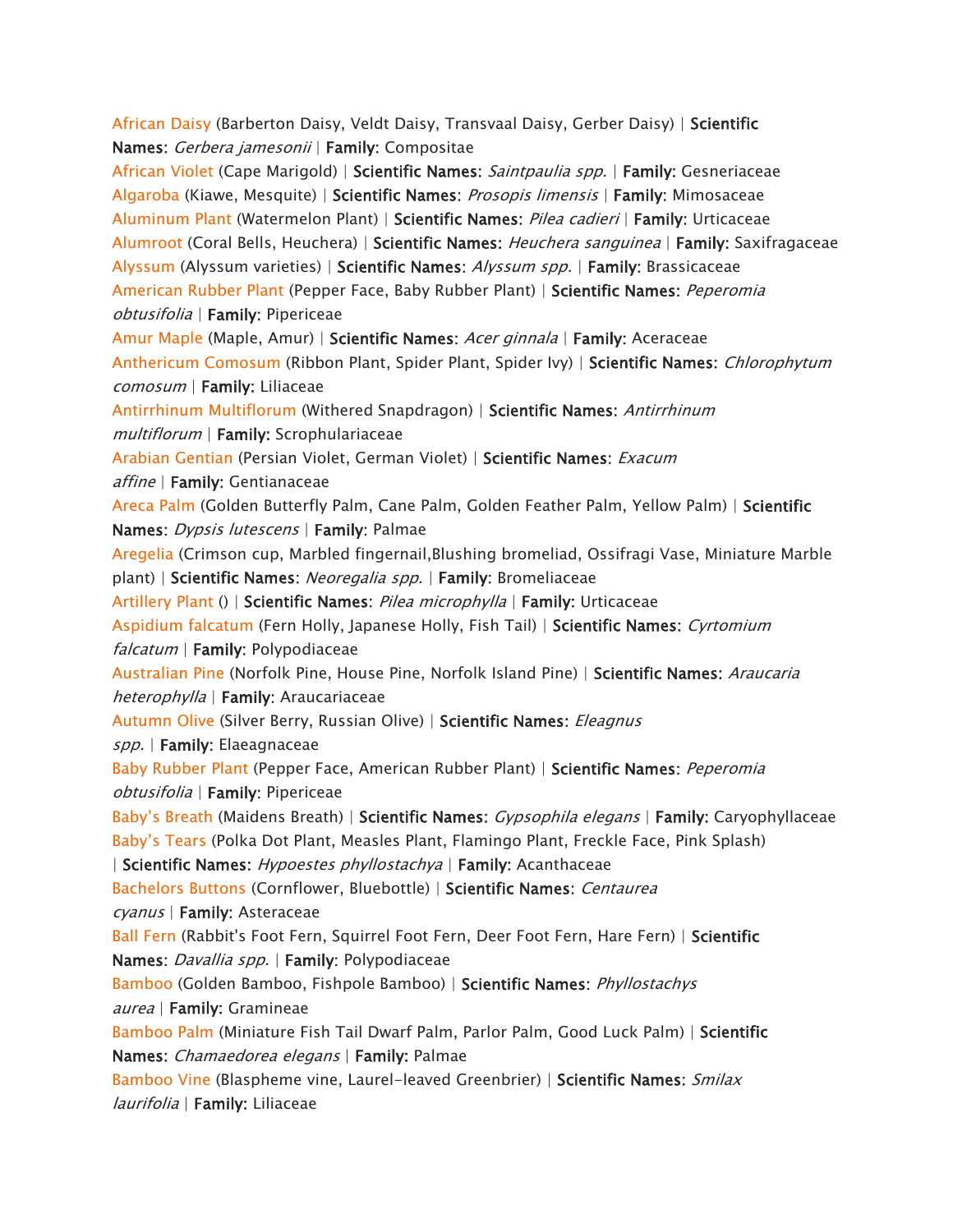*[Banana](https://www.aspca.org/pet-care/animal-poison-control/toxic-and-non-toxic-plants/banana) (Plantain) | Scientific Names: Musa acuminata | Family: Musaceae [Banana Squash](https://www.aspca.org/pet-care/animal-poison-control/toxic-and-non-toxic-plants/banana-squash) () | Scientific Names: Cucurbita maxima var. banana | Family: Cucurbitaceae [Barberton Daisy](https://www.aspca.org/pet-care/animal-poison-control/toxic-and-non-toxic-plants/barberton-daisy) (Transvaal Daisy, African Daisy, Veldt Daisy, Gerbera Daisy) | Scientific Names: Gerbera jamesonii | Family: Compositae [Barnaby's Thistle](https://www.aspca.org/pet-care/animal-poison-control/toxic-and-non-toxic-plants/barnabys-thistle) (Yellow Star Thistle) | Scientific Names: Centaurea solstitialis | Family: Compositae [Basil](https://www.aspca.org/pet-care/animal-poison-control/toxic-and-non-toxic-plants/basil) (Saint Joseph's Wort, Thai Basil, Sweet Basil) | Scientific Names: Ocimum basilicum | Family: Lamiacea [Beets](https://www.aspca.org/pet-care/animal-poison-control/toxic-and-non-toxic-plants/beets) (Beet Root, Red Beet, Swiss Chard, Roman Kale, Sugar Beet) | Scientific Names: Beta vulgaris | Family: Chenopodiaceae [Begonia, Climbing](https://www.aspca.org/pet-care/animal-poison-control/toxic-and-non-toxic-plants/begonia-climbing) (Rex Begonia) | Scientific Names: Cissus dicolor | Family: Vitaceae [Begonia, Trailing](https://www.aspca.org/pet-care/animal-poison-control/toxic-and-non-toxic-plants/begonia-trailing) (Trailing Watermelon Begonia) | Scientific Names: Pellionia daveauana | Family: Urticaceae [Belmore Sentry Palm](https://www.aspca.org/pet-care/animal-poison-control/toxic-and-non-toxic-plants/belmore-sentry-palm) (Curly Palm) | Scientific Names: Howea belmoreana | Family: Palmae [Big Shagbark Hickory](https://www.aspca.org/pet-care/animal-poison-control/toxic-and-non-toxic-plants/big-shagbark-hickory) (Big Shellbark Hickory, Shellbark Hickory, Shagbark Hickory) | Scientific Names: Carya laciniosa | Family: Juglandaceae [Big Shellbark Hickory](https://www.aspca.org/pet-care/animal-poison-control/toxic-and-non-toxic-plants/big-shellbark-hickory) (Shellbark Hickory) | Scientific Names: Carya laciniosa | Family: Juglandaceae [Bitter Pecan](https://www.aspca.org/pet-care/animal-poison-control/toxic-and-non-toxic-plants/bitter-pecan) (Water Hickory) | Scientific Names: Carya aquatica | Family: Juglandaceae [Bitternut](https://www.aspca.org/pet-care/animal-poison-control/toxic-and-non-toxic-plants/bitternut) () | Scientific Names: Carya cordiformis | Family: Juglandaceae [Black Haw](https://www.aspca.org/pet-care/animal-poison-control/toxic-and-non-toxic-plants/black-haw) (Wild Raisin, Tea Plant, Cowberry, Nannyberry, Sweet Viburnum, Nanny Plum, Sheepberry, Sweetberry) | Scientific Names: Viburnum lentago | Family: Caprifoliaceae [Black Hawthorn](https://www.aspca.org/pet-care/animal-poison-control/toxic-and-non-toxic-plants/black-hawthorn) (Weisdornbluten, Blackthorn, Thorn Apple, Thorn Plum, Pirliteiro, Red Hawthorn, May Bush, Oxyacantha, Haw Apple, Black Haw, Aubepine) | Scientific Names: Crataegus douglasii | Family: Rosaceae [Blackjack Pine](https://www.aspca.org/pet-care/animal-poison-control/toxic-and-non-toxic-plants/blackjack-pine) (Ponderosa Pine, Western Yellow Pine, Yellow Pine, Bull Pine) | Scientific Names: Pinus ponderosa | Family: Pinaceae [Blaspheme Vine](https://www.aspca.org/pet-care/animal-poison-control/toxic-and-non-toxic-plants/blaspheme-vine) (Blaspheme vine, Laurel-leaved Greenbrier, Bamboo Vine) | Scientific Names: Smilax laurifolia | Family: Liliaceae [Bloodleaf](https://www.aspca.org/pet-care/animal-poison-control/toxic-and-non-toxic-plants/bloodleaf) (Chicken Gizzard, Yellow Bloodleaf, Joseph's Coat) | Scientific Names: Iresine herbstii | Family: Amaranthaceae [Blooming Sally](https://www.aspca.org/pet-care/animal-poison-control/toxic-and-non-toxic-plants/blooming-sally) (Willow Herb, Great Willow Herb, Fire Weed) | Scientific Names: Epilobium angustifolium | Family: Onagraceae [Blue Bead](https://www.aspca.org/pet-care/animal-poison-control/toxic-and-non-toxic-plants/blue-bead) (Corn Lily) | Scientific Names: Clintonia borealis | Family: Liliaceae [Blue Daisy](https://www.aspca.org/pet-care/animal-poison-control/toxic-and-non-toxic-plants/blue-daisy) (Felicia, Blue Marguerite) | Scientific Names: Felicia amelloides | Family: Compositae [Blue Echeveria](https://www.aspca.org/pet-care/animal-poison-control/toxic-and-non-toxic-plants/blue-echeveria) (Maroon Chenille Plant, Painted Lady, Copper Rose, Wax Rosette, Plush Plant) | Scientific Names: Echeveria glauca | Family: Crassulaceae [Blue Eyed Daisy](https://www.aspca.org/pet-care/animal-poison-control/toxic-and-non-toxic-plants/blue-eyed-daisy) (Blue-eyed African Daisy) | Scientific Names: Arctotis stoechadifolia | Family: Compositae [Blue-dicks](https://www.aspca.org/pet-care/animal-poison-control/toxic-and-non-toxic-plants/blue-dicks) (Wild Hyacinth) | Scientific Names: Dichelostemma pulchellum | Family: Amaryllidaceae [Blue-dicks 2](https://www.aspca.org/pet-care/animal-poison-control/toxic-and-non-toxic-plants/blue-dicks-2) (Wild Hyacinth) | Scientific Names: Hookera pulchella | Family: Amaryllidaceae*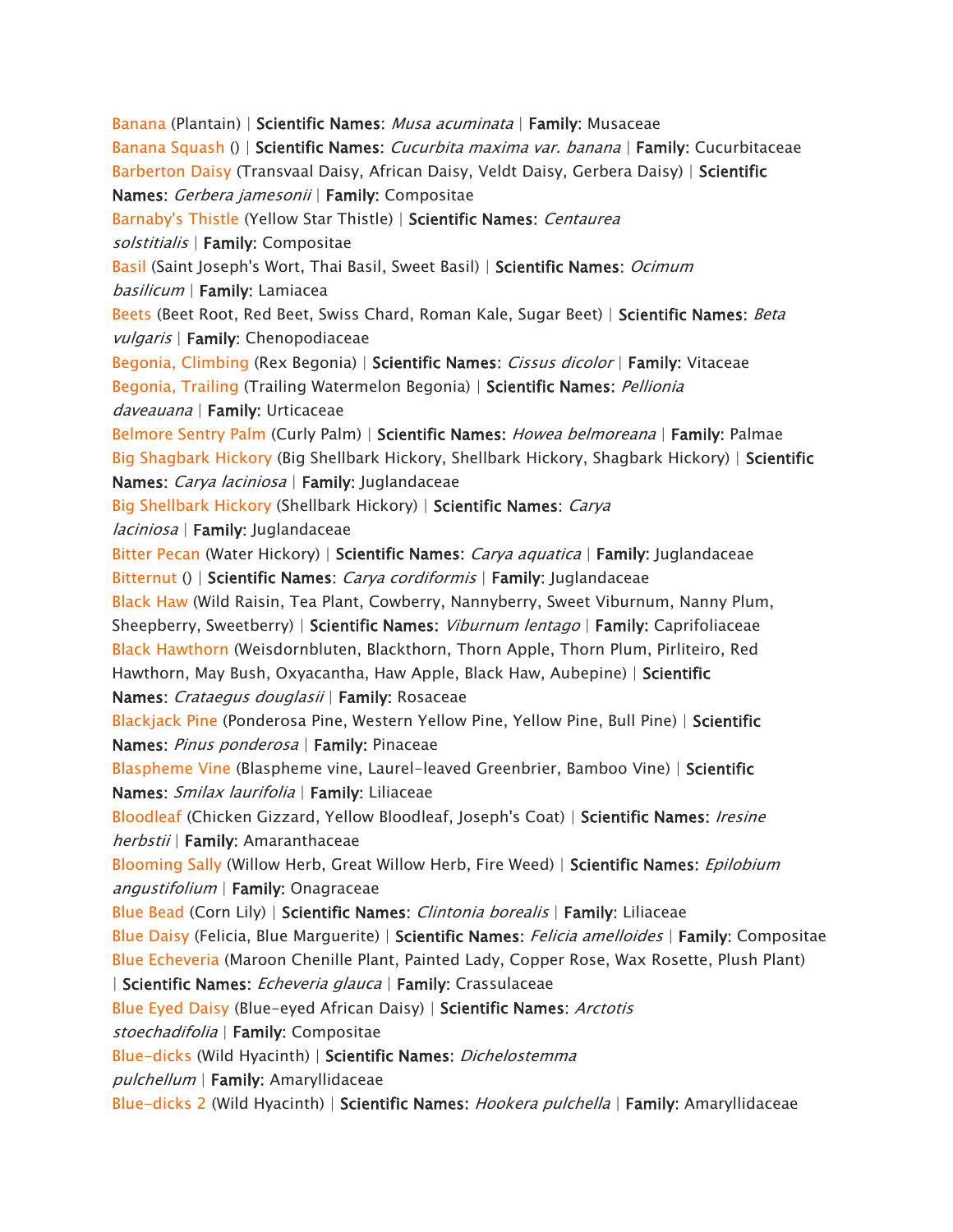*[Blue-dicks 3](https://www.aspca.org/pet-care/animal-poison-control/toxic-and-non-toxic-plants/blue-dicks-3) (Wild Hyacinth) | Scientific Names: Brodiaea pulchella | Family: Amaryllidaceae [Blue-eyed African Daisy](https://www.aspca.org/pet-care/animal-poison-control/toxic-and-non-toxic-plants/blue-eyed-african-daisy) (Blue-eyed Daisy) | Scientific Names: Arctotis stoechadifolia | Family: Compositae [Bluebottle](https://www.aspca.org/pet-care/animal-poison-control/toxic-and-non-toxic-plants/bluebottle) (Cornflower, Bachelors Buttons) | Scientific Names: Centaurea cyanus | Family: Asteraceae [Blunt Leaf Peperomia](https://www.aspca.org/pet-care/animal-poison-control/toxic-and-non-toxic-plants/blunt-leaf-peperomia) (Pepper Face, Baby Rubber Plant, American Rubber Plant) | Scientific Names: Peperomia obtusifolia | Family: Pipericeae [Blushing Bromeliad](https://www.aspca.org/pet-care/animal-poison-control/toxic-and-non-toxic-plants/blushing-bromeliad) (Crimson cup, Marbled fingernail, Blushing Bromeliad, Ossifragi Vase, Miniature Marble plant, Aregelia) | Scientific Names: Neoregalia spp. | Family: Bromiliaceae [Bold Sword Fern](https://www.aspca.org/pet-care/animal-poison-control/toxic-and-non-toxic-plants/bold-sword-fern) () | Scientific Names: Nephrolepis biserrata | Family: Dryopteridaceae [Boston Fern](https://www.aspca.org/pet-care/animal-poison-control/toxic-and-non-toxic-plants/boston-fern) () | Scientific Names: Nephrolepis exalta bostoniensis | Family: Dryopteridaceae [Bottle Palm](https://www.aspca.org/pet-care/animal-poison-control/toxic-and-non-toxic-plants/bottle-palm) (Elephant-foot Tree, Pony Tail Plant) | Scientific Names: Beaucarnea recurvata | Family: Agavaceae [Bottle Palm 2](https://www.aspca.org/pet-care/animal-poison-control/toxic-and-non-toxic-plants/bottle-palm-2) (Elephant-foot Tree, Pony Tail Plant) | Scientific Names: Nolina tuberculata | Family: Agavaceae [Bottlebrush](https://www.aspca.org/pet-care/animal-poison-control/toxic-and-non-toxic-plants/bottlebrush) (Weeping Bottlebrush, Prickly Bottlebrush, Crimson Bottlebrush) | Scientific Names: Callistemon species | Family: Myrtaceae [Brazilian Orchid](https://www.aspca.org/pet-care/animal-poison-control/toxic-and-non-toxic-plants/brazilian-orchid) () | Scientific Names: Sophronitis spp. | Family: Orchidaceae [Bride's Bonnet](https://www.aspca.org/pet-care/animal-poison-control/toxic-and-non-toxic-plants/brides-bonnet) (Queencup) | Scientific Names: Clintonia uniflora | Family: Liliaceae [Bristly Greenbrier](https://www.aspca.org/pet-care/animal-poison-control/toxic-and-non-toxic-plants/bristly-greenbrier) (Hagbrier, Hellfetter) | Scientific Names: Smilax hispida | Family: Liliaceae [Brodiaea Pulchella](https://www.aspca.org/pet-care/animal-poison-control/toxic-and-non-toxic-plants/brodiaea-pulchella) (Wild Hyacinth, Blue-dicks) | Scientific Names: Dichelostemma pulchellum | Family: Amaryllidaceae [Broom Hickory](https://www.aspca.org/pet-care/animal-poison-control/toxic-and-non-toxic-plants/broom-hickory) (Big Shellbark Hickory, Shellbark Hickory) | Scientific Names: Carya laciniosa | Family: Juglandaceae [Bullbrier](https://www.aspca.org/pet-care/animal-poison-control/toxic-and-non-toxic-plants/bullbrier) (Catbrier, Horsebrier, Common Greenbrier) | Scientific Names: Smilax rotundifolia | Family: Liliaceae [Bur Gourd](https://www.aspca.org/pet-care/animal-poison-control/toxic-and-non-toxic-plants/bur-gourd) (Goareberry Gourd, Gooseberry Gourd, West Indian Gherkin) | Scientific Names: Cucumis anguria | Family: Cucurbitaceae [Burro's Tail](https://www.aspca.org/pet-care/animal-poison-control/toxic-and-non-toxic-plants/burros-tail) (Horse's Tail, Donkey's Tail, Lamb's Tail) | Scientific Names: Sedum morganianum | Family: Crassulaceae [Buttercup Squash](https://www.aspca.org/pet-care/animal-poison-control/toxic-and-non-toxic-plants/buttercup-squash) () | Scientific Names: Cucurbita maxima cv buttercup | Family: Cucurbitaceae [Butterfly Ginger](https://www.aspca.org/pet-care/animal-poison-control/toxic-and-non-toxic-plants/butterfly-ginger) (White Ginger, Cinnamon Jasmine, Garland Flower, Ginger Lily) | Scientific Names: Hedychium coronarium | Family: Zingiberaceae [Butternut Squash](https://www.aspca.org/pet-care/animal-poison-control/toxic-and-non-toxic-plants/butternut-squash) () | Scientific Names: Cucurbita maxima cv butternut | Family: Cucurbitaceae [Buzzy Lizzie](https://www.aspca.org/pet-care/animal-poison-control/toxic-and-non-toxic-plants/buzzy-lizzie) (Giant Touch-Me-Not, Impatience Plant, Patient Lucy, Patient Plant, Tangerine Impatience) | Scientific Names: Impatiens spp. | Family: Balsaminaceae [Caeroba](https://www.aspca.org/pet-care/animal-poison-control/toxic-and-non-toxic-plants/caeroba) (Rattle Snake Plant, Peacock Plant, Zebra Plant) | Scientific Names: Calathea insignis | Family: Marantaceae [Calathea](https://www.aspca.org/pet-care/animal-poison-control/toxic-and-non-toxic-plants/calathea) () | Scientific Names: Calathea spp. | Family: Marantaceae [Calathea Lancifolia 2](https://www.aspca.org/pet-care/animal-poison-control/toxic-and-non-toxic-plants/calathea-lancifolia-2) () | Scientific Names: Maranta insignis | Family: Marantaceae [Calathea Lancifolia 3](https://www.aspca.org/pet-care/animal-poison-control/toxic-and-non-toxic-plants/calathea-lancifolia-3) () | Scientific Names: Calathea insignis | Family: Marantaceae*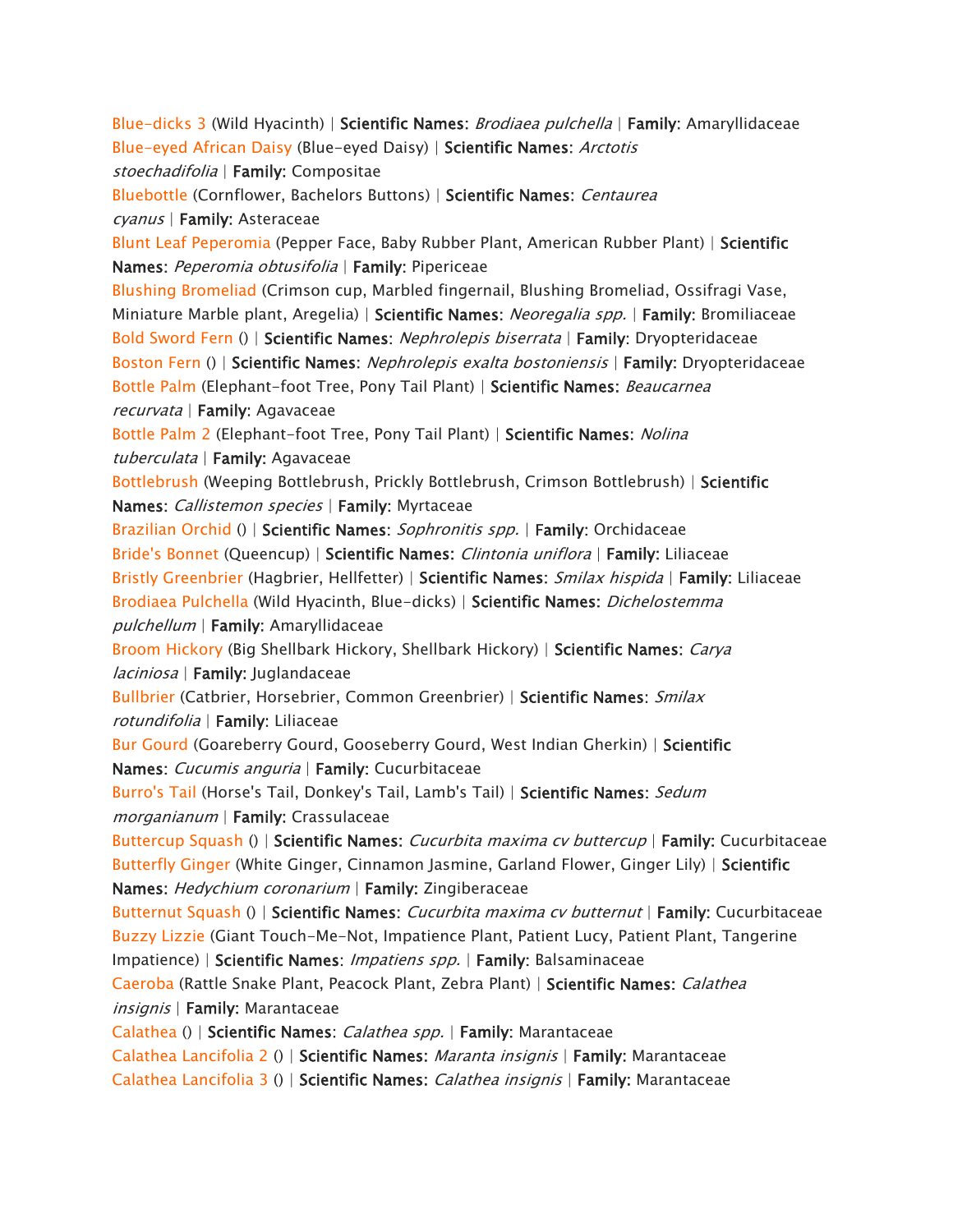*[California Pitcher Plant](https://www.aspca.org/pet-care/animal-poison-control/toxic-and-non-toxic-plants/california-pitcher-plant) (Cobra Orchid, Cobra Plant, Cobra Lily, Chrysamphora) | Scientific Names: Darlingtonia californica | Family: Sarraceniaceae [Callistemon Brachyandrus](https://www.aspca.org/pet-care/animal-poison-control/toxic-and-non-toxic-plants/callistemon-brachyandrus) (Weeping Bottlebrush, Prickly Bottlebrush, Crimson Bottlebrush, Bottlebrush, Callistemon brachyandrus) | Scientific Names: Callistemon species | Family: Myrtaceae [Callistemon citrinus](https://www.aspca.org/pet-care/animal-poison-control/toxic-and-non-toxic-plants/callistemon-citrinus) (Crimson Bottlebrush) | Scientific Names: Callistemon citrinus | Family: Myrtaceae [Callistemon viminalis](https://www.aspca.org/pet-care/animal-poison-control/toxic-and-non-toxic-plants/callistemon-viminalis) (Weeping Bottlebrush, Prickly Bottlebrush, Crimson Bottlebrush) | Scientific Names: Callistemon viminalis | Family: Myrtaceae [Calochortus nuttalli](https://www.aspca.org/pet-care/animal-poison-control/toxic-and-non-toxic-plants/calochortus-nuttalli) (Sego Lily, Star Tulip, Mariposa Lily, Cat Ear, Butterfly Tulip) | Scientific Names: Calochortus spp. | Family: Liliaceae [Camellia](https://www.aspca.org/pet-care/animal-poison-control/toxic-and-non-toxic-plants/camellia) (Common Camellia, Peony Camellia) | Scientific Names: Camellia japonica | Family: Theaceae [Canada Hemlock](https://www.aspca.org/pet-care/animal-poison-control/toxic-and-non-toxic-plants/canada-hemlock) () | Scientific Names: Tsuga canadensis | Family: Pinaceae [Canary Date Palm](https://www.aspca.org/pet-care/animal-poison-control/toxic-and-non-toxic-plants/canary-date-palm) () | Scientific Names: Phoenix canariensis | Family: Palmae [Candle Plant](https://www.aspca.org/pet-care/animal-poison-control/toxic-and-non-toxic-plants/candle-plant) () | Scientific Names: Plectranthus coleoides | Family: Lamiaceae [Candycorn Plant](https://www.aspca.org/pet-care/animal-poison-control/toxic-and-non-toxic-plants/candycorn-plant) () | Scientific Names: Hypocyrta nummularia | Family: Gesneriaceae [Cane Palm](https://www.aspca.org/pet-care/animal-poison-control/toxic-and-non-toxic-plants/cane-palm) (Golden Butterfly Palm, Areca Palm, Golden Feather Palm, Yellow Palm) | Scientific Names: Dypsis lutescens, chrysalidocarpus lutescens (alternate scientific name) | Family: Palmae [Canna Lily](https://www.aspca.org/pet-care/animal-poison-control/toxic-and-non-toxic-plants/canna-lily) (Common Garden Canna) | Scientific Names: Canna generalis | Family: Cannaceae [Canterbury-bell](https://www.aspca.org/pet-care/animal-poison-control/toxic-and-non-toxic-plants/canterbury-bell) () | Scientific Names: Gloxinia perennis | Family: Gesneriaceae [Cape Marigold](https://www.aspca.org/pet-care/animal-poison-control/toxic-and-non-toxic-plants/cape-marigold) (African Daisy) | Scientific Names: Dimorphotheca pluvialis | Family: Compositae [Cape Primrose](https://www.aspca.org/pet-care/animal-poison-control/toxic-and-non-toxic-plants/cape-primrose) (Twisted Fruit, Bavarian Belle) | Scientific Names: Streptocarpus spp. | Family: Gesneriaceae [Carob](https://www.aspca.org/pet-care/animal-poison-control/toxic-and-non-toxic-plants/carob) (Sugar Pod, Locust Pods, Algaroba, Carob Tree Kharoub, Beans) | Scientific Names: Ceratonia siliqua | Family: Fabaceae [Caroba](https://www.aspca.org/pet-care/animal-poison-control/toxic-and-non-toxic-plants/caroba) (Caaroba, Carob Tree, Carobhina, Bignonia) | Scientific Names: Jacaranda procera | Family: Bignoniaceae [Carolina Hemlock](https://www.aspca.org/pet-care/animal-poison-control/toxic-and-non-toxic-plants/carolina-hemlock) () | Scientific Names: Tsuga caroliniana | Family: Pinaceae [Carrion Flower](https://www.aspca.org/pet-care/animal-poison-control/toxic-and-non-toxic-plants/carrion-flower) (Jacob's Ladder) | Scientific Names: Smilax herbacea | Family: Liliaceae [Carrion Flower 2](https://www.aspca.org/pet-care/animal-poison-control/toxic-and-non-toxic-plants/carrion-flower-2) (Hairy Toad Plant) | Scientific Names: Stapelia hirsata | Family: Asclepiadaceae [Carrot Fern](https://www.aspca.org/pet-care/animal-poison-control/toxic-and-non-toxic-plants/carrot-fern) () | Scientific Names: Onychium japonica | Family: Polypodiaceae [Carrot Flower](https://www.aspca.org/pet-care/animal-poison-control/toxic-and-non-toxic-plants/carrot-flower) (Garden Carrot) | Scientific Names: Daucus carota var. sativa | Family: Umbelliferae [Casaba Melon](https://www.aspca.org/pet-care/animal-poison-control/toxic-and-non-toxic-plants/casaba-melon) (Honeydew Melon, True Cantaloupe, Muskmelon) | Scientific Names: Cucumis melo | Family: Cucurbitaceae [Cast Iron Plant](https://www.aspca.org/pet-care/animal-poison-control/toxic-and-non-toxic-plants/cast-iron-plant) (Bar Room Plant, Iron Plant, Variegated Cast Iron Plant) | Scientific Names: Aspidistra elatior | Family: Liliaceae [Cat Brier](https://www.aspca.org/pet-care/animal-poison-control/toxic-and-non-toxic-plants/cat-brier) (China Root, Ti-hu-ling, Shiny Leaf Smilax) | Scientific Names: Smilax glabra | Family: Liliaceae [Cat Ear](https://www.aspca.org/pet-care/animal-poison-control/toxic-and-non-toxic-plants/cat-ear) (Sego Lily, Star Tulip, Mariposa Lily, Cat Ear, Butterfly Tulip, Calochortus) | Scientific Names: Calochortus spp. | Family: Liliaceae*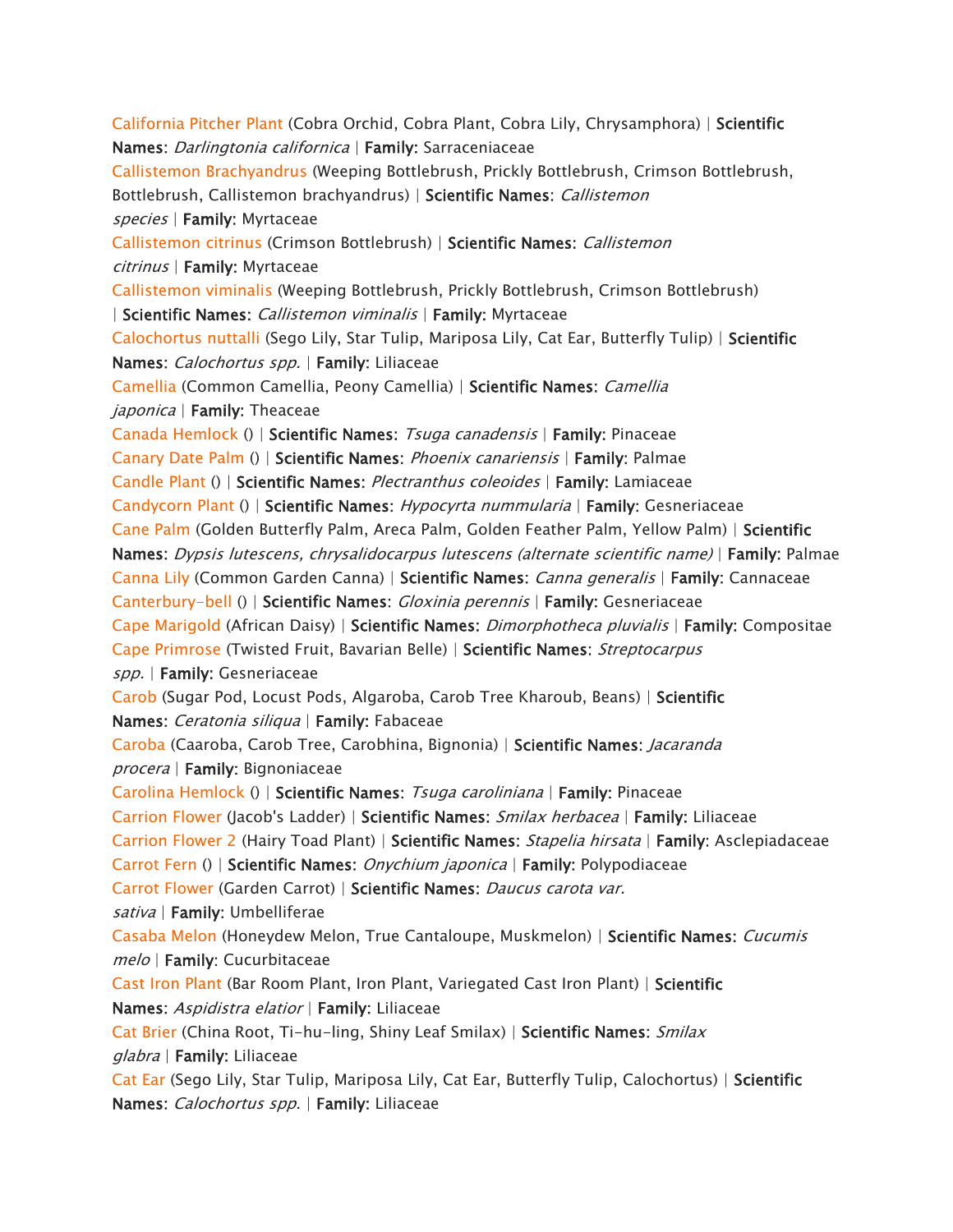*[Cattleya Labiata](https://www.aspca.org/pet-care/animal-poison-control/toxic-and-non-toxic-plants/cattleya-labiata) (Crimson Cattleya, Ruby-lipped Cattleya) | Scientific Names: Cattleya labiata | Family: Orchidaceae [Celosia Globosa](https://www.aspca.org/pet-care/animal-poison-control/toxic-and-non-toxic-plants/celosia-globosa) (Globe Amarantha, Perpetua) | Scientific Names: Celosia globosa | Family: Amaranthaceae [Celosia Plumosa](https://www.aspca.org/pet-care/animal-poison-control/toxic-and-non-toxic-plants/celosia-plumosa) (Cockscomb) | Scientific Names: Celosia plumosa | Family: Amaranthaceae [Celosia Spicata](https://www.aspca.org/pet-care/animal-poison-control/toxic-and-non-toxic-plants/celosia-spicata) (Flamingo Feather) | Scientific Names: Celosia spicata | Family: Amaranthaceae [Chamaedorea](https://www.aspca.org/pet-care/animal-poison-control/toxic-and-non-toxic-plants/chamaedorea) (Miniature Fish Tail Dwarf Palm, Parlor Palm, Good Luck Palm) | Scientific Names: Chamaedorea elegans | Family: Palmae [Chaparral](https://www.aspca.org/pet-care/animal-poison-control/toxic-and-non-toxic-plants/chaparral) (Creosote Bush, Greasewood) | Scientific Names: Larrea tridentata | Family: Zygophyllaceae [Chenille Plant](https://www.aspca.org/pet-care/animal-poison-control/toxic-and-non-toxic-plants/chenille-plant) (Philippine Medusa, Foxtail, Red-hot Cat Tail) | Scientific Names: Acalypha hispida | Family: Euphorbiaceae [Chervil](https://www.aspca.org/pet-care/animal-poison-control/toxic-and-non-toxic-plants/chervil) (Garden Chervil, French Parsley) | Scientific Names: Anthriscus cerefolium | Family: Apiaceae [Chestnut](https://www.aspca.org/pet-care/animal-poison-control/toxic-and-non-toxic-plants/chestnut) (American Chestnut) | Scientific Names: Castanea dentata | Family: Fagaceae [Chicken-Gizzard](https://www.aspca.org/pet-care/animal-poison-control/toxic-and-non-toxic-plants/chicken-gizzard) (Joseph's Coat, Bloodleaf Plant) | Scientific Names: Iresine herbstii | Family: Amaranthaceae [Chickens and Hens](https://www.aspca.org/pet-care/animal-poison-control/toxic-and-non-toxic-plants/chickens-and-hens) (Hens and Chickens, Mother Hens and Chicks) | Scientific Names: Echeveria elegans | Family: Crassulaceae [Chin-lao-shu](https://www.aspca.org/pet-care/animal-poison-control/toxic-and-non-toxic-plants/chin-lao-shu) (China Root, Ti-hu-ling, Shiny Leaf Smilax, Catbrier) | Scientific Names: Smilax glabra | Family: Liliaceae [China Aster](https://www.aspca.org/pet-care/animal-poison-control/toxic-and-non-toxic-plants/china-aster) (Annual Aster, Aster Sinensis) | Scientific Names: Callistephus chinensis | Family: Compositae [China Root](https://www.aspca.org/pet-care/animal-poison-control/toxic-and-non-toxic-plants/china-root) (Catbrier, Ti-hu-ling, Shiny Leaf Smilax) | Scientific Names: Smilax glabra | Family: Liliaceae [Chinese Plumbago](https://www.aspca.org/pet-care/animal-poison-control/toxic-and-non-toxic-plants/chinese-plumbago) () | Scientific Names: Ceratostigma willmottianum | Family: Plumbaginaceae [Chlorophytum](https://www.aspca.org/pet-care/animal-poison-control/toxic-and-non-toxic-plants/chlorophytum) (Ribbon Plant, Spider Ivy, Spider Plant) | Scientific Names: Anthericum comosum | Family: Liliaceae [Chlorophytum bichetti](https://www.aspca.org/pet-care/animal-poison-control/toxic-and-non-toxic-plants/chlorophytum-bichetti) (Saint Bernard's Lily) | Scientific Names: Chlorophytum bichetti | Family: Liliaceae [Chocolate Soldier](https://www.aspca.org/pet-care/animal-poison-control/toxic-and-non-toxic-plants/chocolate-soldier) (Lace-Flower Vine, Episcia) | Scientific Names: Episcia dianthiflora | Family: Gesneriaceae [Christmas Cactus](https://www.aspca.org/pet-care/animal-poison-control/toxic-and-non-toxic-plants/christmas-cactus) (Easter Cactus) | Scientific Names: Schlumbergera bridgesii | Family: Cactaceae [Christmas Dagger](https://www.aspca.org/pet-care/animal-poison-control/toxic-and-non-toxic-plants/christmas-dagger) (Christmas Dagger Fern) | Scientific Names: Polystichum acrostichoides | Family: Dryopteridaceae [Christmas Orchid](https://www.aspca.org/pet-care/animal-poison-control/toxic-and-non-toxic-plants/christmas-orchid) (Winter Cattleya) | Scientific Names: Cattleya trianaei | Family: Orchidaceae [Christmas Palm](https://www.aspca.org/pet-care/animal-poison-control/toxic-and-non-toxic-plants/christmas-palm) (Dwarf Royal Palm, Manila Palm) | Scientific Names: Veitchia merrillii | Family: Arecaceae [Cilantro](https://www.aspca.org/pet-care/animal-poison-control/toxic-and-non-toxic-plants/cilantro) (Coriander, Chinese Parsley, Dhania) | Scientific Names: Coriandrum sativum | Family: Apiaceae [Cinnamon](https://www.aspca.org/pet-care/animal-poison-control/toxic-and-non-toxic-plants/cinnamon) () | Scientific Names: Cinnamomum zeylanicum | Family: Lauraceae*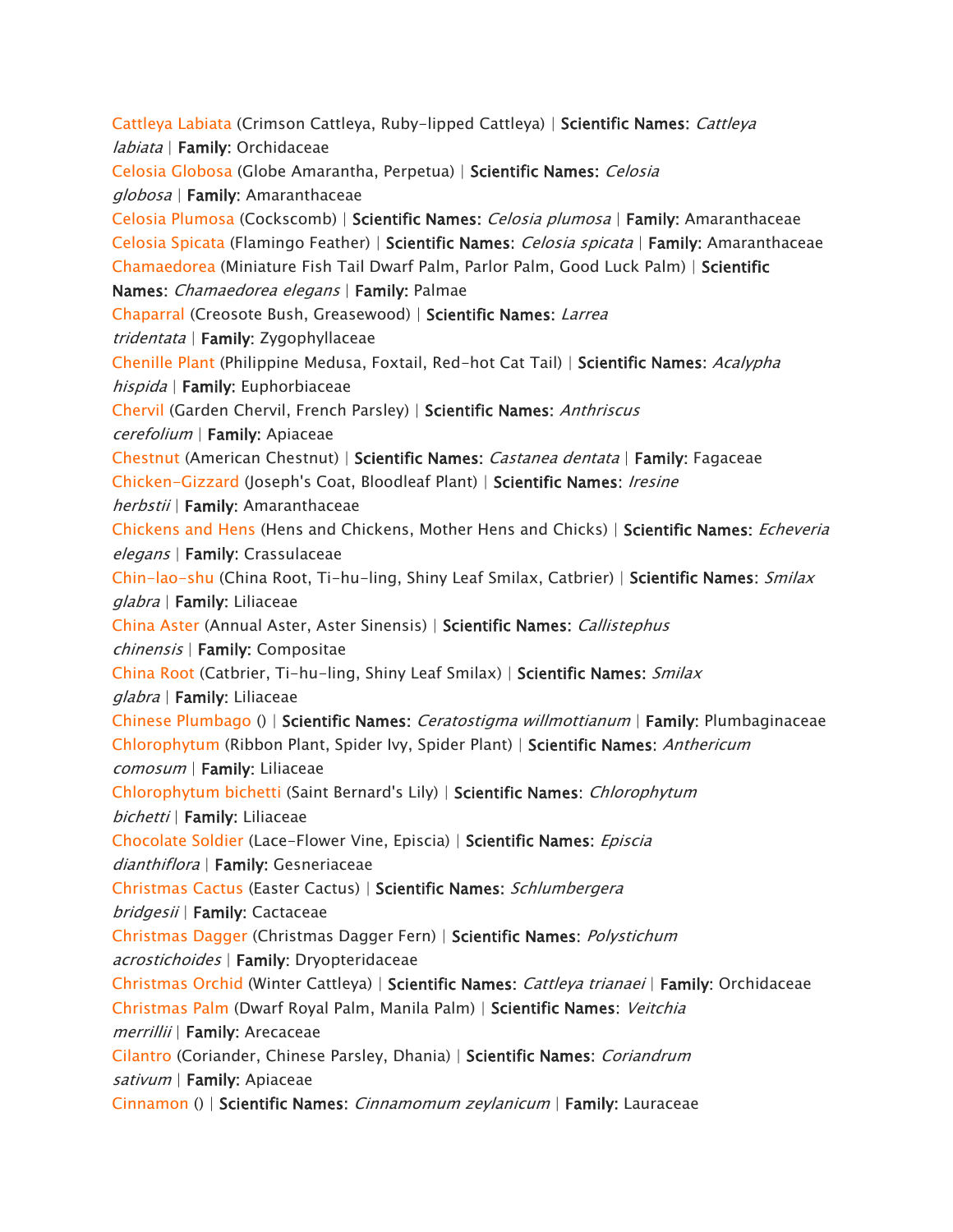*[Cinquefoil](https://www.aspca.org/pet-care/animal-poison-control/toxic-and-non-toxic-plants/cinquefoil) (Silver Cinquefoil, Shrubby Cinquefoil, Rough Cinquefoil, Sulfur Cinquefoil, Rock Cinquefoil) | Scientific Names: Potentilla spp. | Family: Rosaceae [Cirrhopetalum](https://www.aspca.org/pet-care/animal-poison-control/toxic-and-non-toxic-plants/cirrhopetalum) (Old World Orchid) | Scientific Names: Bulbophyllum appendiculatum | Family: Orchidaceae [Clearweed](https://www.aspca.org/pet-care/animal-poison-control/toxic-and-non-toxic-plants/clearweed) (Coolwort, Richweed) | Scientific Names: Pilea pumila | Family: Urticaceae [Cliff Brake](https://www.aspca.org/pet-care/animal-poison-control/toxic-and-non-toxic-plants/cliff-brake) (Button Fern, Green Cliff Brack, Cliff Break) | Scientific Names: Pellaea rotundifolia | Family: Pteridaceae [Club Moss](https://www.aspca.org/pet-care/animal-poison-control/toxic-and-non-toxic-plants/club-moss) (Cushion Moss, Irish Moss, Krauss' Spikemoss, Spreading Club Moss, Trailing Irish Moss) | Scientific Names: Selaginella kraussiana | Family: Selaginellaceae [Cocks Comb](https://www.aspca.org/pet-care/animal-poison-control/toxic-and-non-toxic-plants/cocks-comb) (Pile Wort, Lady Bleeding, Red Cocks Comb) | Scientific Names: Amaranthus hypochondriacus | Family: Amaranthaceae [Cocktail Orchid](https://www.aspca.org/pet-care/animal-poison-control/toxic-and-non-toxic-plants/cocktail-orchid) () | Scientific Names: Cattleya forbesii | Family: Orchidaceae [Collinia Elegans](https://www.aspca.org/pet-care/animal-poison-control/toxic-and-non-toxic-plants/collinia-elegans) (Miniature Fish Tail Dwarf Palm, Parlor Palm, Good Luck Palm) | Scientific Names: Chamaedorea elegans | Family: Palmae [Common Camellia](https://www.aspca.org/pet-care/animal-poison-control/toxic-and-non-toxic-plants/common-camellia) (Camellia, Peony Camellia) | Scientific Names: Camellia japonica; Thea japonica | Family: Theaceae [Common Catbrier](https://www.aspca.org/pet-care/animal-poison-control/toxic-and-non-toxic-plants/common-catbrier) (Catbrier, Horsebrier, Common Greenbrier) | Scientific Names: Smilax rotundifolia | Family: Liliaceae [Common Garden Canna](https://www.aspca.org/pet-care/animal-poison-control/toxic-and-non-toxic-plants/common-garden-canna) (Common Garden Canna) | Scientific Names: Canna generalis | Family: Cannaceae [Common Greenbrier](https://www.aspca.org/pet-care/animal-poison-control/toxic-and-non-toxic-plants/common-greenbrier) (Catbrier, Horsebrier, Common Greenbrier) | Scientific Names: Smilax rotundifolia | Family: Liliaceae [Common Snapdragon](https://www.aspca.org/pet-care/animal-poison-control/toxic-and-non-toxic-plants/common-snapdragon) (Garden Snapdragon) | Scientific Names: Antirrhinum majus | Family: Scrophulariaceae [Common Staghorn Fern](https://www.aspca.org/pet-care/animal-poison-control/toxic-and-non-toxic-plants/common-staghorn-fern) () | Scientific Names: Platycerium bifurcatum | Family: Polypodiaceae [Confederate Jasmine](https://www.aspca.org/pet-care/animal-poison-control/toxic-and-non-toxic-plants/confederate-jasmine) (Star Jasmine) | Scientific Names: Trachelospermum jasminoides | Family: [Coolwort](https://www.aspca.org/pet-care/animal-poison-control/toxic-and-non-toxic-plants/coolwort) (Clearweed, Richweed) | Scientific Names: Pilea pumila | Family: Urticaceae [Copper Rose](https://www.aspca.org/pet-care/animal-poison-control/toxic-and-non-toxic-plants/copper-rose) () | Scientific Names: Echeveria multicaulis | Family: Crassulaceae [Copperleaf](https://www.aspca.org/pet-care/animal-poison-control/toxic-and-non-toxic-plants/copperleaf) (Lance Copperleaf) | Scientific Names: Acalypha godseffiana | Family: Euphorbiaceae [Coral Bells](https://www.aspca.org/pet-care/animal-poison-control/toxic-and-non-toxic-plants/coral-bells) (Coral Bells, Heuchera) | Scientific Names: Heuchera sanguinea | Family: Saxifragaceae [Coreopsis](https://www.aspca.org/pet-care/animal-poison-control/toxic-and-non-toxic-plants/coreopsis) (Tickseed) | Scientific Names: Coreopsis spp. | Family: Compositae [Cornflower](https://www.aspca.org/pet-care/animal-poison-control/toxic-and-non-toxic-plants/cornflower) (Bachelor's Buttons, Bluebottle) | Scientific Names: Centaurea cyanus | Family: Asteraceae [Crape Myrtle](https://www.aspca.org/pet-care/animal-poison-control/toxic-and-non-toxic-plants/crape-myrtle) (Crepe Myrtle) | Scientific Names: Lagerstroemia indica | Family: Lythraceae [Creeping Charlie](https://www.aspca.org/pet-care/animal-poison-control/toxic-and-non-toxic-plants/creeping-charlie) (Swedish Ivy (Plectranthus)) | Scientific Names: Pilea nummulariifolia | Family: Lamiaceae [Creeping Gloxinia](https://www.aspca.org/pet-care/animal-poison-control/toxic-and-non-toxic-plants/creeping-gloxinia) (Maurandya) | Scientific Names: Asarina erubescens | Family: Scrophulariaceae [Creeping Mahonia](https://www.aspca.org/pet-care/animal-poison-control/toxic-and-non-toxic-plants/creeping-mahonia) (Tall Mahonia, Mountain Grape, Oregon Grape, Oregon Holly, Holly-leaved Barberry) | Scientific Names: Mahonia aquifolium | Family: Berberidaceae*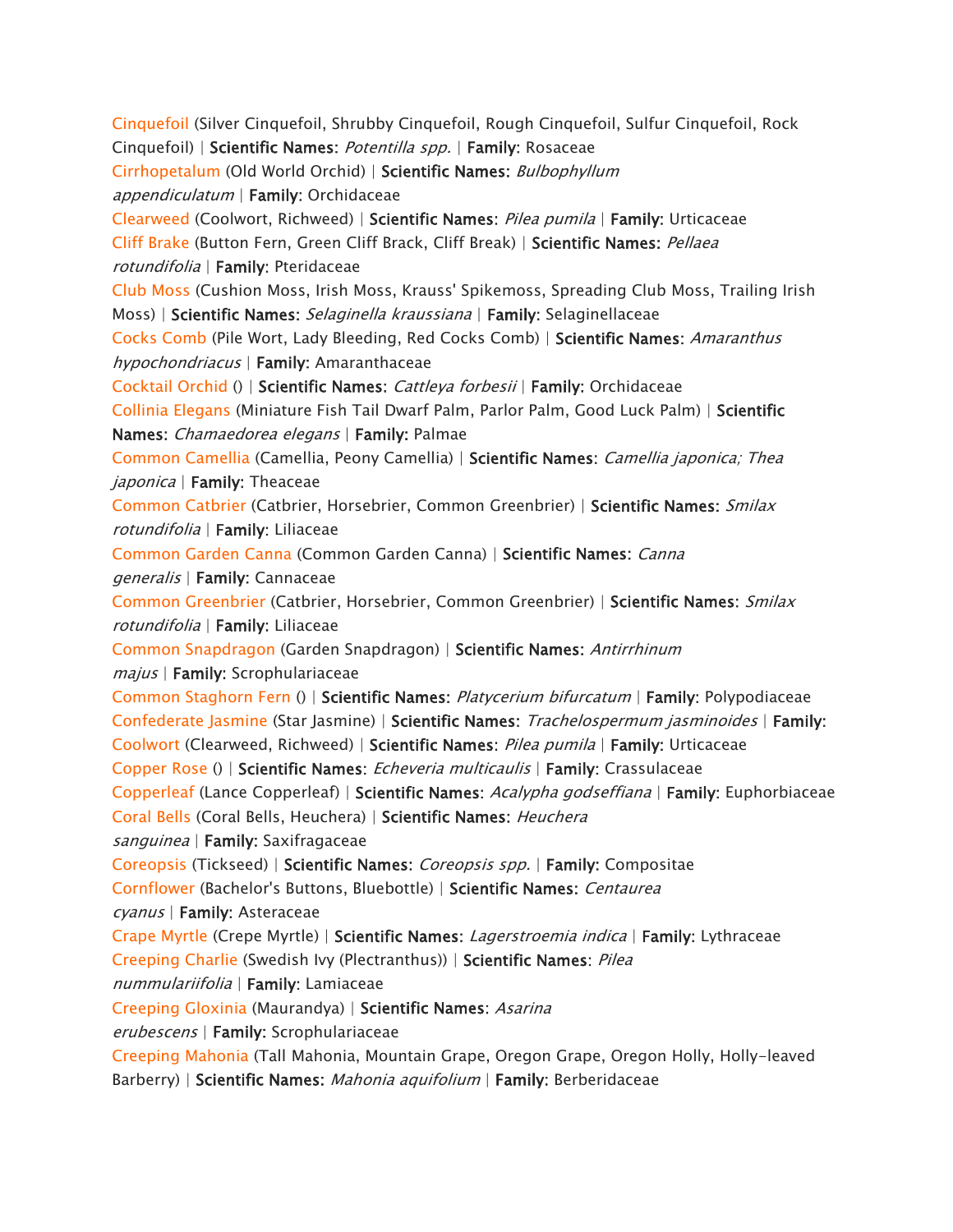*[Creeping Pilea](https://www.aspca.org/pet-care/animal-poison-control/toxic-and-non-toxic-plants/creeping-pilea) (Swedish Ivy (Plectranthus), Creeping Charlie) | Scientific Names: Pilea nummulariifolia | Family: Pilea: Uriticaeae; Plectranthus: Lamiaceae [Creeping Rubus](https://www.aspca.org/pet-care/animal-poison-control/toxic-and-non-toxic-plants/creeping-rubus) (Strawberryleaf Raspberry) | Scientific Names: Rubus pedatus | Family: Rosaceae [Creeping Zinnia](https://www.aspca.org/pet-care/animal-poison-control/toxic-and-non-toxic-plants/creeping-zinnia) () | Scientific Names: Sanvitalia spp. | Family: Asteraceae [Crepe Myrtle](https://www.aspca.org/pet-care/animal-poison-control/toxic-and-non-toxic-plants/crepe-myrtle) (Crape Myrtle) | Scientific Names: Lagerstroemia indica | Family: Lythraceae [Crimson Bottlebush](https://www.aspca.org/pet-care/animal-poison-control/toxic-and-non-toxic-plants/crimson-bottlebush) (Weeping Bottlebrush, Prickly Bottlebrush, Bottlebrush) | Scientific Names: Callistemon species | Family: Myrtaceae [Crimson Cup](https://www.aspca.org/pet-care/animal-poison-control/toxic-and-non-toxic-plants/crimson-cup) (Marbled fingernail,Blushing bromeliad, Ossifragi Vase, Miniature Marble plant, Aregelia) | Scientific Names: Neoregalia spp. | Family: Bromiliaceae [Crisped Feather Fern](https://www.aspca.org/pet-care/animal-poison-control/toxic-and-non-toxic-plants/crisped-feather-fern) (Bold-Sword Fern) | Scientific Names: Nephrolepis biserrata | Family: Dryopteridaceae [Crossandra](https://www.aspca.org/pet-care/animal-poison-control/toxic-and-non-toxic-plants/crossandra) () | Scientific Names: Crossandra species | Family: Acanthaceae [Cucumber](https://www.aspca.org/pet-care/animal-poison-control/toxic-and-non-toxic-plants/cucumber) (Garden Cucumber) | Scientific Names: Cucumis sativus | Family: Cucurbitaceae [Cushion Aloe](https://www.aspca.org/pet-care/animal-poison-control/toxic-and-non-toxic-plants/cushion-aloe) () | Scientific Names: Aloe retusa | Family: Aloaceae [Cushion Moss](https://www.aspca.org/pet-care/animal-poison-control/toxic-and-non-toxic-plants/cushion-moss) (Club Moss, Irish Moss, Krauss' Spikemoss, Spreading Club Moss, Trailing Irish Moss) | Scientific Names: Selaginella kraussiana | Family: Selaginellaceae [Cyrtudeira](https://www.aspca.org/pet-care/animal-poison-control/toxic-and-non-toxic-plants/cyrtudeira) (Flame African Violet, Frosty, Flame, Moss agate, Lady Lou, Red African Violet, Acajou) | Scientific Names: Episcia reptans | Family: Gesneriaceae [Dainty Rabbits-Foot Fern](https://www.aspca.org/pet-care/animal-poison-control/toxic-and-non-toxic-plants/dainty-rabbits-foot-fern) (Lacy Paw, Lacy Hare's Foot) | Scientific Names: Davallia fejeensis | Family: Davalliaceae [Dallas Fern](https://www.aspca.org/pet-care/animal-poison-control/toxic-and-non-toxic-plants/dallas-fern) (Bold Sword Fern) | Scientific Names: Nephrolepis biserrata | Family: Dryopteridaceae [Dancing Doll Orchid](https://www.aspca.org/pet-care/animal-poison-control/toxic-and-non-toxic-plants/dancing-doll-orchid) () | Scientific Names: Oncidium flexuosum | Family: Orchidaceae [Day Lilies \(many varieties\)](https://www.aspca.org/pet-care/animal-poison-control/toxic-and-non-toxic-plants/day-lilies-many-varieties) () | Scientific Names: Hemerocallis spp. | Family: Xanthorrhoeaceae [Desert Trumpet](https://www.aspca.org/pet-care/animal-poison-control/toxic-and-non-toxic-plants/desert-trumpet) () | Scientific Names: Eriogonium inflatum | Family: Polygonaceae [Dichelostemma](https://www.aspca.org/pet-care/animal-poison-control/toxic-and-non-toxic-plants/dichelostemma) (Several varieties) | Scientific Names: Dichelostemma species | Family: Amaryllidaceae [Dichorisandra Reginae](https://www.aspca.org/pet-care/animal-poison-control/toxic-and-non-toxic-plants/dichorisandra-reginae) (Queen's Spiderwort) | Scientific Names: Dichorisandra reginae | Family: Commelinaceae [Dill](https://www.aspca.org/pet-care/animal-poison-control/toxic-and-non-toxic-plants/dill) () | Scientific Names: Anethum graveolena | Family: Apiaceae [Dinteranthus](https://www.aspca.org/pet-care/animal-poison-control/toxic-and-non-toxic-plants/dinteranthus) () | Scientific Names: Dinteranthus vanzylii | Family: Aizoaceae [Duffii Fern](https://www.aspca.org/pet-care/animal-poison-control/toxic-and-non-toxic-plants/duffii-fern) (Duffy Fern, Lemon Button Fern) | Scientific Names: Nephrolepsis cordifolia 'duffii' | Family: Nephrolepidaceae [Dwarf Date Palm](https://www.aspca.org/pet-care/animal-poison-control/toxic-and-non-toxic-plants/dwarf-date-palm) () | Scientific Names: Phoenix acaulis | Family: Palmae [Dwarf Feather Palm](https://www.aspca.org/pet-care/animal-poison-control/toxic-and-non-toxic-plants/dwarf-feather-palm) () | Scientific Names: Nephrolepis exalta | Family: Nephrolepidaceae [Dwarf Palm](https://www.aspca.org/pet-care/animal-poison-control/toxic-and-non-toxic-plants/dwarf-palm) (Good Luck palm, Parlor palm) | Scientific Names: Chamaedorea elegans | Family: Palmae [Dwarf Rose-Stripe Star](https://www.aspca.org/pet-care/animal-poison-control/toxic-and-non-toxic-plants/dwarf-rose-stripe-star) () | Scientific Names: Cryptanthus bivattus minor | Family: Bromelaceae [Dwarf Royal Palm](https://www.aspca.org/pet-care/animal-poison-control/toxic-and-non-toxic-plants/dwarf-royal-palm) () | Scientific Names: Veitchia merillii | Family: Arecaceae [Dwarf Whitman Fern](https://www.aspca.org/pet-care/animal-poison-control/toxic-and-non-toxic-plants/dwarf-whitman-fern) () | Scientific Names: Nephrolepsis cordifolia plumosa | Family: Nephrolepidaceae*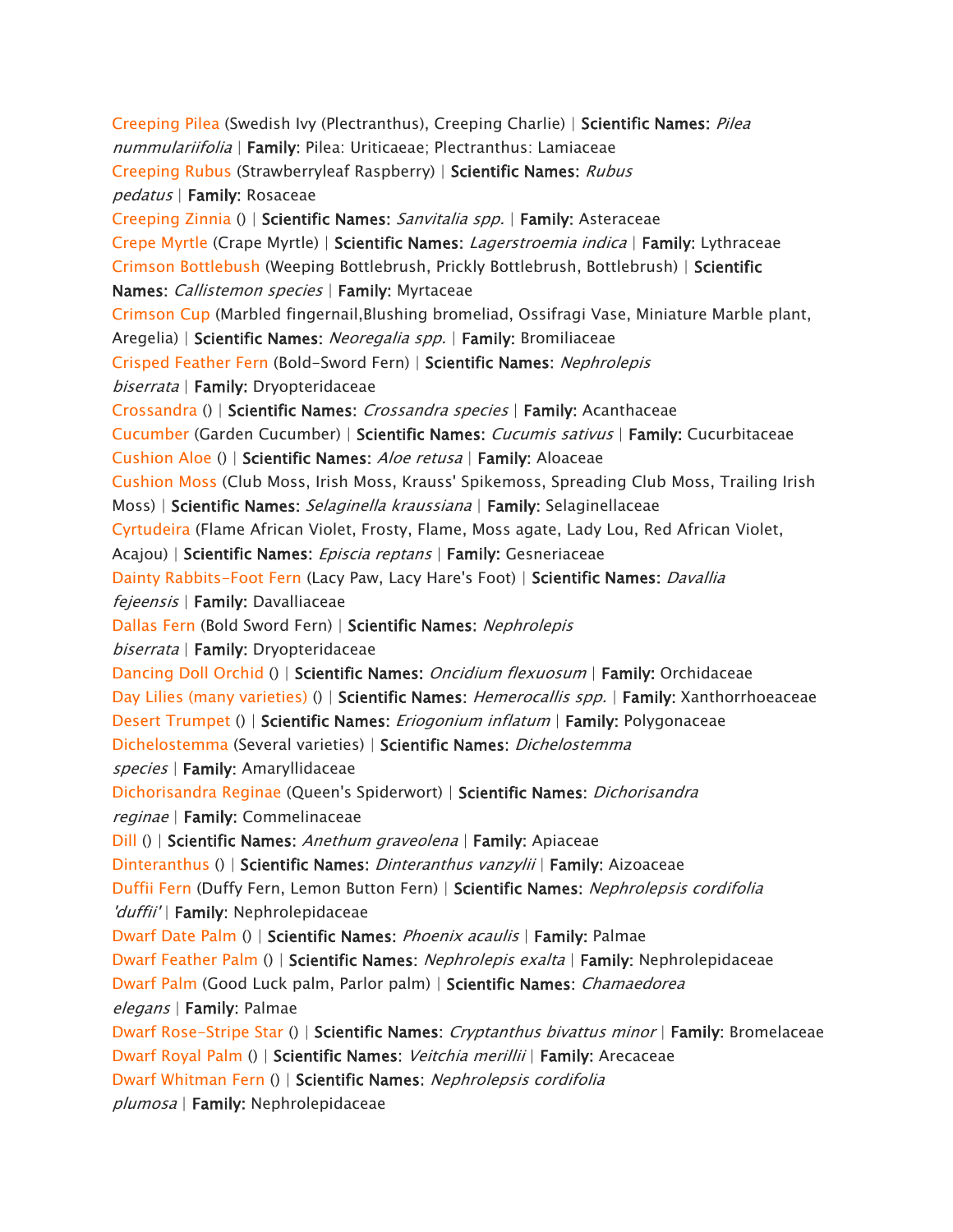*[Earth Star](https://www.aspca.org/pet-care/animal-poison-control/toxic-and-non-toxic-plants/earth-star) (Starfish plant, Green earth star, Vary-leaf star) | Scientific Names: Cryptanthus bivattus minor | Family: Bromeliaceae [Easter Cattleya](https://www.aspca.org/pet-care/animal-poison-control/toxic-and-non-toxic-plants/easter-cattleya) (Easter Orchid) | Scientific Names: Cattleya mossiae | Family: Orchidaceae [Easter Daisy](https://www.aspca.org/pet-care/animal-poison-control/toxic-and-non-toxic-plants/easter-daisy) () | Scientific Names: Townsendia sericea | Family: Asteraceae [Easter Lily](https://www.aspca.org/pet-care/animal-poison-control/toxic-and-non-toxic-plants/easter-lily) () | Scientific Names: Lilium longiflorum | Family: Liliaceae [Easter Lily Cactus](https://www.aspca.org/pet-care/animal-poison-control/toxic-and-non-toxic-plants/easter-lily-cactus) () | Scientific Names: Echinopsis multiplex | Family: Cactaceae [Easter Orchid](https://www.aspca.org/pet-care/animal-poison-control/toxic-and-non-toxic-plants/easter-orchid) (Easter Cattleya) | Scientific Names: Cattleya mossiae | Family: Orchidaceae [Edible Banana](https://www.aspca.org/pet-care/animal-poison-control/toxic-and-non-toxic-plants/edible-banana) () | Scientific Names: Musa acuminata | Family: Musaceae [Emerald Ripple Peperomia](https://www.aspca.org/pet-care/animal-poison-control/toxic-and-non-toxic-plants/emerald-ripple-peperomia) (Green ripple peperomia, Little fantasy peperpmia) | Scientific Names: Peperomia caperata | Family: Piperaceae [English Hawthorn](https://www.aspca.org/pet-care/animal-poison-control/toxic-and-non-toxic-plants/english-hawthorn) (Midland hawthorn, Smooth hawthorn) | Scientific Names: Crataegus laevigata | Family: Rosaceae [Episcia](https://www.aspca.org/pet-care/animal-poison-control/toxic-and-non-toxic-plants/episcia) (Lace-Flower Vine, Chocolate Soldier) | Scientific Names: Episcia dianthiflora | Family: Gesneriaceae [Fairy Fountain](https://www.aspca.org/pet-care/animal-poison-control/toxic-and-non-toxic-plants/fairy-fountain) (Feathered Amaranth, Woolflower) | Scientific Names: Celosia cristata | Family: Amaranthaeceae [False Aralia](https://www.aspca.org/pet-care/animal-poison-control/toxic-and-non-toxic-plants/false-aralia) () | Scientific Names: Dizygotheca elegantissima | Family: Araliaceae [Fan Tufted Palm](https://www.aspca.org/pet-care/animal-poison-control/toxic-and-non-toxic-plants/fan-tufted-palm) (Lady Palm) | Scientific Names: Rhapis flabelliformis | Family: Araceae [Feather Palm](https://www.aspca.org/pet-care/animal-poison-control/toxic-and-non-toxic-plants/feather-palm) () | Scientific Names: Nephrolepis exaltata | Family: Nephrolepidaceae [Fennel](https://www.aspca.org/pet-care/animal-poison-control/toxic-and-non-toxic-plants/fennel) (Florence Fennel, Finocchio) | Scientific Names: Foeniculum vulgare | Family: Umbelliferae [Fiery Reed Orchid](https://www.aspca.org/pet-care/animal-poison-control/toxic-and-non-toxic-plants/fiery-reed-orchid) () | Scientific Names: Epidendrum ibaguense | Family: Orchidaceae [Fig Leaf Gourd](https://www.aspca.org/pet-care/animal-poison-control/toxic-and-non-toxic-plants/fig-leaf-gourd) (Malabar Gourd) | Scientific Names: Cucurbita ficifolia | Family: Cucurbitaceae [Figleaf Palm](https://www.aspca.org/pet-care/animal-poison-control/toxic-and-non-toxic-plants/figleaf-palm) (Formosa rice tree, Glossy-leaved paper plant, Big-leaf paper plant) | Scientific Names: Fatsia japonica | Family: Araliaceae [Fingernail Plant](https://www.aspca.org/pet-care/animal-poison-control/toxic-and-non-toxic-plants/fingernail-plant) () | Scientific Names: Neoregelia spectabilis | Family: Bromeliaceae [Fire Weed](https://www.aspca.org/pet-care/animal-poison-control/toxic-and-non-toxic-plants/fire-weed) (Blooming Sally, Great Willow-Herb) | Scientific Names: Epilobium angustifolium | Family: Onagraceae [Fish Tail Fern](https://www.aspca.org/pet-care/animal-poison-control/toxic-and-non-toxic-plants/fish-tail-fern) () | Scientific Names: Cyrtomium falcatum | Family: Polypodaceae [Flame African Violet](https://www.aspca.org/pet-care/animal-poison-control/toxic-and-non-toxic-plants/flame-african-violet) (Flame violet, Red violet) | Scientific Names: Episcia reptans | Family: Gesneriaceae [Flame of the Woods](https://www.aspca.org/pet-care/animal-poison-control/toxic-and-non-toxic-plants/flame-woods) (Maui sunset) | Scientific Names: Ixora coccinea | Family: Rubiaceae [Florida Butterfly Orchid](https://www.aspca.org/pet-care/animal-poison-control/toxic-and-non-toxic-plants/florida-butterfly-orchid) (Scarlet Orchid) | Scientific Names: Epidendrum tampense | Family: Orchidaceae [Florida Butterfly Orchid](https://www.aspca.org/pet-care/animal-poison-control/toxic-and-non-toxic-plants/florida-butterfly-orchid-0) (Butterfly orchid) | Scientific Names: Encyclia tampensis | Family: Orchidaceae [Fluffy Ruffles](https://www.aspca.org/pet-care/animal-poison-control/toxic-and-non-toxic-plants/fluffy-ruffles) () | Scientific Names: Nephrolepsis exalta | Family: [Forster Sentry Palm](https://www.aspca.org/pet-care/animal-poison-control/toxic-and-non-toxic-plants/forster-sentry-palm) (Kentia palm) | Scientific Names: Howea forsteriana | Family: Palmea [Fortunes Palm](https://www.aspca.org/pet-care/animal-poison-control/toxic-and-non-toxic-plants/fortunes-palm) (Chusan palm) | Scientific Names: Trachycarpus fortunei | Family: Palmae [Freckle Face](https://www.aspca.org/pet-care/animal-poison-control/toxic-and-non-toxic-plants/freckle-face)* (Polka Dot Plant, Measles Plant, Flamingo Plant, Baby's Tears) | *Scientific Names: Hypoestes phyllostachya | Family: Acanthaceae [Friendship Plant](https://www.aspca.org/pet-care/animal-poison-control/toxic-and-non-toxic-plants/friendship-plant) () | Scientific Names: Pilea involucrata | Family: Pilaceae*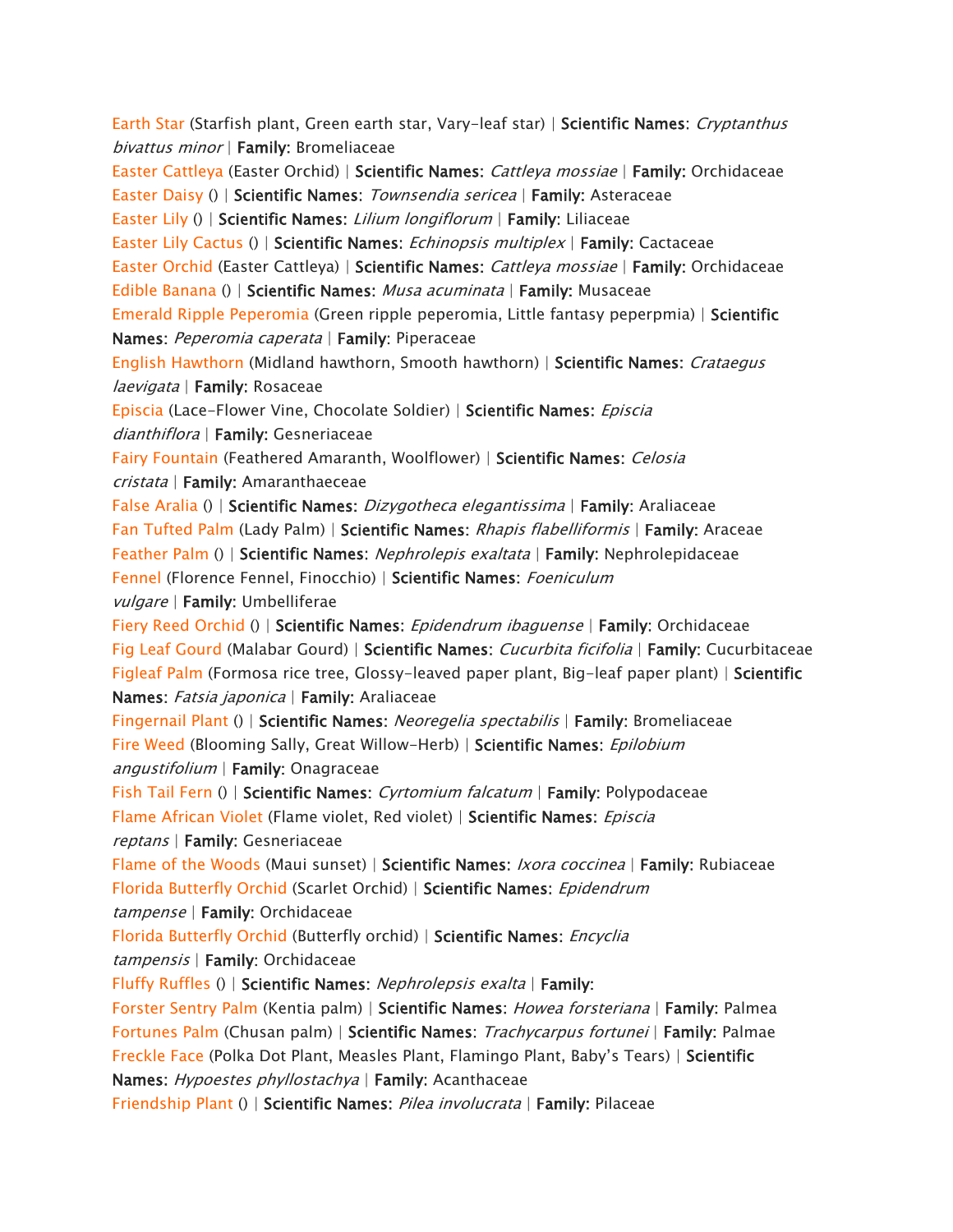*[Garden Marigold](https://www.aspca.org/pet-care/animal-poison-control/toxic-and-non-toxic-plants/garden-marigold) (Marigold, Mary Bud, Gold bloom, Pot marigold) | Scientific Names: Calendula officinalis | Family: Compositae [Garden Snapdragon](https://www.aspca.org/pet-care/animal-poison-control/toxic-and-non-toxic-plants/garden-snapdragon) () | Scientific Names: Antirrhinum majus | Family: Scrophulariaceae [Gerber Daisy](https://www.aspca.org/pet-care/animal-poison-control/toxic-and-non-toxic-plants/gerber-daisy) (Transvaal Daisy, African Daisy, Veldt Daisy, Gerbera Daisy, Barberton Daisy) | Scientific Names: Gerbera jamesonii | Family: Compositae [German Violet](https://www.aspca.org/pet-care/animal-poison-control/toxic-and-non-toxic-plants/german-violet) (Arabian gentian, Persian violet) | Scientific Names: Exacum affine | Family: Gentianaceae [Gherkins](https://www.aspca.org/pet-care/animal-poison-control/toxic-and-non-toxic-plants/gherkins) (Immature cucumbers) | Scientific Names: Cucumis sativus | Family: Cucurbitaceae [Ghost Leafless Orchid](https://www.aspca.org/pet-care/animal-poison-control/toxic-and-non-toxic-plants/ghost-leafless-orchid) (Leafless ghost orchid) | Scientific Names: Polyrrhiza lindenii | Family: Orchidaceae [Ghost Plant](https://www.aspca.org/pet-care/animal-poison-control/toxic-and-non-toxic-plants/ghost-plant) (Mother of Pearl) | Scientific Names: Sedum weinbergii | Family: Crassulaceae [Giant Aster](https://www.aspca.org/pet-care/animal-poison-control/toxic-and-non-toxic-plants/giant-aster) () | Scientific Names: Townsendia sericea | Family: Asteraceae [Giant Holly Fern](https://www.aspca.org/pet-care/animal-poison-control/toxic-and-non-toxic-plants/giant-holly-fern) (Sword fern, Wester sword, imbricate sword fern) | Scientific Names: Ploystichum munitum | Family: Polypodaceae [Giant Touch-Me-Not](https://www.aspca.org/pet-care/animal-poison-control/toxic-and-non-toxic-plants/giant-touch-me-not) (Buzzy Lizzie, Impatience Plant, Patient Lucy, Patient Plant, Tangerine Impatience) | Scientific Names: Impatiens spp. | Family: Balsaminaceae [Giant White Inch Plant](https://www.aspca.org/pet-care/animal-poison-control/toxic-and-non-toxic-plants/giant-white-inch-plant) () | Scientific Names: Albiflora spp. | Family: Commelinaceae [Globe Thistle](https://www.aspca.org/pet-care/animal-poison-control/toxic-and-non-toxic-plants/globe-thistle) () | Scientific Names: Echinops spp. | Family: Asteraceae [Gloxinia](https://www.aspca.org/pet-care/animal-poison-control/toxic-and-non-toxic-plants/gloxinia) () | Scientific Names: Sinningia speciosa | Family: Gesneriaceae [Gold Bloom](https://www.aspca.org/pet-care/animal-poison-control/toxic-and-non-toxic-plants/gold-bloom) (Marigold, Mary Bud, Garden Marigold, Pot Marigold) | Scientific Names: Calendula officinalis | Family: Compositae [Gold-Fish Plant](https://www.aspca.org/pet-care/animal-poison-control/toxic-and-non-toxic-plants/gold-fish-plant) (Candy Corn Plant) | Scientific Names: Hypocyrta nummularia | Family: Gesneriaceae [Golden Bells](https://www.aspca.org/pet-care/animal-poison-control/toxic-and-non-toxic-plants/golden-bells) (Forsythia) | Scientific Names: Oleaceae | Family: [Golden Butterfly Palm](https://www.aspca.org/pet-care/animal-poison-control/toxic-and-non-toxic-plants/golden-butterfly-palm) (Areca Palm, Cane Palm, Golden Feather Palm, Yellow Palm) | Scientific Names: Dypsis lutescens | Family: Palmae [Golden Lace Orchid](https://www.aspca.org/pet-care/animal-poison-control/toxic-and-non-toxic-plants/golden-lace-orchid) (Jewel Orchid) | Scientific Names: Haemaria discolor | Family: Orchidaceae [Golden Shower Orchid](https://www.aspca.org/pet-care/animal-poison-control/toxic-and-non-toxic-plants/golden-shower-orchid) () | Scientific Names: Oncidium sphacelatum | Family: Orchidaceae [Good Luck Palm](https://www.aspca.org/pet-care/animal-poison-control/toxic-and-non-toxic-plants/good-luck-palm) (Dwarf Palm, Parlor Palm) | Scientific Names: Chamaedorea elegans | Family: Palmae [Grape Hyacinth](https://www.aspca.org/pet-care/animal-poison-control/toxic-and-non-toxic-plants/grape-hyacinth) () | Scientific Names: Muscari armeniacum | Family: Liliaceae [Grape Ivy](https://www.aspca.org/pet-care/animal-poison-control/toxic-and-non-toxic-plants/grape-ivy) (Venezuela treebine) | Scientific Names: Cissus rhombifolia | Family: Vitaceae [Great Willow Herb](https://www.aspca.org/pet-care/animal-poison-control/toxic-and-non-toxic-plants/great-willow-herb) (Blooming Sally, Fire Weed) | Scientific Names: Epilobium angustifolium | Family: Onagraceae [Green Ripple Peperomia](https://www.aspca.org/pet-care/animal-poison-control/toxic-and-non-toxic-plants/green-ripple-peperomia) (Emerald Ripple Peperomia, Little Fantasy Peperpmia) | Scientific Names: Peperomia caperata | Family: Piperaceae [Greenbrier](https://www.aspca.org/pet-care/animal-poison-control/toxic-and-non-toxic-plants/greenbrier) (China Root, Ti-hu-ling, Shiny Leaf Smilax, cat brier) | Scientific Names: Smilax glabra | Family: Liliaceae [Hagbrier](https://www.aspca.org/pet-care/animal-poison-control/toxic-and-non-toxic-plants/hagbrier) (Hellfetter) | Scientific Names: Smilax hispida | Family: Liliaceae [Hardy Baby Tears](https://www.aspca.org/pet-care/animal-poison-control/toxic-and-non-toxic-plants/hardy-baby-tears) (Stonecrop) | Scientific Names: Sedum album | Family: Crassulaceae [Hardy Gloxinia](https://www.aspca.org/pet-care/animal-poison-control/toxic-and-non-toxic-plants/hardy-gloxinia) () | Scientific Names: Incarvillea delavayi | Family: Bignoniaceae*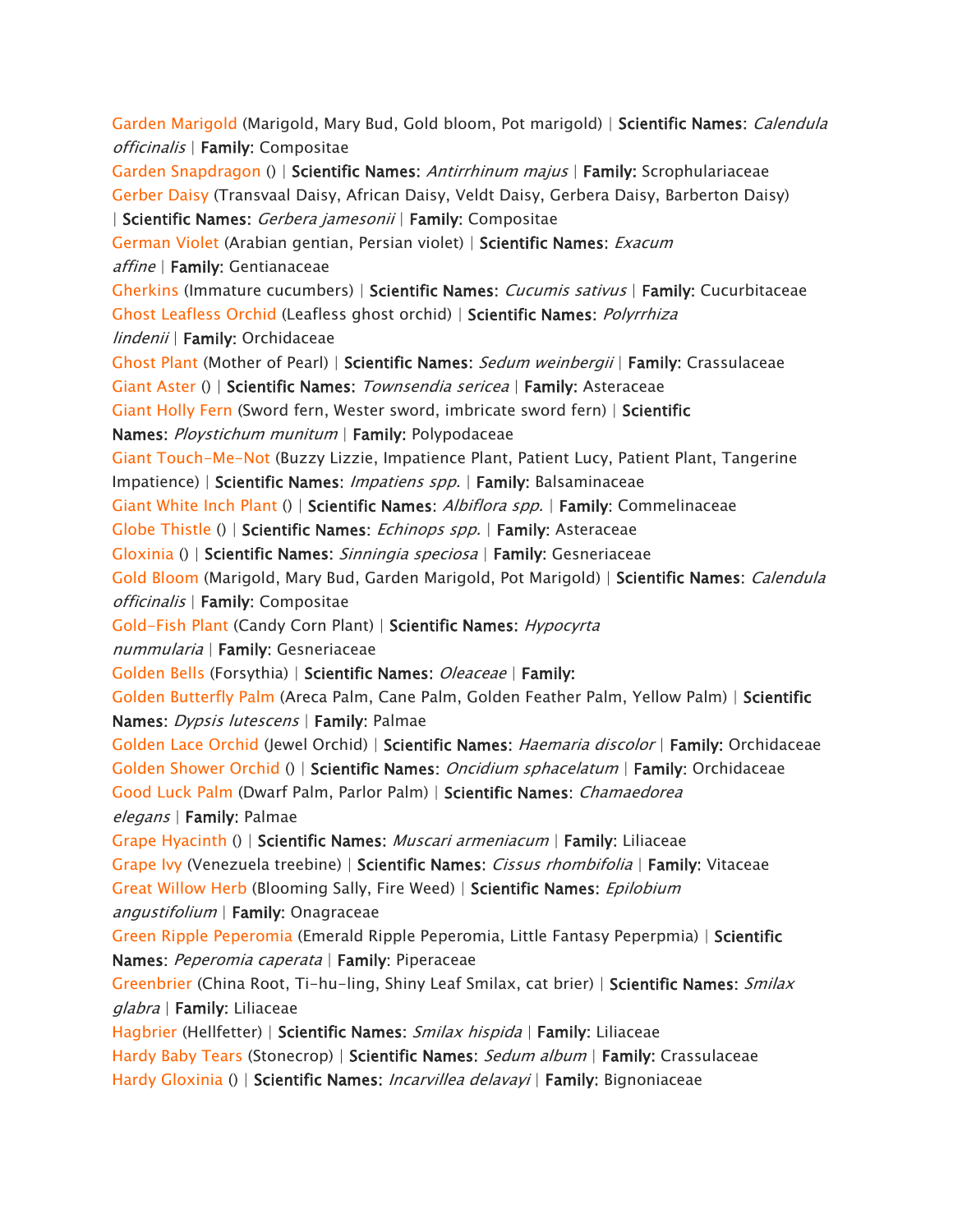*[Hare Fern](https://www.aspca.org/pet-care/animal-poison-control/toxic-and-non-toxic-plants/hare-fern) (Rabbit's Foot Fern, Squirrel Foot Fern, Deer Foot Fern, Ball Fern) | Scientific Names: Davallia spp. | Family: Polypodiaceae [Haworthia](https://www.aspca.org/pet-care/animal-poison-control/toxic-and-non-toxic-plants/haworthia) (Many cultivars) | Scientific Names: Haworthia species | Family: Liliaceae [Haws](https://www.aspca.org/pet-care/animal-poison-control/toxic-and-non-toxic-plants/haws) (Pirliteiro) | Scientific Names: Crataegus species | Family: Rosaceae [Haws Apple](https://www.aspca.org/pet-care/animal-poison-control/toxic-and-non-toxic-plants/haws-apple) (Haws, Hawthorn) | Scientific Names: Crataegus species | Family: Rosaceae [Hawthorn](https://www.aspca.org/pet-care/animal-poison-control/toxic-and-non-toxic-plants/hawthorn) (Haws, Haws Apple) | Scientific Names: Crataegus species | Family: Rosaceae [Hedgehog Gourd](https://www.aspca.org/pet-care/animal-poison-control/toxic-and-non-toxic-plants/hedgehog-gourd) (Teasel Gourd) | Scientific Names: Cucumis dipsaceus | Family: Cucurbitaceae [Hellfetter](https://www.aspca.org/pet-care/animal-poison-control/toxic-and-non-toxic-plants/hellfetter) (Hellfetter) | Scientific Names: Smilax hispida | Family: Liliaceae [Hemlock Tree](https://www.aspca.org/pet-care/animal-poison-control/toxic-and-non-toxic-plants/hemlock-tree) (Many varieties) | Scientific Names: Tsuga species | Family: Pinaceae [Hen and Chickens Fern](https://www.aspca.org/pet-care/animal-poison-control/toxic-and-non-toxic-plants/hen-and-chickens-fern) (King and queen fern, Spleenwort, Parsley fern) | Scientific Names: Asplenium bulbiferum | Family: Polypodaceae [Hens and Chickens](https://www.aspca.org/pet-care/animal-poison-control/toxic-and-non-toxic-plants/hens-and-chickens) (Chickens and Hens, Mother Hens and Chicks) | Scientific Names: Echeveria elegans | Family: Crassulaceae [Hibiscus](https://www.aspca.org/pet-care/animal-poison-control/toxic-and-non-toxic-plants/hibiscus) (Rose of Sharon, Rose of China) | Scientific Names: Hibiscus syriacus | Family: Malvaceae [Hindu Rope Plant](https://www.aspca.org/pet-care/animal-poison-control/toxic-and-non-toxic-plants/hindu-rope-plant) () | Scientific Names: Hoya carnosa 'krinkle kurl' | Family: Asclepiadaceae [Hoary Alyssum](https://www.aspca.org/pet-care/animal-poison-control/toxic-and-non-toxic-plants/hoary-alyssum) () | Scientific Names: Berteroa incana | Family: Brassicaceae [Holligold](https://www.aspca.org/pet-care/animal-poison-control/toxic-and-non-toxic-plants/holligold) (Marigold, Mary Bud, Gold Bloom, Pot Marigold, Garden Marigold) | Scientific Names: Calendula officinalis | Family: Compositae [Holly Fern](https://www.aspca.org/pet-care/animal-poison-control/toxic-and-non-toxic-plants/holly-fern) (Fishtail Fern) | Scientific Names: Cyrtomium falcatum | Family: Polypodaceae [Hollyhock](https://www.aspca.org/pet-care/animal-poison-control/toxic-and-non-toxic-plants/hollyhock) () | Scientific Names: Alcea rosea | Family: Malvaceae [Honey Locust](https://www.aspca.org/pet-care/animal-poison-control/toxic-and-non-toxic-plants/honey-locust) () | Scientific Names: Gleditsia triacanthos | Family: Fabaceae [Honey Plant](https://www.aspca.org/pet-care/animal-poison-control/toxic-and-non-toxic-plants/honey-plant) (Wax Plant) | Scientific Names: Hoya carnosa | Family: Asclepiadaceae [Honeydew Melon](https://www.aspca.org/pet-care/animal-poison-control/toxic-and-non-toxic-plants/honeydew-melon) (Casaba Melon) | Scientific Names: Cucumis melo | Family: Cucurbitaceae [Honeysuckle Fuchsia](https://www.aspca.org/pet-care/animal-poison-control/toxic-and-non-toxic-plants/honeysuckle-fuchsia) () | Scientific Names: Fuchsia triphylla | Family: Onagraceae [Hookera pulchella](https://www.aspca.org/pet-care/animal-poison-control/toxic-and-non-toxic-plants/hookera-pulchella) (Wild Hyacinth, Blue-Dicks) | Scientific Names: Dichelostemma pulchellum | Family: Amaryllidaceae [Hubbard Squash](https://www.aspca.org/pet-care/animal-poison-control/toxic-and-non-toxic-plants/hubbard-squash) () | Scientific Names: Cucurbita maxima var. hubbard | Family: Cucurbitaceae [Hypocyrta](https://www.aspca.org/pet-care/animal-poison-control/toxic-and-non-toxic-plants/hypocyrta) (Candy Corn Plant, Goldfish Plant) | Scientific Names: Hypocyrta nummularia | Family: Gesneriaceae [Ice Plant](https://www.aspca.org/pet-care/animal-poison-control/toxic-and-non-toxic-plants/ice-plant) () | Scientific Names: Lampranthus piquet | Family: Aizoaceae [Impatience Plant](https://www.aspca.org/pet-care/animal-poison-control/toxic-and-non-toxic-plants/impatience-plant) (Giant Touch-Me-Not, Buzzy Lizzy, Patient Lucy, Patient Plant, Tangerine Impatience) | Scientific Names: Impatiens spp. | Family: Balsaminaceae [Irish Moss](https://www.aspca.org/pet-care/animal-poison-control/toxic-and-non-toxic-plants/irish-moss) (Club Moss, Cushion Moss, Krauss' Spikemoss, Spreading Club Moss, Trailing Irish Moss) | Scientific Names: Selaginella kraussiana | Family: Selaginellaceae [Iron Tree](https://www.aspca.org/pet-care/animal-poison-control/toxic-and-non-toxic-plants/iron-tree) (Maui Sunset, Flame of the Woods) | Scientific Names: Ixora coccinea | Family: Rubiaceae [Ivy Peperomia](https://www.aspca.org/pet-care/animal-poison-control/toxic-and-non-toxic-plants/ivy-peperomia) (Plantinum Peperomia, Silver leaf Peperomia, Ivy leaf Peperomia) | Scientific Names: Peperomia griseoargentea | Family: Piperaceae [Jackson Brier](https://www.aspca.org/pet-care/animal-poison-control/toxic-and-non-toxic-plants/jackson-brier) () | Scientific Names: Smilax lanceolata | Family: Liliaceae [Jacob's Ladder](https://www.aspca.org/pet-care/animal-poison-control/toxic-and-non-toxic-plants/jacobs-ladder) (Carrion Flower) | Scientific Names: Smilax herbacea | Family: Liliaceae*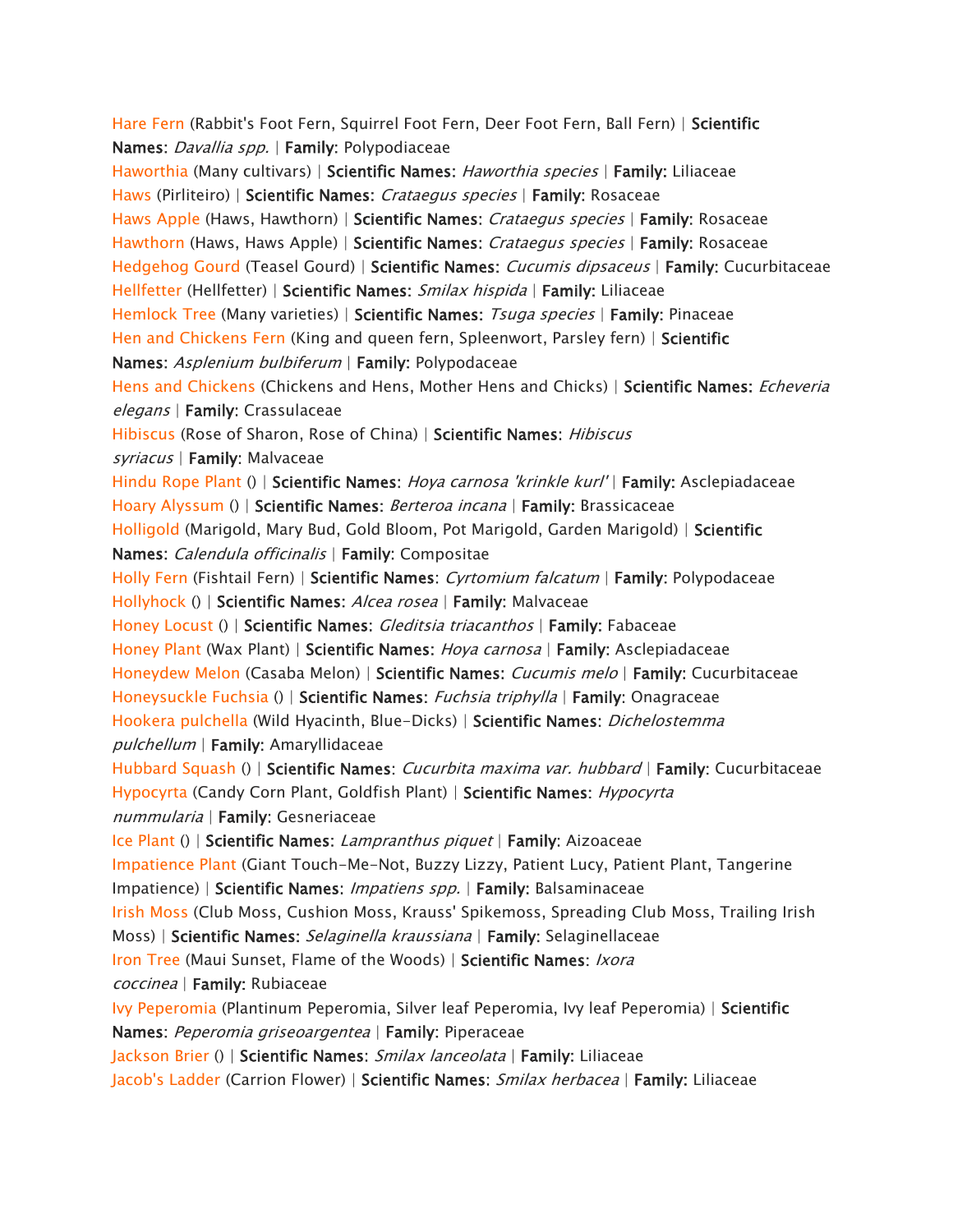*[Japanese Aralia](https://www.aspca.org/pet-care/animal-poison-control/toxic-and-non-toxic-plants/japanese-aralia) (Formosa rice tree, Glossy-leaved paper plant, Big-leaf paper plant) | Scientific Names: Fatsia japonica | Family: Araliaceae* 

*[Japanese Holly Fern](https://www.aspca.org/pet-care/animal-poison-control/toxic-and-non-toxic-plants/japanese-holly-fern) (Fishtail Fern, Holly Fern) | Scientific Names: Cyrtomium falcatum | Family: Polypodaceae* 

*[Japanese Moss](https://www.aspca.org/pet-care/animal-poison-control/toxic-and-non-toxic-plants/japanese-moss) (Club Moss, Cushion Moss, Krauss' Spikemoss, Spreading Club Moss, Trailing Irish Moss, Irish Moss) | Scientific Names: Selaginella kraussiana | Family: Selaginellaceae [Japanese Pittosporum](https://www.aspca.org/pet-care/animal-poison-control/toxic-and-non-toxic-plants/japanese-pittosporum) (Australian laurel, Mock orange) | Scientific Names: Pittosporum tobira | Family: Pittosporaceae* 

*[Japanese Show Lily](https://www.aspca.org/pet-care/animal-poison-control/toxic-and-non-toxic-plants/japanese-show-lily) () | Scientific Names: Lilium speciosum | Family: Liliaceae* 

*[Jasmine](https://www.aspca.org/pet-care/animal-poison-control/toxic-and-non-toxic-plants/jasmine) () | Scientific Names: Jasminium species | Family: Mimosaceae* 

*[Jewel Orchid](https://www.aspca.org/pet-care/animal-poison-control/toxic-and-non-toxic-plants/jewel-orchid) (Golden Lace Orchid) | Scientific Names: Haemaria discolor | Family: Orchidaceae [Joseph's Coat](https://www.aspca.org/pet-care/animal-poison-control/toxic-and-non-toxic-plants/josephs-coat) (Chicken Gizzard, Yellow Bloodleaf, Bloodleaf) | Scientific Names: Iresine herbstii | Family: Amaranthaceae* 

*[Jungle Geranium](https://www.aspca.org/pet-care/animal-poison-control/toxic-and-non-toxic-plants/jungle-geranium) () | Scientific Names: Ixora javanica | Family: Rubiaceae* 

*[Kaempferia](https://www.aspca.org/pet-care/animal-poison-control/toxic-and-non-toxic-plants/kaempferia) (Peacock Ginger) | Scientific Names: Kaempferia spp. | Family: Zingiberaceae [Kahali Ginger](https://www.aspca.org/pet-care/animal-poison-control/toxic-and-non-toxic-plants/kahali-ginger) () | Scientific Names: Hedychium gardnerianum | Family: Zingiberaceae [Kenilworth Ivy](https://www.aspca.org/pet-care/animal-poison-control/toxic-and-non-toxic-plants/kenilworth-ivy) (Coliseum Ivy) | Scientific Names: Cymbalaria muralis | Family: Scrophulariaceae [Kentia Palm](https://www.aspca.org/pet-care/animal-poison-control/toxic-and-non-toxic-plants/kentia-palm) (Forster Senty Palm) | Scientific Names: Howea forsteriana | Family: Howea forsteriana* 

*[Kenya Violet](https://www.aspca.org/pet-care/animal-poison-control/toxic-and-non-toxic-plants/kenya-violet) (Usambra violet) | Scientific Names: Saintpaulia confusa | Family: Gesneraceae [Kharoub](https://www.aspca.org/pet-care/animal-poison-control/toxic-and-non-toxic-plants/kharoub) (Carob Tree, Sugar Pods, Locust Pods, Beans) | Scientific Names: Ceratonia siliqua | Family:*

*[King and Queen Fern](https://www.aspca.org/pet-care/animal-poison-control/toxic-and-non-toxic-plants/king-and-queen-fern) (Hen and Chickens Fern, Spleenwort, Parsley fern) | Scientific Names: Asplenium bulbiferum | Family: Polypodaceae* 

*[King Nut](https://www.aspca.org/pet-care/animal-poison-control/toxic-and-non-toxic-plants/king-nut) () | Scientific Names: Carya laciniosa | Family: Juglandaceae* 

*[King of the Forest](https://www.aspca.org/pet-care/animal-poison-control/toxic-and-non-toxic-plants/king-forest) (Golden Jewel Orchid) | Scientific Names: Anoectuchilus setaceus | Family: Orchidaceae* 

*[Kuang-yen-pa-hsieh](https://www.aspca.org/pet-care/animal-poison-control/toxic-and-non-toxic-plants/kuang-yen-pa-hsieh) (China Root, Ti-hu-ling, Shiny Leaf Smilax, Cat Brier) | Scientific Names: Smilax glabra | Family: Liliaceae* 

*[Lace Flower Vine](https://www.aspca.org/pet-care/animal-poison-control/toxic-and-non-toxic-plants/lace-flower-vine) (Chocolate Soldier) | Scientific Names: Episcia* 

*dianthiflora | Family: Gesneriaceae* 

*[Lace Orchid](https://www.aspca.org/pet-care/animal-poison-control/toxic-and-non-toxic-plants/lace-orchid) () | Scientific Names: Odontoglossum crispum | Family: Orchidaceae [Ladies Ear Drops](https://www.aspca.org/pet-care/animal-poison-control/toxic-and-non-toxic-plants/ladies-ear-drops) () | Scientific Names: Fuschsia spp. | Family: Onagraceae [Lady Lou](https://www.aspca.org/pet-care/animal-poison-control/toxic-and-non-toxic-plants/lady-lou) (Flame Violet, Red Violet, Flame African Violet) | Scientific Names: Episcia reptans | Family: Gesneriaceae* 

*[Lady Palm](https://www.aspca.org/pet-care/animal-poison-control/toxic-and-non-toxic-plants/lady-palm) () | Scientific Names: Rhapis flabelliformus | Family: Arecaceae [Lady Slipper](https://www.aspca.org/pet-care/animal-poison-control/toxic-and-non-toxic-plants/lady-slipper) (Giant Touch-Me-Not, Buzzy Lizzy, Patient Lucy, Patient Plant, Tangerine Impatience, Impatience Plant) | Scientific Names: Impatiens spp. | Family: Balsaminaceae [Lagerstroemia Indica](https://www.aspca.org/pet-care/animal-poison-control/toxic-and-non-toxic-plants/lagerstroemia-indica) (Crepe/Crape Myrtle) | Scientific Names: Lagerstroemia indica | Family: Lythraceae* 

*[Lance Pleomele](https://www.aspca.org/pet-care/animal-poison-control/toxic-and-non-toxic-plants/lance-pleomele) () | Scientific Names: Draceana spp. | Family: Asparagaceae*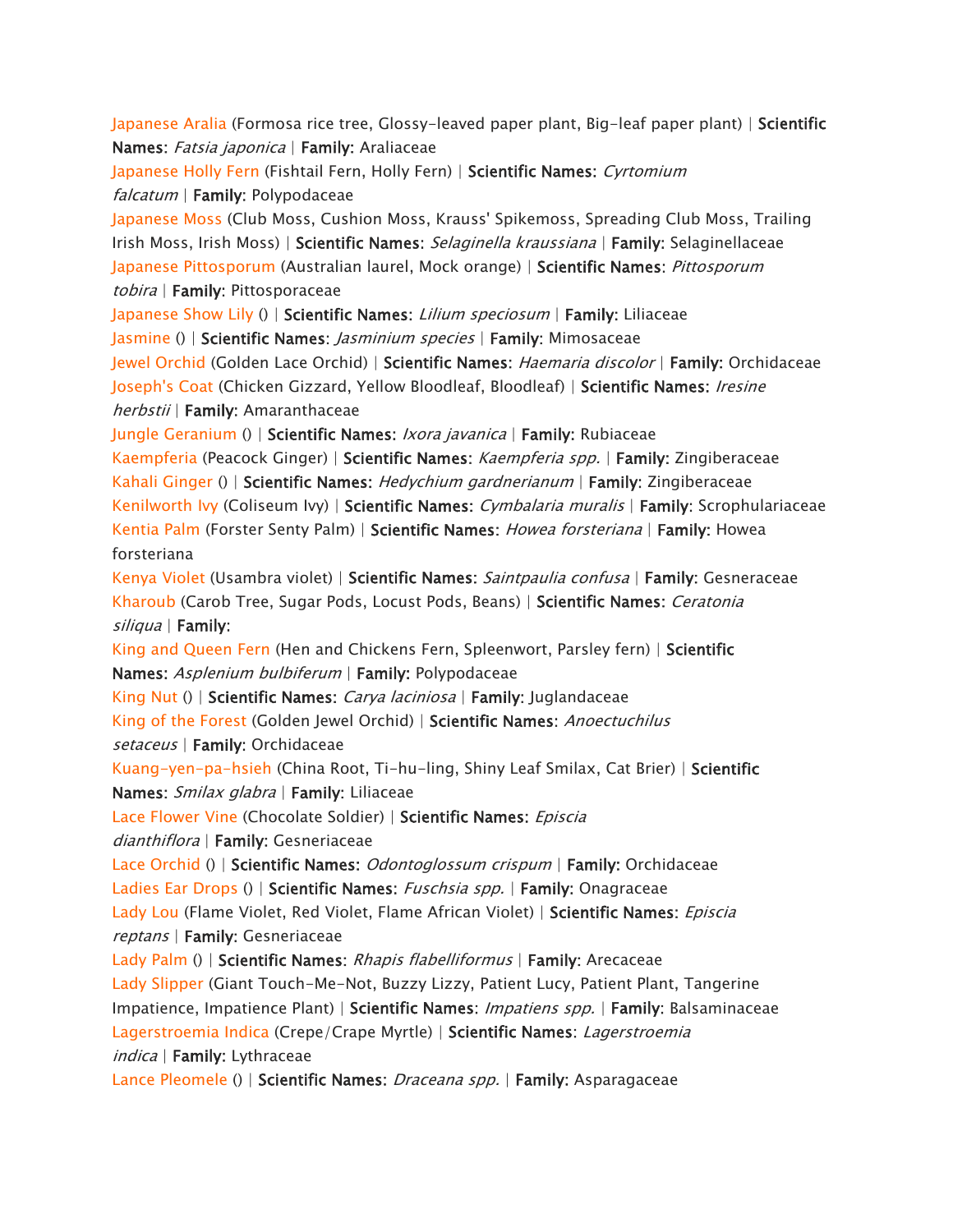*[Laurel-Leaved Greenbrier](https://www.aspca.org/pet-care/animal-poison-control/toxic-and-non-toxic-plants/laurel-leaved-greenbrier) (Blaspheme vine, Bamboo Vine) | Scientific Names: Smilax laurifolia | Family: Liliaceae [Leather Peperomia](https://www.aspca.org/pet-care/animal-poison-control/toxic-and-non-toxic-plants/leather-peperomia) () | Scientific Names: Peperomia crassifolia | Family: Piperaceae [Lemon Balm](https://www.aspca.org/pet-care/animal-poison-control/toxic-and-non-toxic-plants/lemon-balm) (Balm, Common Balm, Balm mint) | Scientific Names: Melissa officinalis | Family: Lamiaceae [Leopard Lily](https://www.aspca.org/pet-care/animal-poison-control/toxic-and-non-toxic-plants/leopard-lily) () | Scientific Names: Lachenalia lilacina | Family: Hyacinthaceae [Leopard Orchid](https://www.aspca.org/pet-care/animal-poison-control/toxic-and-non-toxic-plants/leopard-orchid) (Tiger Orchid) | Scientific Names: Dendrobium gracilicaule | Family: Orchidaceae [Lesser Snapdragon](https://www.aspca.org/pet-care/animal-poison-control/toxic-and-non-toxic-plants/lesser-snapdragon) () | Scientific Names: Antirrhinum orontium | Family: Mimosaceae [Lily](https://www.aspca.org/pet-care/animal-poison-control/toxic-and-non-toxic-plants/lily) () | Scientific Names: Lilium species | Family: Liliaceae [Lily of the Valley Orchid](https://www.aspca.org/pet-care/animal-poison-control/toxic-and-non-toxic-plants/lily-valley-orchid) () | Scientific Names: Odontoglossum pulchellum | Family: Orchidaceae [Linden](https://www.aspca.org/pet-care/animal-poison-control/toxic-and-non-toxic-plants/linden) () | Scientific Names: Tilia americana | Family: Tiliaceae [Lipstick Plant](https://www.aspca.org/pet-care/animal-poison-control/toxic-and-non-toxic-plants/lipstick-plant) () | Scientific Names: Aeschynanthus humilis | Family: Gesneraceae [Little Fantasy Peperomia](https://www.aspca.org/pet-care/animal-poison-control/toxic-and-non-toxic-plants/little-fantasy-peperomia) (Green Ripple Peperomia, Emerald Ripple Peperomia) | Scientific Names: Peperomia caperata | Family: Piperaceae [Little Zebra Plant](https://www.aspca.org/pet-care/animal-poison-control/toxic-and-non-toxic-plants/little-zebra-plant) () | Scientific Names: Haworthia subfasciata | Family: Aloaceae [Living Rock Cactus](https://www.aspca.org/pet-care/animal-poison-control/toxic-and-non-toxic-plants/living-rock-cactus) (African living rock, Mimicry plant) | Scientific Names: Pleiospilos bolusii | Family: Aizoaceae [Living Stones](https://www.aspca.org/pet-care/animal-poison-control/toxic-and-non-toxic-plants/living-stones) (Kiawe, Mesquite) | Scientific Names: Lithops naureeniae | Family: Aizoaceae [Loco Weed \(Oxytropis spp.\)](https://www.aspca.org/pet-care/animal-poison-control/toxic-and-non-toxic-plants/loco-weed-oxytropis-spp) (Locoweed) | Scientific Names: Oxytropis spp. | Family: Fabaceae [Locust Pods](https://www.aspca.org/pet-care/animal-poison-control/toxic-and-non-toxic-plants/locust-pods) (Carob Tree, Sugar Pods, Kharoub, Beans) | Scientific Names: Ceratonia siliqua | Family: [Madagascar Jasmine](https://www.aspca.org/pet-care/animal-poison-control/toxic-and-non-toxic-plants/madagascar-jasmine) (Wax Flower, Bride's Flower, Clustered Wax Flower) | Scientific Names: Stephanotis floribunda | Family: Ascleopiadaceae [Magnolia Bush](https://www.aspca.org/pet-care/animal-poison-control/toxic-and-non-toxic-plants/magnolia-bush) (Star Magnolia) | Scientific Names: Magnolia stellata | Family: Magnoliaceae [Mahonia](https://www.aspca.org/pet-care/animal-poison-control/toxic-and-non-toxic-plants/mahonia) (Oregon Grape, Oregon Grape Holly, Mahonia aguifolium, Holly-leaved berry) | Scientific Names: Mahonia aquifolium | Family: Berberidaceae [Majesty Palm \(](https://www.aspca.org/pet-care/animal-poison-control/toxic-and-non-toxic-plants/majesty-palm)Majestic Palm) | Scientific Names: Ravenea rivularis | Family: Aracaceae [Malabar Gourd](https://www.aspca.org/pet-care/animal-poison-control/toxic-and-non-toxic-plants/malabar-gourd) (Fig-leaf gourd) | Scientific Names: Cucurbita ficifolia | Family: Cucurbitaceae [Malaysian Dracaena](https://www.aspca.org/pet-care/animal-poison-control/toxic-and-non-toxic-plants/malaysian-dracaena) (Song of India, Pleomele) | Scientific Names: Dracaena reflexa | Family: Asparagaceae [Manila Palm](https://www.aspca.org/pet-care/animal-poison-control/toxic-and-non-toxic-plants/manila-palm) (Dwarf Royal Palm, Christmas Palm) | Scientific Names: Veitchia merrillii | Family: Arecaceae [Maranta](https://www.aspca.org/pet-care/animal-poison-control/toxic-and-non-toxic-plants/maranta) () | Scientific Names: Calathea insignis | Family: Marantaceae [Marbled Fingernail](https://www.aspca.org/pet-care/animal-poison-control/toxic-and-non-toxic-plants/marbled-fingernail) (Fingernail Plant) | Scientific Names: Neoregelia spectabilis | Family: Bromeliaceae [Mariposa Lily](https://www.aspca.org/pet-care/animal-poison-control/toxic-and-non-toxic-plants/mariposa-lily) (Sego Lily) | Scientific Names: Calochortus gunnisonii | Family: Liliaceae [Maroon](https://www.aspca.org/pet-care/animal-poison-control/toxic-and-non-toxic-plants/maroon) (Copper Rose) | Scientific Names: Echeveria multicaulis | Family: Crassulaceae [Maroon Chenille Plant](https://www.aspca.org/pet-care/animal-poison-control/toxic-and-non-toxic-plants/maroon-chenille-plant) (Blue Echeveria, Painted Lady, Copper Rose, Wax Rosette, Plush Plant) | Scientific Names: Echeveria derenbergii | Family: Crassulaceae [Mary-Bud](https://www.aspca.org/pet-care/animal-poison-control/toxic-and-non-toxic-plants/mary-bud) (Marigold, Garden Marigold, Gold bloom, Pot Marigold) | Scientific Names: Calendula officinalis | Family: Compositae*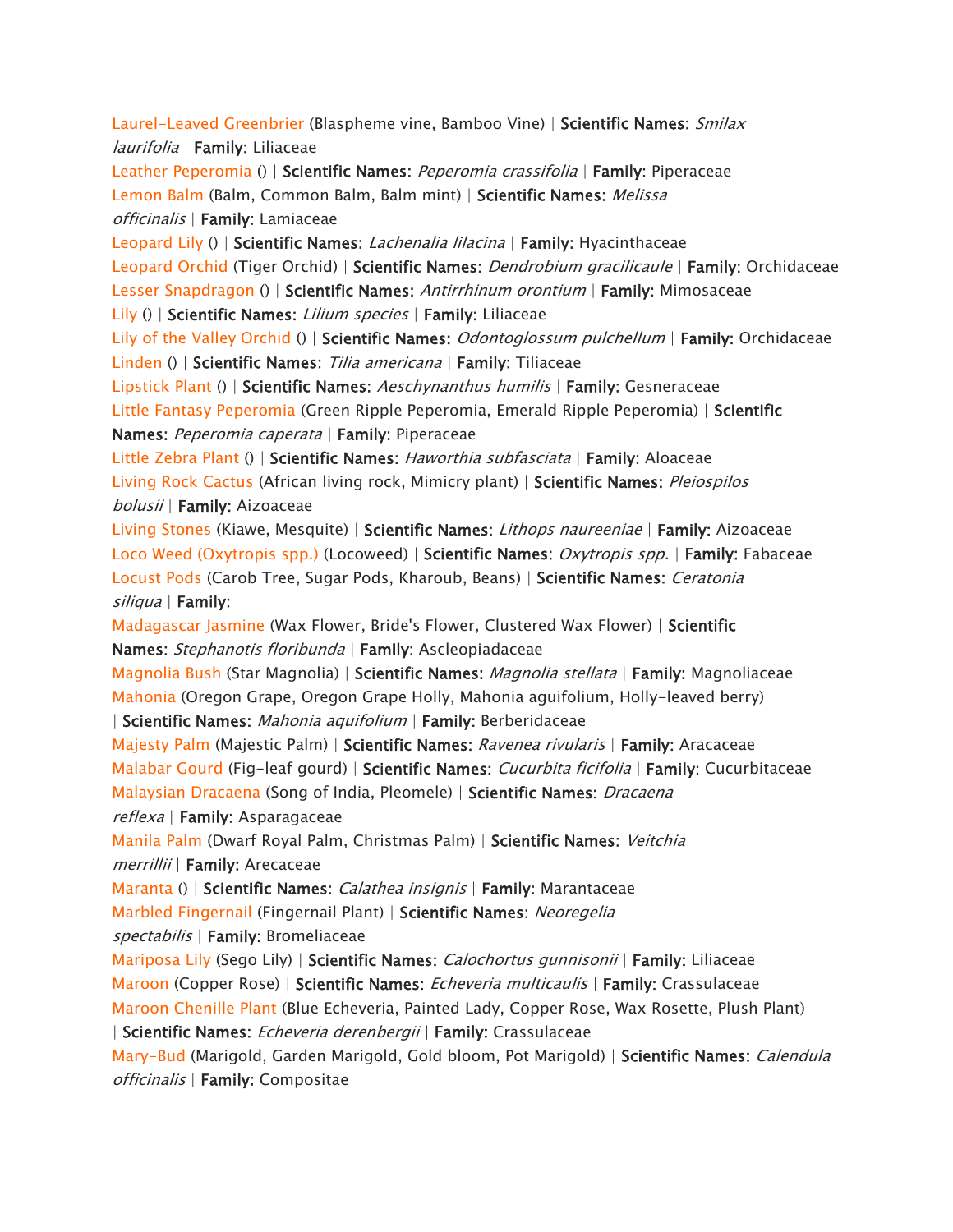*[Measles Plant](https://www.aspca.org/pet-care/animal-poison-control/toxic-and-non-toxic-plants/measles-plant)* (Polka Dot Plant, Flamingo Plant, Baby's Tears, Freckle Face) | *Scientific Names: Acantha | Family: Acanthaceae [Metallic Peperomia](https://www.aspca.org/pet-care/animal-poison-control/toxic-and-non-toxic-plants/metallic-peperomia) () | Scientific Names: Peperomia caperata | Family: Piperaceae [Mexican Firecracker](https://www.aspca.org/pet-care/animal-poison-control/toxic-and-non-toxic-plants/mexican-firecracker) () | Scientific Names: Echeveria Pulinata | Family: Crassulaceae [Mexican Rosettes](https://www.aspca.org/pet-care/animal-poison-control/toxic-and-non-toxic-plants/mexican-rosettes) () | Scientific Names: Echevaria | Family: Crassulaceae [Mexican Snowballs](https://www.aspca.org/pet-care/animal-poison-control/toxic-and-non-toxic-plants/mexican-snowballs) () | Scientific Names: Echevaria | Family: Crassulaceae [Miniature Date Palm](https://www.aspca.org/pet-care/animal-poison-control/toxic-and-non-toxic-plants/miniature-date-palm) (Pygmy Date Palm, Robellini Palm) | Scientific Names: Phoenix robellinii | Family: Arecaceae [Miniature Fish Tail](https://www.aspca.org/pet-care/animal-poison-control/toxic-and-non-toxic-plants/miniature-fish-tail) (Parlor Palm) | Scientific Names: Chamaedorea elegans | Family: Palmae [Miniature Maranta](https://www.aspca.org/pet-care/animal-poison-control/toxic-and-non-toxic-plants/miniature-maranta) () | Scientific Names: Calathea micans | Family: Saxifragaceae [Miniature Marble Plant](https://www.aspca.org/pet-care/animal-poison-control/toxic-and-non-toxic-plants/miniature-marble-plant) () | Scientific Names: Neoregelia spectabilis | Family: Bromeliaceae [Mistletoe Cactus](https://www.aspca.org/pet-care/animal-poison-control/toxic-and-non-toxic-plants/mistletoe-cactus) () | Scientific Names: Rhipsalis cassutha | Family: Cactaceae [Mockernut Hickory](https://www.aspca.org/pet-care/animal-poison-control/toxic-and-non-toxic-plants/mockernut-hickory) (Squarenut) | Scientific Names: Carya tomentosa | Family: Juglandaceae [Mosaic Plant](https://www.aspca.org/pet-care/animal-poison-control/toxic-and-non-toxic-plants/mosaic-plant) (Jewel Plant, Siver Nerve, Nerve Plant, Silver Threads) | Scientific Names: Bertolonia mosaica | Family: Melastomataceae [Mosaic Vase](https://www.aspca.org/pet-care/animal-poison-control/toxic-and-non-toxic-plants/mosaic-vase) () | Scientific Names: Guzmania musaica | Family: Bromeliaceae [Moss Agate](https://www.aspca.org/pet-care/animal-poison-control/toxic-and-non-toxic-plants/moss-agate) (Flame Violet, Red Violet, Flame African Violet, Lady Lou) | Scientific Names: Episcia reptans | Family: Gesneriaceae [Moss Campion](https://www.aspca.org/pet-care/animal-poison-control/toxic-and-non-toxic-plants/moss-campion) (Bladder Campion, Cushion Pink, Dwarf Silene, Catchfly) | Scientific Names: Silene acaulis | Family: Caryophyllaceae [Moss Fern](https://www.aspca.org/pet-care/animal-poison-control/toxic-and-non-toxic-plants/moss-fern) (Club Moss, Irish Moss, Krauss' Spikemoss, Spreading Club Moss, Trailing Irish Moss, Cushion Moss) | Scientific Names: Selaginella kraussiana | Family: Selaginellaceae [Moss Phlox](https://www.aspca.org/pet-care/animal-poison-control/toxic-and-non-toxic-plants/moss-phlox) () | Scientific Names: Phlox subulata | Family: Polemoniaceae [Mossy Campion](https://www.aspca.org/pet-care/animal-poison-control/toxic-and-non-toxic-plants/mossy-campion) (Bladder Campion, Cushion Pink, Dwarf Silene, Catchfly, Moss Campion) | Scientific Names: Silene acaulis | Family: Caryophyllaceae [Mother Fern](https://www.aspca.org/pet-care/animal-poison-control/toxic-and-non-toxic-plants/mother-fern) (King and Queen Fern, Spleenwort, Parsley Fern, Hen and Chickens Fern) | Scientific Names: Asplenium bulbiferum | Family: Polypodaceae [Mother of Pearl](https://www.aspca.org/pet-care/animal-poison-control/toxic-and-non-toxic-plants/mother-pearl) (Ghost Plant) | Scientific Names: Secum weinbergii | Family: Crassulaceae [Mother Spleenwort](https://www.aspca.org/pet-care/animal-poison-control/toxic-and-non-toxic-plants/mother-spleenwort) (King and Queen Fern, Spleenwort, Parsley Fern, Hen and Chickens Fern, Mother Fern) | Scientific Names: Asplenium bulbiferum | Family: Polypodaceae [Mountain Camellia](https://www.aspca.org/pet-care/animal-poison-control/toxic-and-non-toxic-plants/mountain-camellia) (Showy Camellia) | Scientific Names: Stewartia ovata | Family: Theaceae [Mountain Grape](https://www.aspca.org/pet-care/animal-poison-control/toxic-and-non-toxic-plants/mountain-grape) (Oregon Grape, Oregon Grape Holly, Mahonia Aguifolium, Holly-Leaved Berry, Mahonia) | Scientific Names: Mahonia aquifolium | Family: Berberidaceae [Mulberry Bush Greenbrier](https://www.aspca.org/pet-care/animal-poison-control/toxic-and-non-toxic-plants/mulberry-bush-greenbrier) () | Scientific Names: Smilax sp. | Family: Liliaceae [Mulberry Tree](https://www.aspca.org/pet-care/animal-poison-control/toxic-and-non-toxic-plants/mulberry-tree) () | Scientific Names: Morus sp. | Family: Moraceae [Musa Paradisiaca](https://www.aspca.org/pet-care/animal-poison-control/toxic-and-non-toxic-plants/musa-paradisiaca) (Banana, Edible Banana, Plantain) | Scientific Names: Musa acuminata | Family: Musaceae [Muscari Armeniacum](https://www.aspca.org/pet-care/animal-poison-control/toxic-and-non-toxic-plants/muscari-armeniacum) (Grape Hyacinth) | Scientific Names: Muscari armeniacum | Family: Hyacinthaceae [Muskmelon](https://www.aspca.org/pet-care/animal-poison-control/toxic-and-non-toxic-plants/muskmelon) () | Scientific Names: Cucumis melo | Family: Cucurbiaceae [Nasturtium](https://www.aspca.org/pet-care/animal-poison-control/toxic-and-non-toxic-plants/nasturtium) (Nose-Twister, Nose-Tweaker) | Scientific Names: Tropaeolum majus | Family: Tropaeolaceae*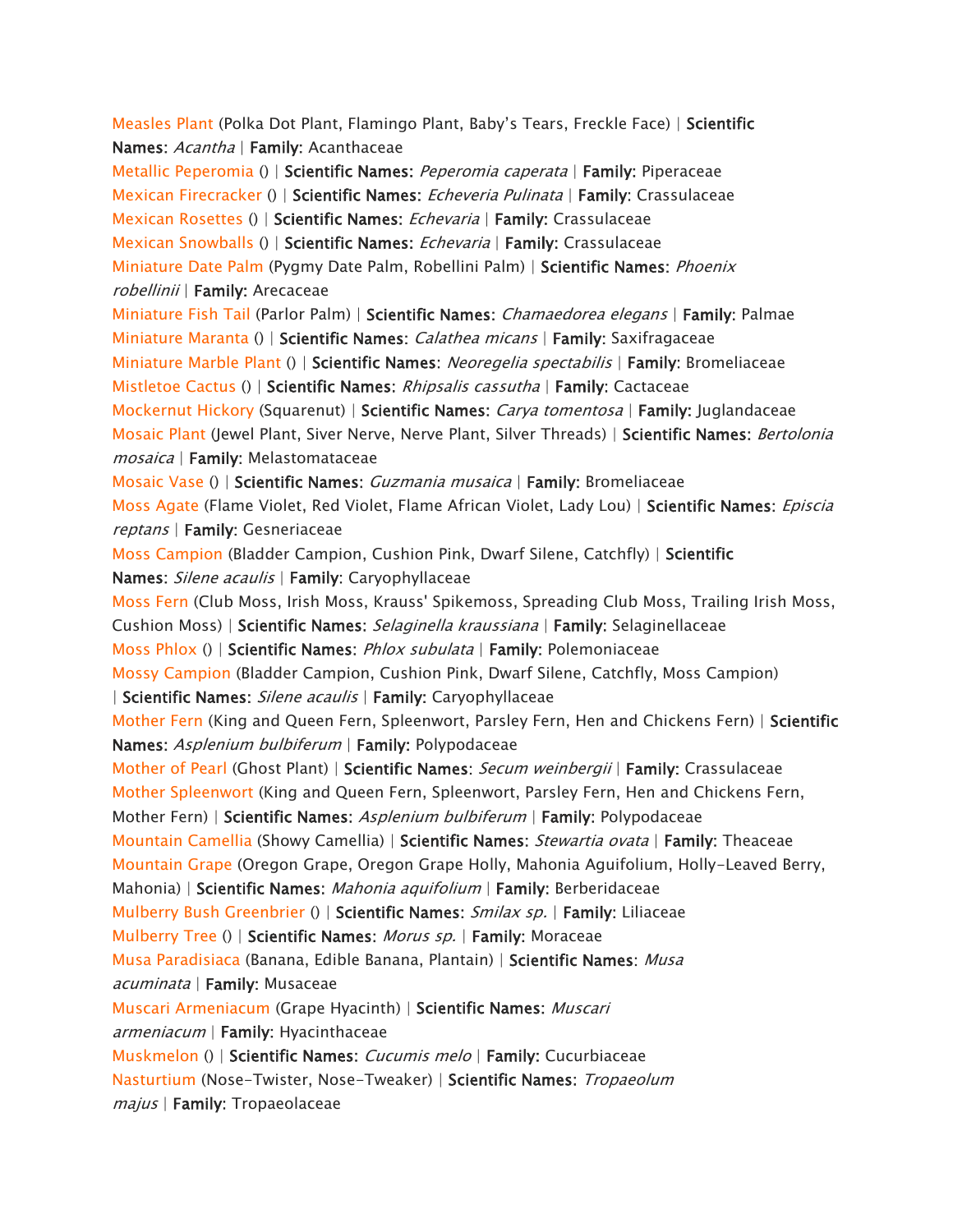*[Natal Plum](https://www.aspca.org/pet-care/animal-poison-control/toxic-and-non-toxic-plants/natal-plum) () | Scientific Names: Carissa grandiflora | Family: Apocynaceae [Neanthe Bella Palm](https://www.aspca.org/pet-care/animal-poison-control/toxic-and-non-toxic-plants/neanthe-bella-palm) (Neanthebella) | Scientific Names: Chamaedorea elegans | Family: Araceae [Nematanthus spp.](https://www.aspca.org/pet-care/animal-poison-control/toxic-and-non-toxic-plants/nematanthus-spp) (Candy Corn Plant) | Scientific Names: Hypocyrta nummularia | Family: Gesneriaceae [Neoregelia](https://www.aspca.org/pet-care/animal-poison-control/toxic-and-non-toxic-plants/neoregelia) (Crimson Cup, Marbled Fingernail, Blushing Bromeliad, Ossifragi Vase, Miniature Marble Plant, Aregelia) | Scientific Names: Neoregalia spp. | Family: Bromiliaceae [Nerve Plant](https://www.aspca.org/pet-care/animal-poison-control/toxic-and-non-toxic-plants/nerve-plant) (Jewel Plant, Silver Nerve, Mosaic Plant, Silver Threads) | Scientific Names: Fittonia verschaffeltii | Family: Acanthaceae [Night Blooming Cereus](https://www.aspca.org/pet-care/animal-poison-control/toxic-and-non-toxic-plants/night-blooming-cereus) (Queen of the Night, Pitaya, Honolulu Queen) | Scientific Names: Hylocereus undatus | Family: Cactaceae [Old Man Cactus](https://www.aspca.org/pet-care/animal-poison-control/toxic-and-non-toxic-plants/old-man-cactus) () | Scientific Names: Cephalocereus senilis | Family: Cactaceae [Old World Orchid](https://www.aspca.org/pet-care/animal-poison-control/toxic-and-non-toxic-plants/old-world-orchid) (Cirrhopetalum) | Scientific Names: Bulbophyllum appendiculatum | Family: Orchidaceae [Orange Day Lily](https://www.aspca.org/pet-care/animal-poison-control/toxic-and-non-toxic-plants/orange-day-lily) () | Scientific Names: Hemerocallis graminea | Family: Liliaceae [Orange Star](https://www.aspca.org/pet-care/animal-poison-control/toxic-and-non-toxic-plants/orange-star) () | Scientific Names: Guzmania lingulata minor | Family: Bromeliaceae [Oregon Grape](https://www.aspca.org/pet-care/animal-poison-control/toxic-and-non-toxic-plants/oregon-grape) (Mountain Grape, Oregon Grape Holly, Mahonia Aguifolium, Holly-Leaved Berry, Mahonia) | Scientific Names: Mahonia aquifolium | Family: Berberidaceae [Ossifragi Vase](https://www.aspca.org/pet-care/animal-poison-control/toxic-and-non-toxic-plants/ossifragi-vase) (Crimson Cup, Marbled Fingernail, Blushing Bromeliad, Neoregelia, Miniature Marble Plant, Aregelia) | Scientific Names: Neoregalia spp. | Family: Bromiliaceae [Paddys Wig](https://www.aspca.org/pet-care/animal-poison-control/toxic-and-non-toxic-plants/paddys-wig) (Japanese moss, Peace-in-the-home, Corsican Carpet, Angel's Tears, Irish Moss, Mind-your-own-business, Pollyanna vine) | Scientific Names: Soleirolia soleirolii | Family: Urticaceae [Painted Lady](https://www.aspca.org/pet-care/animal-poison-control/toxic-and-non-toxic-plants/painted-lady) (Copper Rose) | Scientific Names: Echeveria multicaulis | Family: Crassulaceae [Pampas Grass](https://www.aspca.org/pet-care/animal-poison-control/toxic-and-non-toxic-plants/pampas-grass) () | Scientific Names: Cortaderia selloana | Family: Poaceae [Panamiga](https://www.aspca.org/pet-care/animal-poison-control/toxic-and-non-toxic-plants/panamiga) (Friendship Plant) | Scientific Names: Pilea involucrata | Family: Urticaceae [Pansy Orchid](https://www.aspca.org/pet-care/animal-poison-control/toxic-and-non-toxic-plants/pansy-orchid) () | Scientific Names: Miltonia roezlii alba | Family: Orchidaceae [Paradise Palm](https://www.aspca.org/pet-care/animal-poison-control/toxic-and-non-toxic-plants/paradise-palm) (Kentia palm, Forster Senty Palm) | Scientific Names: Howea forsteriana | Family: Howea forsteriana [Parlor Palm](https://www.aspca.org/pet-care/animal-poison-control/toxic-and-non-toxic-plants/parlor-palm) (Miniature Fish Tail Dwarf Palm, Good Luck Palm, Bamboo Palm) | Scientific Names: Chamaedorea elegans | Family: Palmae [Parsley Fern](https://www.aspca.org/pet-care/animal-poison-control/toxic-and-non-toxic-plants/parsley-fern) (King and Queen Fern, Spleenwort, Mother Fern, Hen and Chickens Fern) | Scientific Names: Asplenium bulbiferum | Family: Polypodaceae [Patient Lucy](https://www.aspca.org/pet-care/animal-poison-control/toxic-and-non-toxic-plants/patient-lucy) (Giant Touch-Me-Not, Impatience Plant, Patient Plant, Tangerine Impatience, Buzzy Lizzie) | Scientific Names: Impatiens spp. | Family: Balsaminaceae [Patient Plant](https://www.aspca.org/pet-care/animal-poison-control/toxic-and-non-toxic-plants/patient-plant) (Giant Touch-Me-Not, Impatience Plant, Patient Lucy, Tangerine Impatience, Buzzy Lizzie) | Scientific Names: Impatiens spp. | Family: Balsaminaceae [Peacock Plant](https://www.aspca.org/pet-care/animal-poison-control/toxic-and-non-toxic-plants/peacock-plant) (Peacock Ginger, Kaempferia) | Scientific Names: Kaempferia | Family: Zingiberaceae [Pearl Plant](https://www.aspca.org/pet-care/animal-poison-control/toxic-and-non-toxic-plants/pearl-plant) () | Scientific Names: Haworthia margaritifera | Family: Liliaceae [Pearly Dots](https://www.aspca.org/pet-care/animal-poison-control/toxic-and-non-toxic-plants/pearly-dots) () | Scientific Names: Haworthia margaritifera | Family: Liliaceae [Peperomia Hederifolia](https://www.aspca.org/pet-care/animal-poison-control/toxic-and-non-toxic-plants/peperomia-hederifolia) (Plantinum Peperomia, Silver Leaf Peperomia, Ivy Leaf Peperomia, Ivy Peperomia) | Scientific Names: Peperomia griseoargentea | Family: Piperaceae*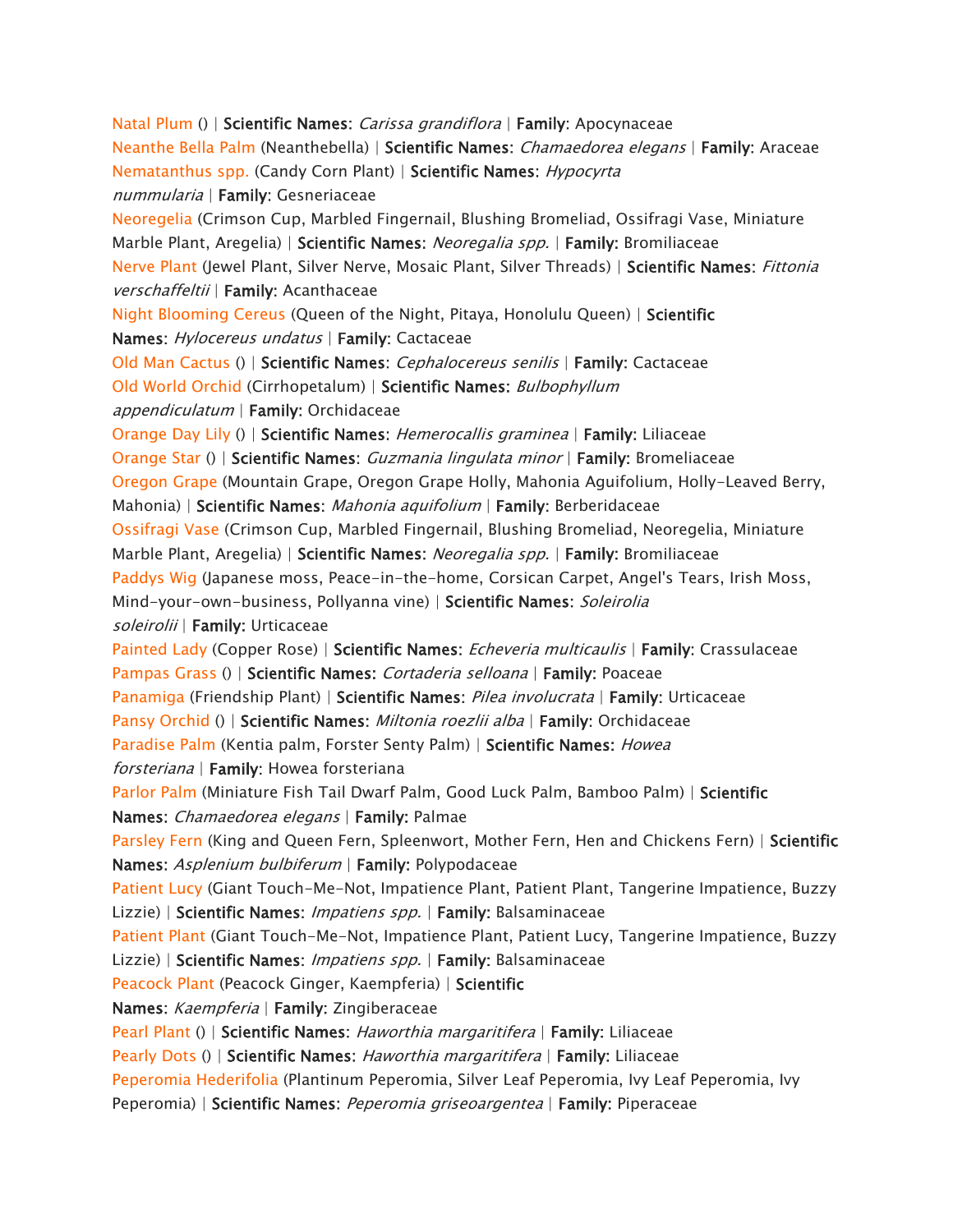*[Peperomia Peltfolia](https://www.aspca.org/pet-care/animal-poison-control/toxic-and-non-toxic-plants/peperomia-peltfolia) () | Scientific Names: Peperomia peltifolia | Family: Piperaceae [Peperomia Rotundifolia](https://www.aspca.org/pet-care/animal-poison-control/toxic-and-non-toxic-plants/peperomia-rotundifolia) () | Scientific Names: Peperomia rotundifolia | Family: Piperaceae [Peperomia Sandersii](https://www.aspca.org/pet-care/animal-poison-control/toxic-and-non-toxic-plants/peperomia-sandersii) () | Scientific Names: Peperomia sandersii | Family: Piperaceae [Pepper Face](https://www.aspca.org/pet-care/animal-poison-control/toxic-and-non-toxic-plants/pepper-face) (Baby Rubber Plant, American Rubber Plant) | Scientific Names: Peperomia obtusifolia | Family: Pipericeae [Persian Violet](https://www.aspca.org/pet-care/animal-poison-control/toxic-and-non-toxic-plants/persian-violet) (Arabian gentian, German Violet) | Scientific Names: Exacum affine | Family: Gentianaceae [Peruvian Lily](https://www.aspca.org/pet-care/animal-poison-control/toxic-and-non-toxic-plants/peruvian-lily) (Lily of the Incas, Princess Lily, Alstromeria) | Scientific Names: Alstroemeria | Family: Liliaceae [Petunia](https://www.aspca.org/pet-care/animal-poison-control/toxic-and-non-toxic-plants/petunia) () | Scientific Names: Petunia species | Family: Solanaceae [Phalaenopsis Orchid](https://www.aspca.org/pet-care/animal-poison-control/toxic-and-non-toxic-plants/phalaenopsis-orchid) (Moth Orchid, Moon Orchid) | Scientific Names: Phalaenopsis sp. | Family: Orchidaceae [Pheasant Plant](https://www.aspca.org/pet-care/animal-poison-control/toxic-and-non-toxic-plants/pheasant-plant) (Zebra Plant) | Scientific Names: Cryptanthus zonatus | Family: Bromeliaceae [Piggy Back Plant](https://www.aspca.org/pet-care/animal-poison-control/toxic-and-non-toxic-plants/piggy-back-plant) (Pick-a-back plant, Mother of Thousands, Curiosity plant) | Scientific Names: Tolmeia menziesii | Family: Saxifragaceae [Pignut Hickory](https://www.aspca.org/pet-care/animal-poison-control/toxic-and-non-toxic-plants/pignut-hickory) () | Scientific Names: Carya glabra | Family: Juglandaceae [Pilea Microphylla](https://www.aspca.org/pet-care/animal-poison-control/toxic-and-non-toxic-plants/pilea-microphylla) (Artillery Plant) | Scientific Names: Pilea microphylla | Family: Urticaceae [Pilea Mucosa](https://www.aspca.org/pet-care/animal-poison-control/toxic-and-non-toxic-plants/pilea-mucosa) (Artillery Plant) | Scientific Names: Pilea microphylla | Family: Urticaceae [Pincushion Flower](https://www.aspca.org/pet-care/animal-poison-control/toxic-and-non-toxic-plants/pincushion-flower) () | Scientific Names: Leucospermum incisum | Family: Protaeceae [Pink Brocade](https://www.aspca.org/pet-care/animal-poison-control/toxic-and-non-toxic-plants/pink-brocade) () | Scientific Names: Episcia cultivar | Family: Gesneriaceae [Pink Splash](https://www.aspca.org/pet-care/animal-poison-control/toxic-and-non-toxic-plants/pink-splash)* (Flamingo Plant, Polka Dot Plant, Measles Plant, Baby's Tears, Freckle Face) *| Scientific Names: Hypoestes phyllostachya | Family: Acanthaceae [Pink Starlite](https://www.aspca.org/pet-care/animal-poison-control/toxic-and-non-toxic-plants/pink-starlite) (Starfish Plant, Green Earth Star, Vary-Leaf Star, Earth Star, Rose-stripe Star) | Scientific Names: Cryptanthus bivattus minor | Family: Bromeliaceae [Pirliteiro](https://www.aspca.org/pet-care/animal-poison-control/toxic-and-non-toxic-plants/pirliteiro) (Haws) | Scientific Names: Crataegus species | Family: Rosaceae [Pitaya](https://www.aspca.org/pet-care/animal-poison-control/toxic-and-non-toxic-plants/pitaya) (Queen of the Night, Night Blooming Cereus, Honolulu Queen) | Scientific Names: Hylocereus undatus | Family: Cactaceae [Plantanus Occidentalis](https://www.aspca.org/pet-care/animal-poison-control/toxic-and-non-toxic-plants/plantanus-occidentalis) (oriental plane) | Scientific Names: Plantanus occidentalis | Family: Plantanaceae [Platinum Peperomia](https://www.aspca.org/pet-care/animal-poison-control/toxic-and-non-toxic-plants/platinum-peperomia) (Ivy Peperomia, Silver Leaf Peperomia, Ivy Leaf Peperomia) | Scientific Names: Peperomia griseoargentea | Family: Piperaceae [Platycerium Alcicorne](https://www.aspca.org/pet-care/animal-poison-control/toxic-and-non-toxic-plants/platycerium-alcicorne) (Staghorn Fern) | Scientific Names: Platycerium alcicorne | Family: Polypodaceae [Plumbago Larpentiae](https://www.aspca.org/pet-care/animal-poison-control/toxic-and-non-toxic-plants/plumbago-larpentiae) () | Scientific Names: Ceratostigma larpentiae | Family: Plumbaginaceae [Plush Plant](https://www.aspca.org/pet-care/animal-poison-control/toxic-and-non-toxic-plants/plush-plant) () | Scientific Names: Echeveria pul-oliver | Family: Crassulaceae [Poison Ivy](https://www.aspca.org/pet-care/animal-poison-control/toxic-and-non-toxic-plants/poison-ivy) (poison oak, poison sumac) | Scientific Names: Toxicodendron species | Family: Anacardiaceae [Poison Oak](https://www.aspca.org/pet-care/animal-poison-control/toxic-and-non-toxic-plants/poison-oak) (Similar: Poison Ivy, Poison Sumac) | Scientific Names: Toxicodendron species | Family: Anacardiaceae [Poison Sumac](https://www.aspca.org/pet-care/animal-poison-control/toxic-and-non-toxic-plants/poison-sumac) (Similar: Poison Ivy, Poison Oak) | Scientific Names: Toxicodendron species | Family: Anacardiaceae*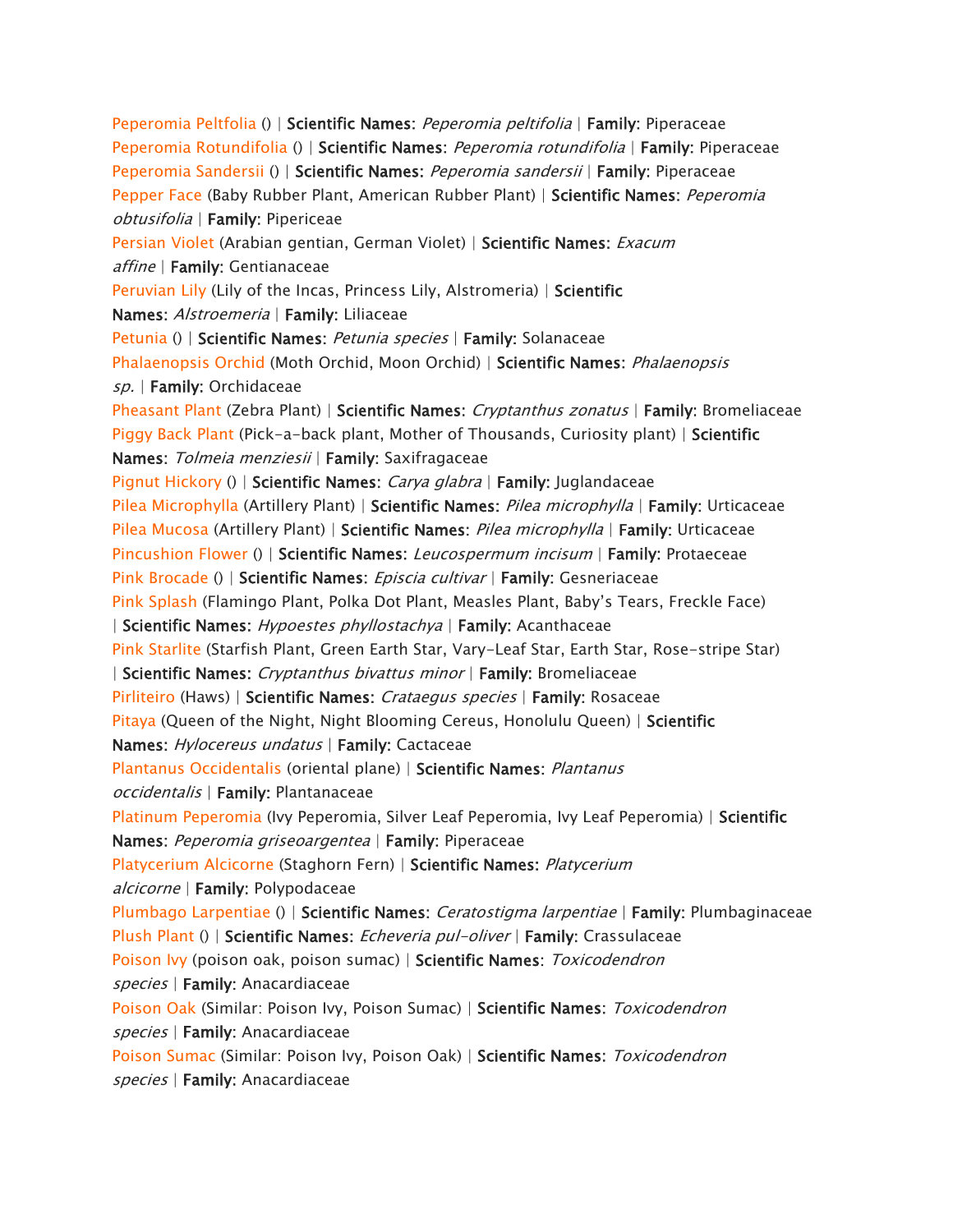*[Polka Dot Plant](https://www.aspca.org/pet-care/animal-poison-control/toxic-and-non-toxic-plants/polka-dot-plant)* (Pink Polka Dot Plant, Measles Plant, Baby's Tears, Freckle Face) | *Scientific Names: Hypoestes phyllostachya | Family: Acanthaceae [Polystichum Falcatum](https://www.aspca.org/pet-care/animal-poison-control/toxic-and-non-toxic-plants/polystichum-falcatum) (Fishtail Fern) | Scientific Names: Cyrtomium falcatum | Family: Polypodaceae [Pony Tail](https://www.aspca.org/pet-care/animal-poison-control/toxic-and-non-toxic-plants/pony-tail) (Elephant-Foot Tree, Pony Tail Plant, Bottle Palm) | Scientific Names: Beaucarnea recurvata | Family: Agavaceae [Porcelain Flower](https://www.aspca.org/pet-care/animal-poison-control/toxic-and-non-toxic-plants/porcelain-flower) (Hindu Rope Plant) | Scientific Names: Hoya carnosa 'krinkle kurl' | Family: Asclepiadaceae [Pot Marigold](https://www.aspca.org/pet-care/animal-poison-control/toxic-and-non-toxic-plants/pot-marigold) (Marigold, Mary Bud, Gold bloom) | Scientific Names: Calendula officinalis | Family: Compositae [Prairie Lily](https://www.aspca.org/pet-care/animal-poison-control/toxic-and-non-toxic-plants/prairie-lily) (giant rain lily, hill country rain lily) | Scientific Names: Zephyranthes drummondii | Family: Amaryllidaceae [Prayer Plant](https://www.aspca.org/pet-care/animal-poison-control/toxic-and-non-toxic-plants/prayer-plant) (Maranta, Peacock Plant, Rattle Snake Plant, Red Veined Prayer, Zebra Plant) | Scientific Names: Calathea insignis | Family: Marantaceae [Prostrate Coleus](https://www.aspca.org/pet-care/animal-poison-control/toxic-and-non-toxic-plants/prostrate-coleus) () | Scientific Names: Plectranthus oetendahlii | Family: Lamiaceae [Pupleosier Willow](https://www.aspca.org/pet-care/animal-poison-control/toxic-and-non-toxic-plants/pupleosier-willow) () | Scientific Names: Salix purpurea | Family: Saliaceae [Purple Baby Tears](https://www.aspca.org/pet-care/animal-poison-control/toxic-and-non-toxic-plants/purple-baby-tears) (fairy elephant's feet) | Scientific Names: Frithia pulchra | Family: Aizoaceae [Purple Passion Vine](https://www.aspca.org/pet-care/animal-poison-control/toxic-and-non-toxic-plants/purple-passion-vine) (Velvet Plant, Royal Velvet Plant, Purple Velvet Plant) | Scientific Names: Gynura aurantica | Family: Asteraceae [Purple Velvet Plant](https://www.aspca.org/pet-care/animal-poison-control/toxic-and-non-toxic-plants/purple-velvet-plant) (Velvet Plant, Royal Velvet Plant, Purple Passion Vine) | Scientific Names: Gynura aurantica | Family: Asteraceae [Purple Waffle Plant](https://www.aspca.org/pet-care/animal-poison-control/toxic-and-non-toxic-plants/purple-waffle-plant) (waffle plant) | Scientific Names: Hemigraphis exotica | Family: Acanthaceae [Queencup](https://www.aspca.org/pet-care/animal-poison-control/toxic-and-non-toxic-plants/queencup) (Bride's Bonnet) | Scientific Names: Clintonia uniflora | Family: Liliaceae [Queens Spiderwort](https://www.aspca.org/pet-care/animal-poison-control/toxic-and-non-toxic-plants/queens-spiderwort) () | Scientific Names: Dichorisandra reginae | Family: Commelinaceae [Queensland Arrowroot](https://www.aspca.org/pet-care/animal-poison-control/toxic-and-non-toxic-plants/queensland-arrowroot) (Achira, Canna, Arrowroot) | Scientific Names: Canna edulis | Family: Cannaceae [Rabbits Foot Fern](https://www.aspca.org/pet-care/animal-poison-control/toxic-and-non-toxic-plants/rabbits-foot-fern) (Hare Fern, Squirrel Foot Fern, Deer Foot Fern, Ball Fern) | Scientific Names: Davallia spp. | Family: Polypodiaceae [Rainbow Orchid](https://www.aspca.org/pet-care/animal-poison-control/toxic-and-non-toxic-plants/rainbow-orchid) () | Scientific Names: Epidendrum prismatocarpum | Family: Orchidaceae [Red African Violet](https://www.aspca.org/pet-care/animal-poison-control/toxic-and-non-toxic-plants/red-african-violet) (Flame African Violet) | Scientific Names: Episcia reptans | Family: Gesneriaceae [Red Berried Greenbrier](https://www.aspca.org/pet-care/animal-poison-control/toxic-and-non-toxic-plants/red-berried-greenbrier) (red-berried-bamboo) | Scientific Names: Smilax walteria | Family: Liliaceae [Red Edge Peperomia](https://www.aspca.org/pet-care/animal-poison-control/toxic-and-non-toxic-plants/red-edge-peperomia) () | Scientific Names: Peperomia clusiifolia | Family: Piperaceae [Red Hawthorne](https://www.aspca.org/pet-care/animal-poison-control/toxic-and-non-toxic-plants/red-hawthorne) (Haws, Pirliteiro) | Scientific Names: Crataegus species | Family: Rosaceae [Red Lily](https://www.aspca.org/pet-care/animal-poison-control/toxic-and-non-toxic-plants/red-lily) () | Scientific Names: Lilium umbellatum | Family: Liliaceae [Red Maple](https://www.aspca.org/pet-care/animal-poison-control/toxic-and-non-toxic-plants/red-maple) (Swamp Maple, Scarlet Maple, Curled Maple, Soft Maple) | Scientific Names: Acer rubrum | Family: Aceraceae [Red Palm Lily](https://www.aspca.org/pet-care/animal-poison-control/toxic-and-non-toxic-plants/red-palm-lily) (Red Fruited Palm Lily) | Scientific Names: Cordyline rubra | Family: Agavaceae [Red Veined Prayer](https://www.aspca.org/pet-care/animal-poison-control/toxic-and-non-toxic-plants/red-veined-prayer) (Maranta, Prayer Plant) | Scientific Names: Calathea insignis | Family: Marantaceae*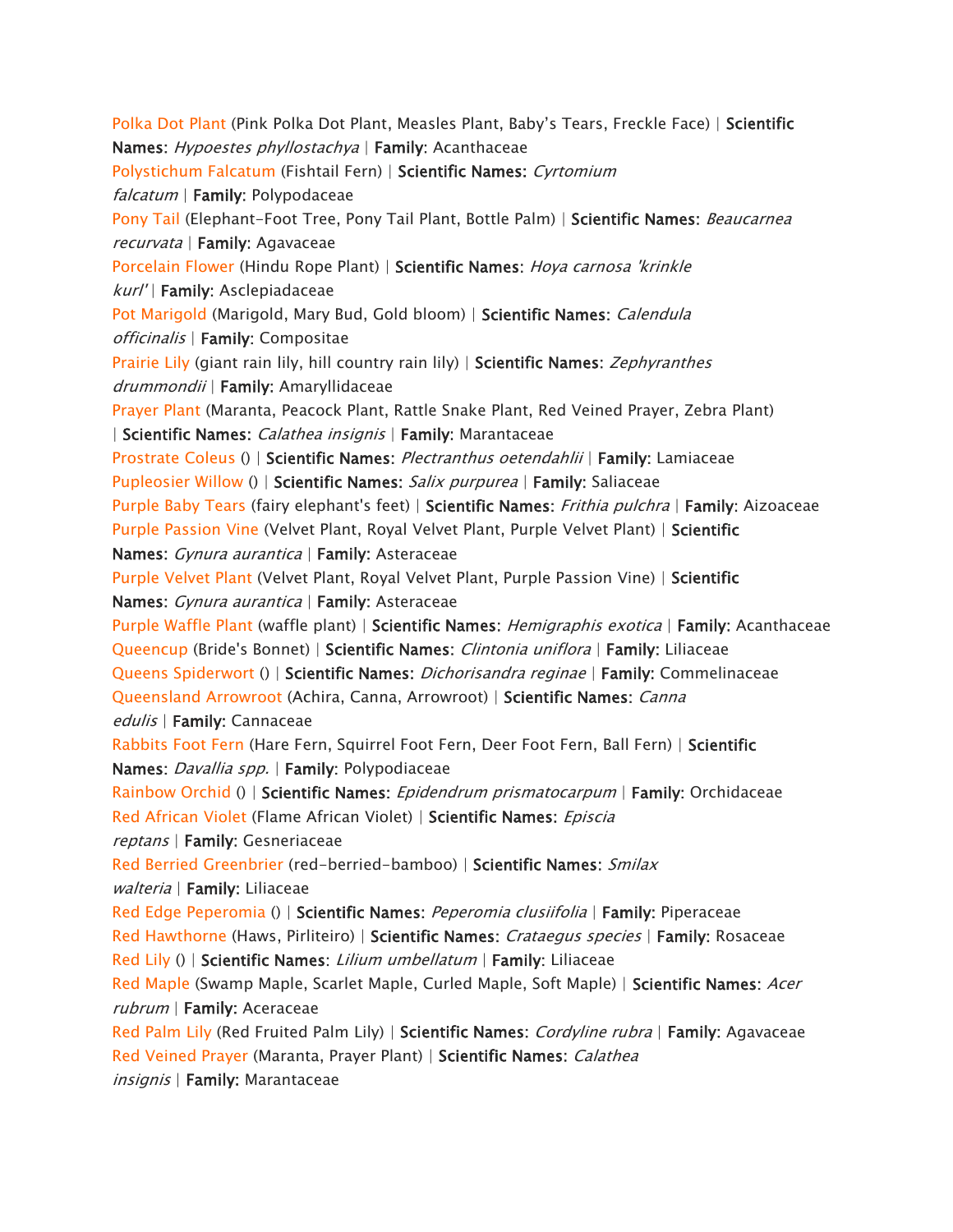*[Reed Palm](https://www.aspca.org/pet-care/animal-poison-control/toxic-and-non-toxic-plants/reed-palm) (Bamboo palm, Miniature Fish Tail Dwarf Palm, Parlor Palm, Good Luck Palm) | Scientific Names: Chamaedorea elegans | Family: Palmae [Resurrection Lily](https://www.aspca.org/pet-care/animal-poison-control/toxic-and-non-toxic-plants/resurrection-lily) (Peacock Ginger, Kaempferia) | Scientific Names: Kaempferia | Family: Zingiberaceae [Rhynchophorum](https://www.aspca.org/pet-care/animal-poison-control/toxic-and-non-toxic-plants/rhynchophorum) (Pepper Face, Baby Rubber Plant, American Rubber Plant) | Scientific Names: Peperomia obtusifolia | Family: Pipericeae [Ribbon Plant \(Chlorophytum Comosum\)](https://www.aspca.org/pet-care/animal-poison-control/toxic-and-non-toxic-plants/ribbon-plant-chlorophytum-comosum) (anthericum, walking anthericum, spider ivy, spider plant) | Scientific Names: Chlorophytum comosum | Family: Liliaceae [Roosevelt Fern](https://www.aspca.org/pet-care/animal-poison-control/toxic-and-non-toxic-plants/roosevelt-fern) (Bold Sword Fern) | Scientific Names: Nephrolepis biserrata | Family: Dryopteridaceae [Rose](https://www.aspca.org/pet-care/animal-poison-control/toxic-and-non-toxic-plants/rose) () | Scientific Names: Rosa Species | Family: Rosaceae [Rose of China](https://www.aspca.org/pet-care/animal-poison-control/toxic-and-non-toxic-plants/rose-china) (Hibiscus, Rose of Sharon) | Scientific Names: Hibiscus syriacus | Family: Malvaceae [Rose of Sharon](https://www.aspca.org/pet-care/animal-poison-control/toxic-and-non-toxic-plants/rose-sharon) (Hibiscus, Rose of China) | Scientific Names: Hibiscus syriacus | Family: Malvaceae [Rosemary](https://www.aspca.org/pet-care/animal-poison-control/toxic-and-non-toxic-plants/rosemary) (Anthos) | Scientific Names: Rosmarinus officinalis | Family: Lamiaceae [Rubrum Lily](https://www.aspca.org/pet-care/animal-poison-control/toxic-and-non-toxic-plants/rubrum-lily) () | Scientific Names: Lilium speciosum | Family: Liliaceae [Russian Knapweed](https://www.aspca.org/pet-care/animal-poison-control/toxic-and-non-toxic-plants/russian-knapweed) () | Scientific Names: Centaurea repens | Family: Compositae [Russian Olive](https://www.aspca.org/pet-care/animal-poison-control/toxic-and-non-toxic-plants/russian-olive) (Autumn Olive, Silverberry) | Scientific Names: elaeagnus species | Family: Elaeagnaceae [Saffron Spike Zebra](https://www.aspca.org/pet-care/animal-poison-control/toxic-and-non-toxic-plants/saffron-spike-zebra) () | Scientific Names: Aphelandra squarrosa | Family: Acanthaceae [Sage](https://www.aspca.org/pet-care/animal-poison-control/toxic-and-non-toxic-plants/sage) (Common Sage, Garden Sage) | Scientific Names: Salvia officinalis | Family: Lamiaceae [Saint Bernards Lily](https://www.aspca.org/pet-care/animal-poison-control/toxic-and-non-toxic-plants/saint-bernards-lily) () | Scientific Names: Anthericum liliago | Family: Liliaceae [Salad Burnet](https://www.aspca.org/pet-care/animal-poison-control/toxic-and-non-toxic-plants/salad-burnet) (Garden Burnet, Small Burnet, Burnet) | Scientific Names: Poterium sanguisorba | Family: Rosaceae [Sand Lily](https://www.aspca.org/pet-care/animal-poison-control/toxic-and-non-toxic-plants/sand-lily) (mountain lily, star lily) | Scientific Names: Leucocrinum montanum | Family: Liliaceae [Sand Verbena](https://www.aspca.org/pet-care/animal-poison-control/toxic-and-non-toxic-plants/sand-verbena) (Prairie Snowball, Wild Lantana) | Scientific Names: Abronia fragrans | Family: Nyctaginaceae [Satin Pellionia](https://www.aspca.org/pet-care/animal-poison-control/toxic-and-non-toxic-plants/satin-pellionia) () | Scientific Names: Pellonia pulchra | Family: Urticaceae [Savory \(Summer\)](https://www.aspca.org/pet-care/animal-poison-control/toxic-and-non-toxic-plants/savory-summer) () | Scientific Names: Satureja hortensis | Family: Lamiaceae [Savory \(Winter\)](https://www.aspca.org/pet-care/animal-poison-control/toxic-and-non-toxic-plants/savory-winter) () | Scientific Names: Satureja hortensis | Family: Lamiaceae [Sawbrier](https://www.aspca.org/pet-care/animal-poison-control/toxic-and-non-toxic-plants/sawbrier) (Wild Sasparilla) | Scientific Names: Smilax glauca | Family: Liliaceae [Scabious](https://www.aspca.org/pet-care/animal-poison-control/toxic-and-non-toxic-plants/scabious) (Pincushion Flower) | Scientific Names: Leucospermum incisum | Family: Protaeceae [Scarborough Lily](https://www.aspca.org/pet-care/animal-poison-control/toxic-and-non-toxic-plants/scarborough-lily) () | Scientific Names: Vallota speciosa | Family: Amaryllidaceae [Scarlet Orchid](https://www.aspca.org/pet-care/animal-poison-control/toxic-and-non-toxic-plants/scarlet-orchid) (Florida Butterfly Orchid) | Scientific Names: Epidendrum tampense | Family: Orchidaceae [Scarlet Sage](https://www.aspca.org/pet-care/animal-poison-control/toxic-and-non-toxic-plants/scarlet-sage) (Texas Sage) | Scientific Names: Salvia coccinea | Family: Labiatae [Sego Lily](https://www.aspca.org/pet-care/animal-poison-control/toxic-and-non-toxic-plants/sego-lily) (Mariposa Lily) | Scientific Names: Calochortus gunnisonii | Family: Liliaceae [Shagbark Hickory](https://www.aspca.org/pet-care/animal-poison-control/toxic-and-non-toxic-plants/shagbark-hickory) (Big Shellbark Hickory, Shellbark Hickory, Big Shagbark Hickory) | Scientific Names: Carya laciniosa | Family: Juglandaceae [Shan Ku'ei-lai](https://www.aspca.org/pet-care/animal-poison-control/toxic-and-non-toxic-plants/shan-kuei-lai) (Cat Brier, China Root, Ti-hu-ling, Shiny Leaf Smilax) | Scientific Names: Smilax glabra | Family: Liliaceae*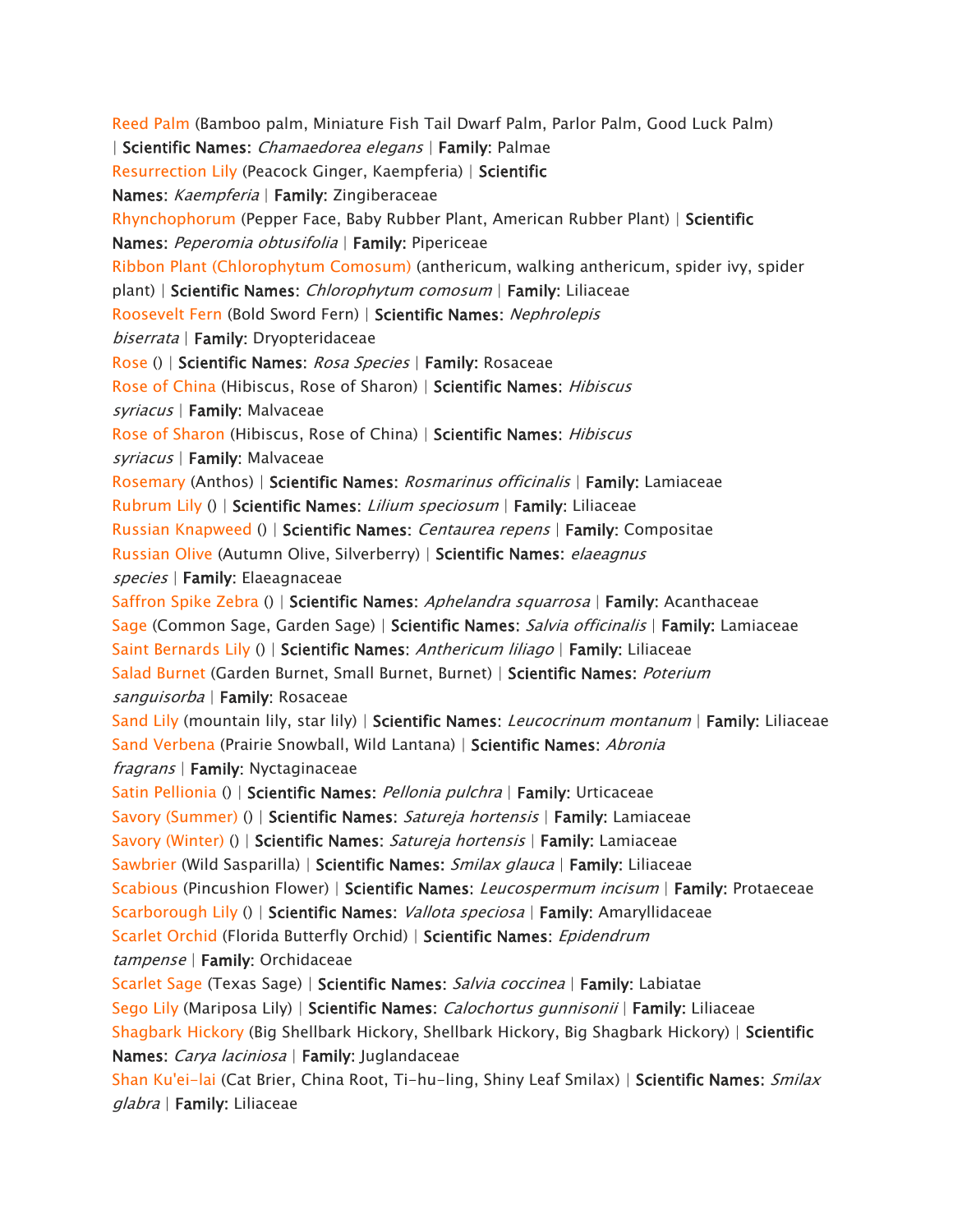*[Shellbark Hickory](https://www.aspca.org/pet-care/animal-poison-control/toxic-and-non-toxic-plants/shellbark-hickory) (Big Shellbark Hickory) | Scientific Names: Carya laciniosa | Family: Juglandaceae [Shrimp Cactus](https://www.aspca.org/pet-care/animal-poison-control/toxic-and-non-toxic-plants/shrimp-cactus) () | Scientific Names: Schlumbergera russelliana | Family: Cactaceae [Silver Bell](https://www.aspca.org/pet-care/animal-poison-control/toxic-and-non-toxic-plants/silver-bell) (opossum wood, snowbell tree, shittimwood) | Scientific Names: Halesia carolina | Family: Styrnaceae [Silver Berry](https://www.aspca.org/pet-care/animal-poison-control/toxic-and-non-toxic-plants/silver-berry) (Autumn Olive, Russian Olive) | Scientific Names: elaeagnus species | Family: Elaeagnaceae [Silver Heart](https://www.aspca.org/pet-care/animal-poison-control/toxic-and-non-toxic-plants/silver-heart) () | Scientific Names: Peperomia caperata | Family: Piperaceae [Silver Pink Vine](https://www.aspca.org/pet-care/animal-poison-control/toxic-and-non-toxic-plants/silver-pink-vine) () | Scientific Names: Hoya publcalyx | Family: Asclepiadaceae [Silver Star](https://www.aspca.org/pet-care/animal-poison-control/toxic-and-non-toxic-plants/silver-star) (Cape Marigold) | Scientific Names: Cryptanthus lacerdae | Family: Bromeliaceae [Silver Table Fern](https://www.aspca.org/pet-care/animal-poison-control/toxic-and-non-toxic-plants/silver-table-fern) () | Scientific Names: Pteris sp. | Family: Pteridaceae [Silver Tree Anamiga](https://www.aspca.org/pet-care/animal-poison-control/toxic-and-non-toxic-plants/silver-tree-anamiga) () | Scientific Names: NONE LISTED | Family: [Slender Deutzia](https://www.aspca.org/pet-care/animal-poison-control/toxic-and-non-toxic-plants/slender-deutzia) () | Scientific Names: Deutzia gracilis | Family: Saxifragaceae [Small Fruited Hickory](https://www.aspca.org/pet-care/animal-poison-control/toxic-and-non-toxic-plants/small-fruited-hickory) () | Scientific Names: Carya glabra | Family: Juglandaceae [Smilax Tamnoides Vas](https://www.aspca.org/pet-care/animal-poison-control/toxic-and-non-toxic-plants/smilax-tamnoides-vas) (Hellfetter, Hagbrier) | Scientific Names: Smilax hispida | Family: Liliaceae [Speckled Wood Lily](https://www.aspca.org/pet-care/animal-poison-control/toxic-and-non-toxic-plants/speckled-wood-lily) () | Scientific Names: Clintonia umbelluata | Family: Liliaceae [Spice Orchid](https://www.aspca.org/pet-care/animal-poison-control/toxic-and-non-toxic-plants/spice-orchid) () | Scientific Names: Epidendrum atropurpeum | Family: Orchidaceae [Spice Orchid](https://www.aspca.org/pet-care/animal-poison-control/toxic-and-non-toxic-plants/spice-orchid-0) (Fiery Reed Orchid) | Scientific Names: Epidendrum ibaguense | Family: Orchidaceae [Spider Flower](https://www.aspca.org/pet-care/animal-poison-control/toxic-and-non-toxic-plants/spider-flower) () | Scientific Names: Cleome hasserlana | Family: Capparaceae [Spider Ivy](https://www.aspca.org/pet-care/animal-poison-control/toxic-and-non-toxic-plants/spider-ivy) (Ribbon Plant, Anthericum, Spider Ivy) | Scientific Names: Chlorophytum comosum | Family: Liliaceae [Spider Plant](https://www.aspca.org/pet-care/animal-poison-control/toxic-and-non-toxic-plants/spider-plant) (Ribbon Plant, Anthericum, Spider Ivy) | Scientific Names: Chlorophytum comosum | Family: Liliaceae [Star Jasmine](https://www.aspca.org/pet-care/animal-poison-control/toxic-and-non-toxic-plants/star-jasmine) () | Scientific Names: Trachelospermum jasminoides | Family: Apocynaceae [Star Lily](https://www.aspca.org/pet-care/animal-poison-control/toxic-and-non-toxic-plants/star-lily) (Mountain Lily, Sand Lily) | Scientific Names: Leucocrinum montanum | Family: Liliaceae [Star Plant](https://www.aspca.org/pet-care/animal-poison-control/toxic-and-non-toxic-plants/star-plant) (Starfish Plant, Green Earth Star, Vary-Leaf Star, Pink Starlite) | Scientific Names: Cryptanthus bivattus minor | Family: Bromeliaceae [Stargazer Lily](https://www.aspca.org/pet-care/animal-poison-control/toxic-and-non-toxic-plants/stargazer-lily) () | Scientific Names: Lilium orientalis | Family: Liliaceae [Stevia](https://www.aspca.org/pet-care/animal-poison-control/toxic-and-non-toxic-plants/stevia) (Sweetleaf, Sugar Leaf) | Scientific Names: Stevia rebaudiana | Family: Asteraceae [Strawberry](https://www.aspca.org/pet-care/animal-poison-control/toxic-and-non-toxic-plants/strawberry) (wild strawberry) | Scientific Names: Fragaria spp. | Family: Rosaceae [Striped Blushing](https://www.aspca.org/pet-care/animal-poison-control/toxic-and-non-toxic-plants/striped-blushing) (Crimson Cup, Marbled Fingernail, Blushing Bromeliad, Neoregelia, Miniature Marble Plant, Aregelia) | Scientific Names: Neoregalia spp. | Family: Bromiliaceae [Sudan Grass](https://www.aspca.org/pet-care/animal-poison-control/toxic-and-non-toxic-plants/sudan-grass) (Hybrid Sudan) | Scientific Names: Sorghum vulgare var sudanesis | Family: Gramineae [Sugar Pods](https://www.aspca.org/pet-care/animal-poison-control/toxic-and-non-toxic-plants/sugar-pods) (Carob Tree, Locust Pods, Kharoub, Beans) | Scientific Names: Ceratonia siliqua | Family: [Sulfur Flower](https://www.aspca.org/pet-care/animal-poison-control/toxic-and-non-toxic-plants/sulfur-flower) (Umbrella Plant, Wild Buckweat) | Scientific Names: Eriogonium umbellatum | Family: Polygonaceae [Summer Hyacinth](https://www.aspca.org/pet-care/animal-poison-control/toxic-and-non-toxic-plants/summer-hyacinth) () | Scientific Names: Galtonia spp. | Family: Hyacinthaeae [Sunflower](https://www.aspca.org/pet-care/animal-poison-control/toxic-and-non-toxic-plants/sunflower) (swamp sunflower) | Scientific Names: helianthus angustifolius | Family: Compositae [Swamp Sunflower](https://www.aspca.org/pet-care/animal-poison-control/toxic-and-non-toxic-plants/swamp-sunflower) (Sunflower) | Scientific Names: helianthus angustifolius | Family: Compositae*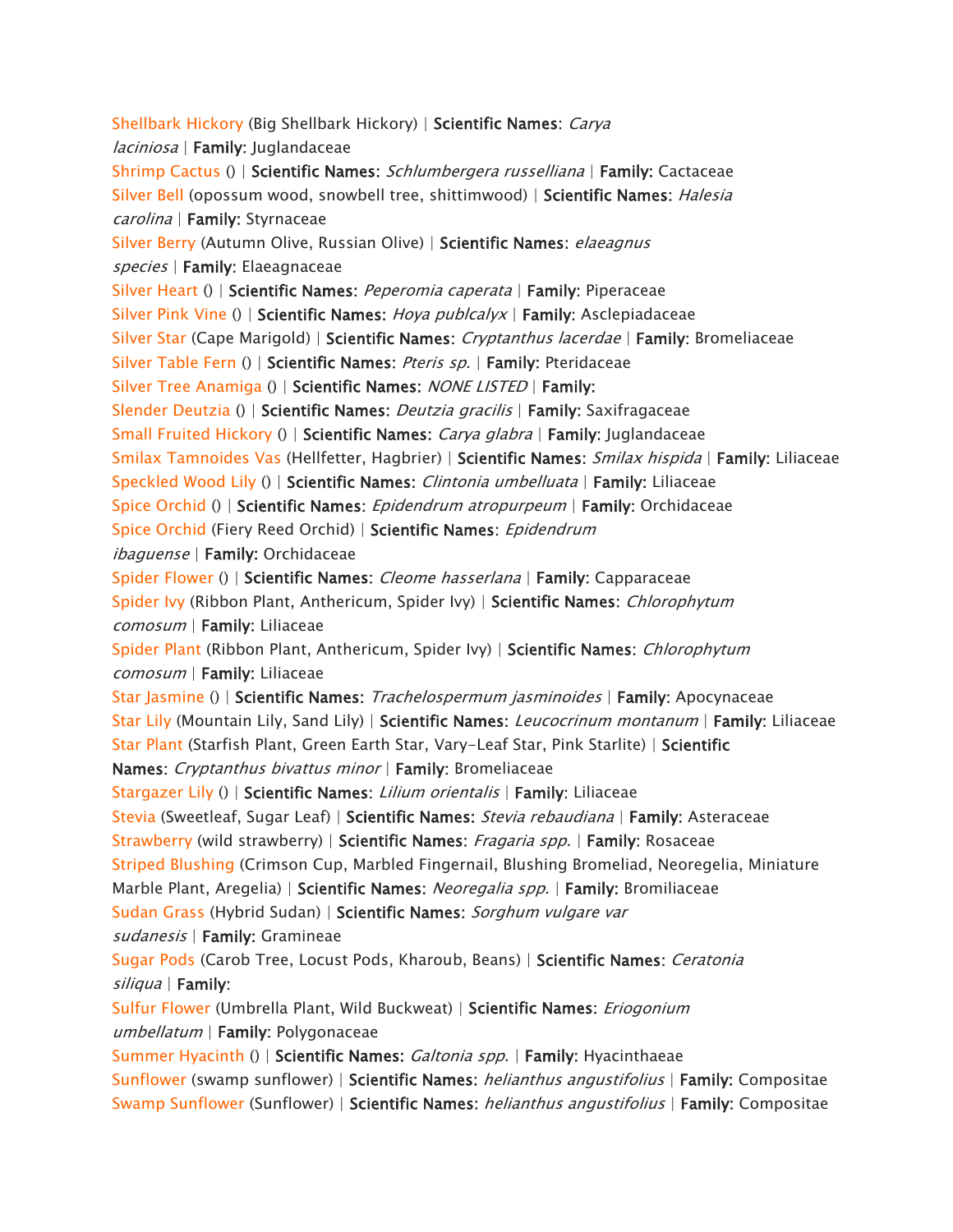*[Swedish Ivy](https://www.aspca.org/pet-care/animal-poison-control/toxic-and-non-toxic-plants/swedish-ivy) (Creeping Charlie) | Scientific Names: Plectranthus australis | Family: Pilea: Uriticaeae; Plectranthus: Lamiaceae [Sweet Potato Vine](https://www.aspca.org/pet-care/animal-poison-control/toxic-and-non-toxic-plants/sweet-potato-vine) (Sweet potato) | Scientific Names: Ipomoea batatas | Family: Convolvulaceae [Sweetheart Hoya](https://www.aspca.org/pet-care/animal-poison-control/toxic-and-non-toxic-plants/sweetheart-hoya) (wax hearts, valentine hoya) | Scientific Names: Hoya kerrii | Family: Asclepiadaceae [Sword Fern](https://www.aspca.org/pet-care/animal-poison-control/toxic-and-non-toxic-plants/sword-fern) (Bold Sword Fern, Roosevelt Fern) | Scientific Names: Nephrolepis biserrata | Family: Dryopteridaceae [Tailed Orchid](https://www.aspca.org/pet-care/animal-poison-control/toxic-and-non-toxic-plants/tailed-orchid) () | Scientific Names: Masdevallia spp. | Family: Orchidaceae [Tall Feather Fern](https://www.aspca.org/pet-care/animal-poison-control/toxic-and-non-toxic-plants/tall-feather-fern) (Bold Sword Fern, Sword Fern, Roosevelt Fern) | Scientific Names: Nephrolepis biserrata | Family: Dryopteridaceae [Tall Mahonia](https://www.aspca.org/pet-care/animal-poison-control/toxic-and-non-toxic-plants/tall-mahonia) (Oregon Grape, Oregon Grape Holly, Mahonia Aguifolium, Holly-Leaved Berry, Mahonia) | Scientific Names: Mahonia aquifolium | Family: Berberidaceae [Tangerine Impatience](https://www.aspca.org/pet-care/animal-poison-control/toxic-and-non-toxic-plants/tangerine-impatience) (Giant Touch-Me-Not, Buzzy Lizzy, Patient Lucy, Patient Plant, Tangerine Impatience, Impatience Plant, Lady Slipper) | Scientific Names: Impatiens spp. | Family: Balsaminaceae [Teasel Gourd](https://www.aspca.org/pet-care/animal-poison-control/toxic-and-non-toxic-plants/teasel-gourd) (Hedgehog Gourd) | Scientific Names: Cucumis dipsaceus | Family: Cucurbitaceae [Texas Sage](https://www.aspca.org/pet-care/animal-poison-control/toxic-and-non-toxic-plants/texas-sage) (Scarlet Sage) | Scientific Names: Salvia coccinea | Family: Labiatae [Thea Japonica](https://www.aspca.org/pet-care/animal-poison-control/toxic-and-non-toxic-plants/thea-japonica) (Common Camellia, Peony Camellia) | Scientific Names: Camellia japonica | Family: Theaceae [Thimble Cactus](https://www.aspca.org/pet-care/animal-poison-control/toxic-and-non-toxic-plants/thimble-cactus) () | Scientific Names: Mammillaria fragilis | Family: Cactaceae [Thorn Apple](https://www.aspca.org/pet-care/animal-poison-control/toxic-and-non-toxic-plants/thorn-apple) (Weisdornbluten, Blackthorn, Black Hawthorn, Thorn Plum, Pirliteiro, Red Hawthorn, May Bush, Oxyacantha, Haw Apple, Black Haw, Aubepine) | Scientific Names: Crataegus douglasii | Family: Rosaceae [Thyme](https://www.aspca.org/pet-care/animal-poison-control/toxic-and-non-toxic-plants/thyme) (Common Thyme, Garden Thyme, German Thyme) | Scientific Names: Thymus vulgaris | Family: Lamiaceae [Ti hu-ling](https://www.aspca.org/pet-care/animal-poison-control/toxic-and-non-toxic-plants/ti-hu-ling) (China Root, Ti-hu-ling, Shiny Leaf Smilax, Cat Brier, Kuang-yen-pa-hsieh) | Scientific Names: Smilax glabra | Family: Liliaceae [Tickseed](https://www.aspca.org/pet-care/animal-poison-control/toxic-and-non-toxic-plants/tickseed) (coreopsis) | Scientific Names: Coreopsis californica | Family: Compositae [Tiger Lily](https://www.aspca.org/pet-care/animal-poison-control/toxic-and-non-toxic-plants/tiger-lily) () | Scientific Names: Lilium tigrinum | Family: Liliaceae [Tiger Orchid](https://www.aspca.org/pet-care/animal-poison-control/toxic-and-non-toxic-plants/tiger-orchid) (Golden Lace Orchid, Jewel Orchid) | Scientific Names: Haemaria discolor | Family: Orchidaceae [Toad Spotted Cactus](https://www.aspca.org/pet-care/animal-poison-control/toxic-and-non-toxic-plants/toad-spotted-cactus) () | Scientific Names: Stapelia variegata | Family: Apocynaceae [Torch Lily](https://www.aspca.org/pet-care/animal-poison-control/toxic-and-non-toxic-plants/torch-lily) (red hot poker, poker plant) | Scientific Names: Kniphofia | Family: Asphodelaceae [Tous-les-mois](https://www.aspca.org/pet-care/animal-poison-control/toxic-and-non-toxic-plants/tous-les-mois) (Achira, Canna, Arrowroot) | Scientific Names: Canna edulis | Family: Cannaceae [Trailing Peperomia](https://www.aspca.org/pet-care/animal-poison-control/toxic-and-non-toxic-plants/trailing-peperomia) () | Scientific Names: Peperomia prostata | Family: Piperaceae [Tree Cactus](https://www.aspca.org/pet-care/animal-poison-control/toxic-and-non-toxic-plants/tree-cactus) () | Scientific Names: Opuntia species | Family: Cactaceae [Tree Gloxinia](https://www.aspca.org/pet-care/animal-poison-control/toxic-and-non-toxic-plants/tree-gloxinia) () | Scientific Names: Kohleria lindeniana | Family: Gesneriaciae [Tropical Moss](https://www.aspca.org/pet-care/animal-poison-control/toxic-and-non-toxic-plants/tropical-moss) (Cushion Moss, Irish Moss, Krauss' Spikemoss, Spreading Club Moss, Trailing Irish Moss) | Scientific Names: Selaginella kraussiana | Family: Selaginellaceae [True Cantaloupe](https://www.aspca.org/pet-care/animal-poison-control/toxic-and-non-toxic-plants/true-cantaloupe) (cantaloupe) | Scientific Names: Cucumis melo | Family: Cucurbitaceae [Tu Fu-Ling](https://www.aspca.org/pet-care/animal-poison-control/toxic-and-non-toxic-plants/tu-fu-ling) (Cat Brier, China Root, Ti-hu-ling, Shiny Leaf Smilax) | Scientific Names: Smilax glabra | Family: Liliaceae*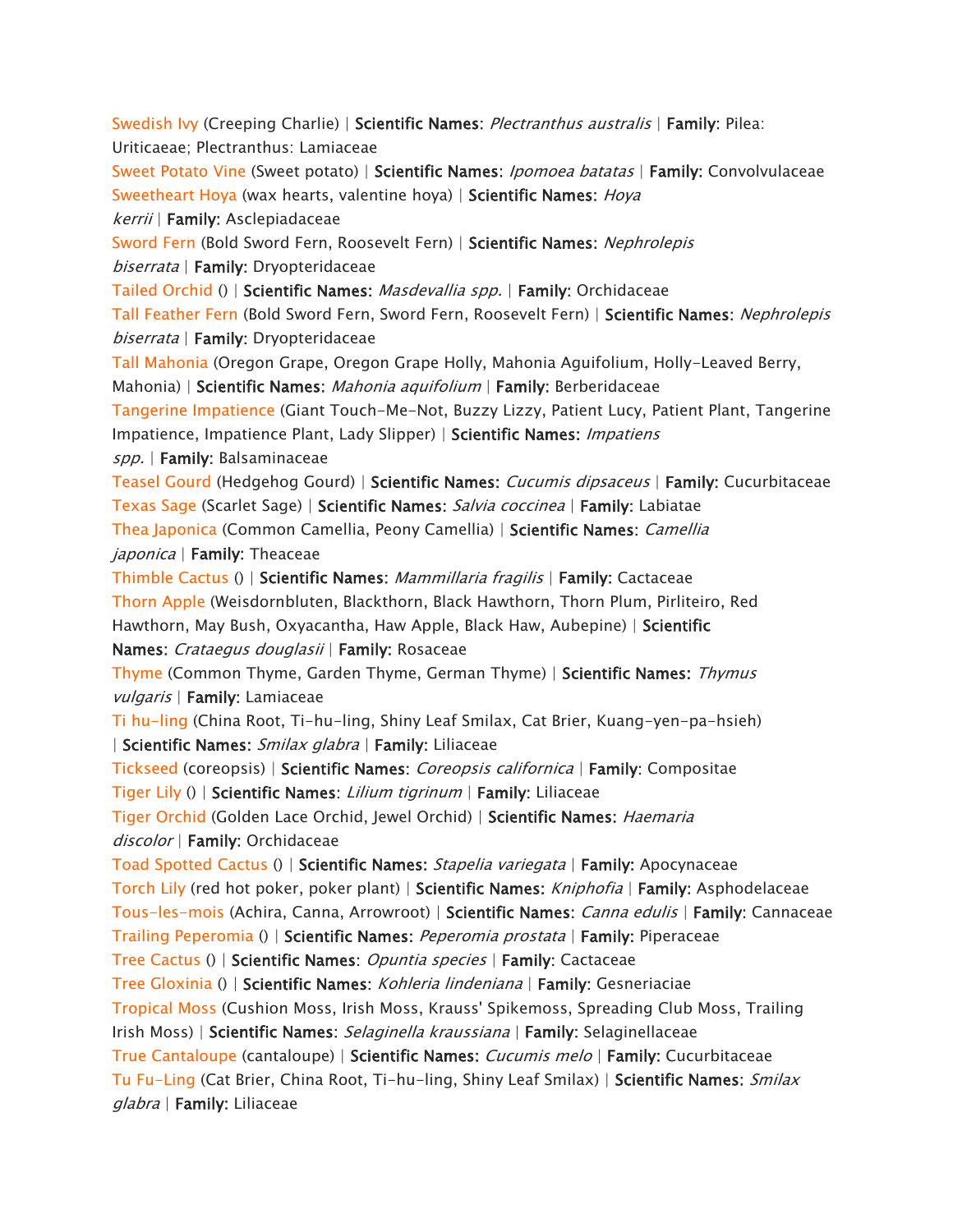*[Tulip Poplar](https://www.aspca.org/pet-care/animal-poison-control/toxic-and-non-toxic-plants/tulip-poplar) (tulip tree) | Scientific Names: Liriodendron tulipifera | Family: Magnoliaceae [Turban Squash](https://www.aspca.org/pet-care/animal-poison-control/toxic-and-non-toxic-plants/turban-squash) () | Scientific Names: Cucurbita maxima cv turbaniformis | Family: Cucurbitaceae [Turf Lily](https://www.aspca.org/pet-care/animal-poison-control/toxic-and-non-toxic-plants/turf-lily) (lilyturf) | Scientific Names: Liriope muscari | Family: Asparagaceae [Umbrella Plant](https://www.aspca.org/pet-care/animal-poison-control/toxic-and-non-toxic-plants/umbrella-plant) (Sulfur Flower, Wild Buckweat) | Scientific Names: Eriogonium umbellatum | Family: Polygonaceae [Urbinia Agavoides](https://www.aspca.org/pet-care/animal-poison-control/toxic-and-non-toxic-plants/urbinia-agavoides) (Hens and Chickens, Mother Hens and Chicks, Chickens and Hens) | Scientific Names: Echeveria elegans | Family: Crassulaceae [Usambara Violet](https://www.aspca.org/pet-care/animal-poison-control/toxic-and-non-toxic-plants/usambara-violet) (Kenya Violet) | Scientific Names: Santpaulia confusa | Family: Gesneraceae [Variegated Laurel](https://www.aspca.org/pet-care/animal-poison-control/toxic-and-non-toxic-plants/variegated-laurel) (speedy henry) | Scientific Names: Tradescantia flumeninsis | Family: Commelinaceae [Variegated Wax Plant](https://www.aspca.org/pet-care/animal-poison-control/toxic-and-non-toxic-plants/variegated-wax-plant) () | Scientific Names: Echeveria sp. | Family: [Velvet Plant](https://www.aspca.org/pet-care/animal-poison-control/toxic-and-non-toxic-plants/velvet-plant) (Velvet Plant, Royal Velvet Plant, Purple Velvet Plant, Purple Passion Vine) | Scientific Names: Gynura aurantica | Family: Asteraceae [Venus Fly Trap](https://www.aspca.org/pet-care/animal-poison-control/toxic-and-non-toxic-plants/venus-fly-trap) () | Scientific Names: Dionaea muscipula | Family: Droseraceae [Verona Fern](https://www.aspca.org/pet-care/animal-poison-control/toxic-and-non-toxic-plants/verona-fern) (Bold Sword Fern, Nephrolepis Biserrata, Verona Lace Fern) | Scientific Names: Nephrolepis biserrata | Family: Dryopteridaceae [Verona Lace Fern](https://www.aspca.org/pet-care/animal-poison-control/toxic-and-non-toxic-plants/verona-lace-fern) (Bold Sword Fern, Nephrolepis Biserrata, Verona Fern) | Scientific Names: Nephrolepis biserrata | Family: Dryopteridaceae [Vining Peperomia](https://www.aspca.org/pet-care/animal-poison-control/toxic-and-non-toxic-plants/vining-peperomia) () | Scientific Names: Peperomia serpens variegata | Family: Piperaceae [Violet Slipper Gloxinia](https://www.aspca.org/pet-care/animal-poison-control/toxic-and-non-toxic-plants/violet-slipper-gloxinia) (Bright Eyes) | Scientific Names: Sinningia speciosa | Family: Gesneriaceae [Waffle Plant](https://www.aspca.org/pet-care/animal-poison-control/toxic-and-non-toxic-plants/waffle-plant) (Purple Waffle Plant) | Scientific Names: Hemigraphis exotica | Family: Acanthaceae [Walking Anthericum](https://www.aspca.org/pet-care/animal-poison-control/toxic-and-non-toxic-plants/walking-anthericum) (Ribbon Plant, Spider Plant, Spider Ivy) | Scientific Names: Chlorophytum comosum | Family: Liliaceae [Washington Hawthorn](https://www.aspca.org/pet-care/animal-poison-control/toxic-and-non-toxic-plants/washington-hawthorn) (Haws, Pirliteiro, Red Hawthorn) | Scientific Names: Crataegus species | Family: Rosaceae [Water Hickory](https://www.aspca.org/pet-care/animal-poison-control/toxic-and-non-toxic-plants/water-hickory) () | Scientific Names: Carya aquatica | Family: Juglandaceae [Water Hyacinth](https://www.aspca.org/pet-care/animal-poison-control/toxic-and-non-toxic-plants/water-hyacinth) () | Scientific Names: Eichhornia crassipes | Family: Pontederiaceae [Watermelon Begonia](https://www.aspca.org/pet-care/animal-poison-control/toxic-and-non-toxic-plants/watermelon-begonia) () | Scientific Names: Peperomia argyreia | Family: Piperaceae [Watermelon Peperomia](https://www.aspca.org/pet-care/animal-poison-control/toxic-and-non-toxic-plants/watermelon-peperomia) (Watermelon Begonia) | Scientific Names: Peperomia argyreia | Family: Piperaceae [Watermelon Pilea](https://www.aspca.org/pet-care/animal-poison-control/toxic-and-non-toxic-plants/watermelon-pilea) (Watermelon Plant, Aluminum Plant) | Scientific Names: Pilea cadieri | Family: Urticaceae [Wax Plant](https://www.aspca.org/pet-care/animal-poison-control/toxic-and-non-toxic-plants/wax-plant) (Hindu Rope Plant, Porcelain Flower) | Scientific Names: Hoya carnosa 'krinkle kurl' | Family: Asclepiadaceae [Wax Rosette](https://www.aspca.org/pet-care/animal-poison-control/toxic-and-non-toxic-plants/wax-rosette) (Maroon Chenille Plant, Painted Lady, Copper Rose, Blue Echeveria, Plush Plant) | Scientific Names: Echeveria gilva | Family: Crassulaceae [Weeping Bottlebrush](https://www.aspca.org/pet-care/animal-poison-control/toxic-and-non-toxic-plants/weeping-bottlebrush) (Bottlebrush, Prickly Bottlebrush, Crimson Bottlebrush) | Scientific Names: Callistemon species | Family: Myrtaceae [Weeping Sargent Hemlock](https://www.aspca.org/pet-care/animal-poison-control/toxic-and-non-toxic-plants/weeping-sargent-hemlock) (Many varieties) | Scientific Names: Tsuga species | Family: Pinaceae [Weisdornbluten](https://www.aspca.org/pet-care/animal-poison-control/toxic-and-non-toxic-plants/weisdornbluten) (Haws, Pirliteiro, Red Hawthorn, Washington Hawthorn) | Scientific Names: Crataegus species | Family: Rosaceae*